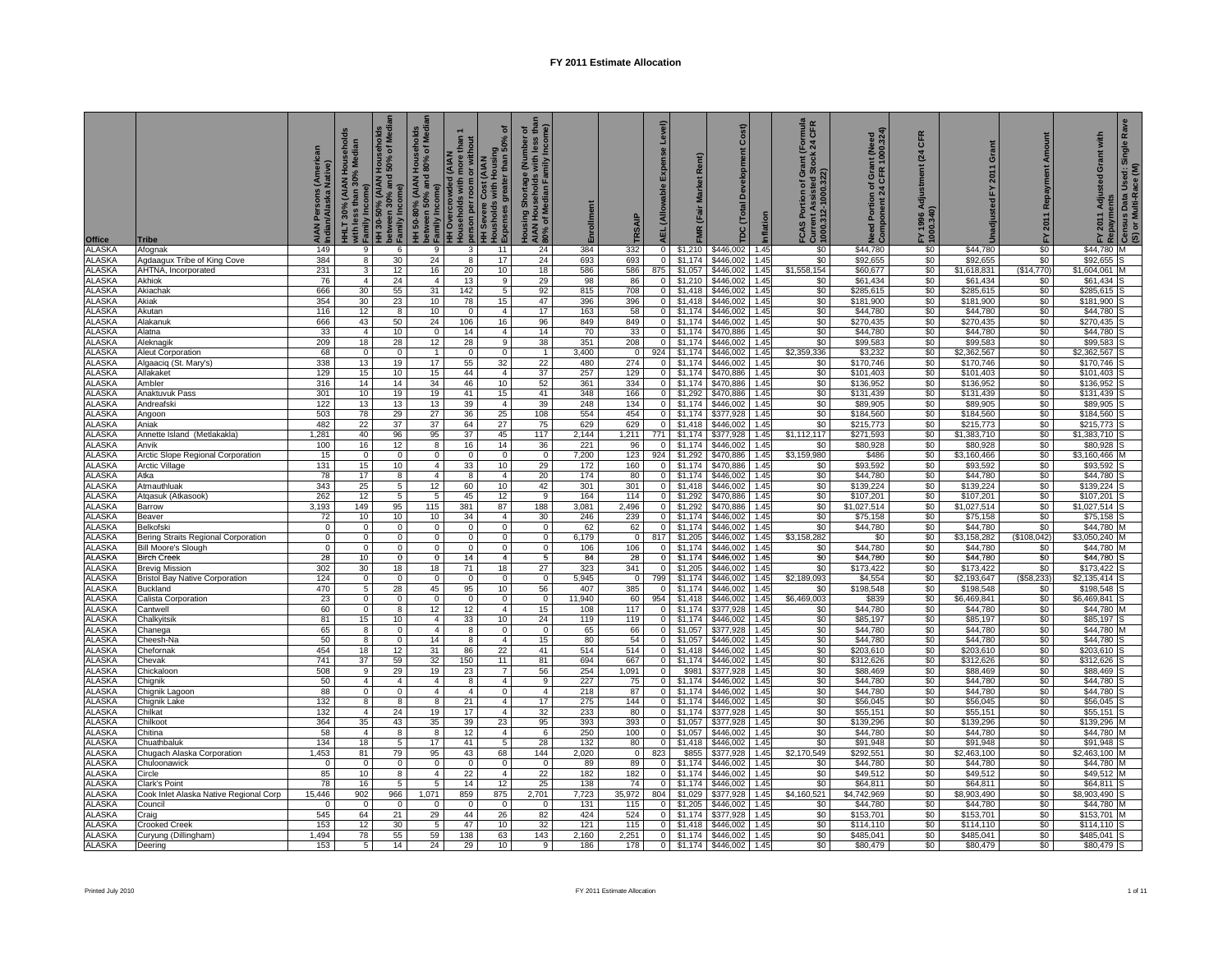| Office                         | <b>Tribe</b>                   | AIAN Persons (American<br>Indian/Alaska Native) | HHLT 30% (AIAN Households<br>with less than 30% Median<br>Family Income) | HH 30-50% (AIAN Households<br>between 30% and 50% of Media<br>Family Income) | HH 50-80% (AIAN Households<br>between 50% and 80% of Media<br>Family Income) | than<br><b>HH Overcrowded (AIAN</b><br>Households with more t | ৳<br>Housholds with Housing<br>Expenses greater than 50%<br>person per room or without<br>HH Severe Cost (AIAN | Housing Shortage (Number of<br>AIAN Households with less than<br>80% of Median Family Income) | Enrollment   | TRSAIP                | Level)<br>Expense<br><b>AEL</b> (Allowable | Rent)<br>FMR (Fair Market | Cost)<br>Development<br>TDC (Total | Inflation    | ant (Formula<br>tock 24 CFR<br>FCAS Portion of Gra<br>Current Assisted Stc<br> 1000.312-1000.322) | Need Portion of Grant (Need<br>Component 24 CFR 1000.324) | CFR<br>(24)<br>Adjustment<br>FY 1996 Ao<br>1000.340) | Grant<br>2011<br>řY     | Repayment Amount<br>FY 2011 | Rave<br>with<br>ູ້ FY 2011 Adjusted Grant with<br><sup>B</sup> Repayments<br><sup>A</sup> Census Data Used: Single R<br>(S) or Multi-Race (M) |
|--------------------------------|--------------------------------|-------------------------------------------------|--------------------------------------------------------------------------|------------------------------------------------------------------------------|------------------------------------------------------------------------------|---------------------------------------------------------------|----------------------------------------------------------------------------------------------------------------|-----------------------------------------------------------------------------------------------|--------------|-----------------------|--------------------------------------------|---------------------------|------------------------------------|--------------|---------------------------------------------------------------------------------------------------|-----------------------------------------------------------|------------------------------------------------------|-------------------------|-----------------------------|-----------------------------------------------------------------------------------------------------------------------------------------------|
| <b>ALASKA</b>                  | Dot Lake                       | 25                                              | 5                                                                        | 9                                                                            | 5                                                                            | $\mathbf{0}$                                                  | $\mathbf 0$                                                                                                    | 17                                                                                            | 137          | 22                    | 0                                          | \$1,057                   | \$446,002                          | 1.45         | \$0                                                                                               | \$44,780                                                  | \$0                                                  | \$44,780                | \$0                         | \$44,780                                                                                                                                      |
| <b>ALASKA</b>                  | Douglas                        | 315                                             | 41                                                                       | 29                                                                           | 29                                                                           | 6                                                             | 18                                                                                                             | 100                                                                                           | 464          | 464                   | $\mathbf 0$                                | \$1,281                   | \$377,928                          | 1.45         | \$0                                                                                               | \$117,262                                                 | \$0                                                  | \$117,262               | \$0                         | \$117,262                                                                                                                                     |
| <b>ALASKA</b><br><b>ALASKA</b> | Doyon, Ltd<br>Eagle            | 10,957<br>34                                    | 649<br>16                                                                | 595<br>$\mathbf 0$                                                           | 672<br>9                                                                     | 783<br>20                                                     | 501<br>$\Omega$                                                                                                | 1,903<br>18                                                                                   | 6,971<br>113 | 6,971<br>30           | 762<br>$\mathbf 0$                         | \$1,004<br>\$1,057        | \$446,002<br>\$446,002             | 1.45<br>1.45 | \$1,210,790<br>\$0                                                                                | \$3,318,928<br>\$45,138                                   | \$0<br>\$0                                           | \$4,529,718<br>\$45,138 | \$0<br>\$0                  | \$4,529,718<br>\$45,138                                                                                                                       |
| ALASKA                         | Eek                            | 330                                             | 43                                                                       | $5\overline{)}$                                                              | 18                                                                           | 79                                                            | 30 <sup>2</sup>                                                                                                | 55                                                                                            | 375          | 278                   | $\overline{0}$                             | \$1,418                   | \$446,002                          | 1.45         | \$0                                                                                               | \$217,521                                                 | \$0                                                  | \$217,521               | \$0                         | \$217,521                                                                                                                                     |
| ALASKA                         | Egegik                         | 93                                              | $\overline{4}$                                                           | $\overline{4}$                                                               | 19                                                                           | 17                                                            | $\overline{4}$                                                                                                 | 27                                                                                            | 326          | 109                   | $\overline{0}$                             | \$1,174                   | \$446,002                          | 1.45         | \$0                                                                                               | \$45,573                                                  | \$0                                                  | \$45,573                | \$0                         | \$45,573                                                                                                                                      |
| ALASKA                         | Eklutna                        | 63                                              | 5                                                                        | 10                                                                           | 0                                                                            | 15                                                            | 0                                                                                                              | 15                                                                                            | 246          | 191                   | $\overline{0}$                             | \$1,031                   | \$377,928                          | 1.45         | \$0                                                                                               | \$44,780                                                  | \$0                                                  | \$44,780                | \$0                         | \$44,780                                                                                                                                      |
| <b>ALASKA</b><br><b>ALASKA</b> | Ekuk<br>Ekwok                  | $\overline{0}$<br>137                           | $\overline{0}$<br>16                                                     | $\overline{0}$<br>18                                                         | $\mathbf{0}$<br>9                                                            | $\mathbf{0}$<br>32                                            | $\mathbf{0}$<br>12                                                                                             | $\mathbf{0}$<br>31                                                                            | 66<br>242    | $\overline{2}$<br>130 | $\mathbf{0}$<br>$\mathbf{0}$               | \$1,174<br>\$1,174        | \$446,002<br>\$446,002             | 1.45<br>1.45 | \$0<br>\$0                                                                                        | \$44,780<br>\$98,250                                      | \$0<br>\$0                                           | \$44,780<br>\$98,250    | \$0<br>\$0                  | \$44,780<br>\$98,250                                                                                                                          |
| <b>ALASKA</b>                  | Elim                           | 519                                             | 16                                                                       | 22                                                                           | 20                                                                           | 56                                                            | 13                                                                                                             | 56                                                                                            | 450          | 453                   | $\mathbf 0$                                | \$1,205                   | \$446,002                          | 1.45         | \$0                                                                                               | \$157,630                                                 | \$0                                                  | \$157,630               | \$0                         | \$157,630                                                                                                                                     |
| ALASKA                         | Emmonak                        | 749                                             | 34                                                                       | 40                                                                           | 58                                                                           | 104                                                           | 13                                                                                                             | 94                                                                                            | 984          | 984                   | $\overline{0}$                             | \$1,174                   | \$446,002                          | 1.45         | \$0                                                                                               | \$265,692                                                 | \$0                                                  | \$265,692               | \$0                         | \$265,692                                                                                                                                     |
| <b>ALASKA</b>                  | Evansville (Bettles Field)     | 22                                              | $\overline{4}$                                                           | $\overline{4}$                                                               | $\overline{4}$                                                               | 12                                                            | $\overline{4}$                                                                                                 | 12                                                                                            | 22           | 22                    | $\overline{0}$                             | \$1,174                   | \$446,002                          | 1.45         | \$0                                                                                               | \$44,780                                                  | \$0                                                  | \$44,780                | \$0                         | \$44,780                                                                                                                                      |
| <b>ALASKA</b><br><b>ALASKA</b> | Eyak                           | 402<br>42                                       | 27<br>8                                                                  | 27<br>$\mathbf 0$                                                            | 28<br>$\overline{4}$                                                         | 17<br>12                                                      | 17<br>$\overline{4}$                                                                                           | 81<br>5                                                                                       | 557<br>96    | 461<br>102            | $\overline{0}$<br>$\overline{0}$           | \$1,057<br>\$1,174        | \$377,928<br>\$446,002             | 1.45<br>1.45 | \$0<br>\$0                                                                                        | \$95,990<br>\$44,780                                      | \$0<br>\$0                                           | \$95,990<br>\$44,780    | \$0                         | \$95,990<br>\$44,780                                                                                                                          |
| <b>ALASKA</b>                  | False Pass<br>Fort Yukon       | 511                                             | 48                                                                       | 37                                                                           | 68                                                                           | 158                                                           | 22                                                                                                             | 150                                                                                           | 581          | 512                   | $\bullet$                                  | \$1,174                   | \$446,002                          | 1.45         | \$0                                                                                               | \$367,864                                                 | \$0                                                  | \$367,864               | $\frac{$0}{$0}$             | \$367,864                                                                                                                                     |
| ALASKA                         | Gakona                         | 17                                              | $\overline{4}$                                                           | $\overline{0}$                                                               | 12                                                                           | $\overline{4}$                                                | $\overline{4}$                                                                                                 | 10                                                                                            | 85           | 91                    | $\overline{0}$                             | \$1,057                   | \$377,928                          | 1.45         | \$0                                                                                               | \$44,780                                                  | \$0                                                  | \$44,780                | \$0                         | \$44,780                                                                                                                                      |
| <b>ALASKA</b>                  | Galena                         | 427                                             | 22                                                                       | $\overline{4}$                                                               | 14                                                                           | 72                                                            | $\overline{4}$                                                                                                 | 40                                                                                            | 652          | 428                   | $\circ$                                    | \$1,174                   | \$446,002                          | 1.45         | \$0                                                                                               | \$141,791                                                 | \$0                                                  | \$141,791               | \$0                         | \$141,791                                                                                                                                     |
| <b>ALASKA</b>                  | Gambell                        | 751                                             | 33                                                                       | 39                                                                           | 58                                                                           | 119                                                           | 23                                                                                                             | 109                                                                                           | 762          | 597                   | $\overline{0}$                             | \$1,205                   | \$470,886                          | 1.45         | \$0                                                                                               | \$324,284                                                 | \$0                                                  | \$324,284               | \$0                         | \$324,284                                                                                                                                     |
| ALASKA<br>ALASKA               | Georgetown<br>Golovin (Chinik) | $\overline{4}$<br>146                           | $\mathbf 0$<br>10 <sup>1</sup>                                           | $\mathbf{0}$<br>5 <sup>5</sup>                                               | $\mathbf 0$<br>18                                                            | $\mathbf 0$<br>40                                             | $\mathbf 0$<br>-5                                                                                              | $\overline{0}$<br>17                                                                          | 113<br>293   | 112<br>285            | $\overline{0}$<br>$\mathbf{0}$             | \$1,418<br>\$1,205        | \$446,002<br>\$446,002             | 1.45<br>1.45 | \$0<br>\$0                                                                                        | \$44,780<br>\$82,402                                      | \$0<br>\$0                                           | \$44,780<br>\$82,402    | \$0<br>\$0                  | \$44,780<br>\$82,402                                                                                                                          |
| <b>ALASKA</b>                  | Goodnews Bay                   | 263                                             | 37                                                                       | 18                                                                           | 18                                                                           | 79                                                            | 5                                                                                                              | 65                                                                                            | 344          | 338                   | 0                                          | \$1,418                   | \$446,002                          | 1.45         | \$0                                                                                               | \$171,908                                                 | \$0                                                  | \$171,908               | \$0                         | \$171,908                                                                                                                                     |
| ALASKA                         | Grayling                       | 171                                             | 23                                                                       | 18                                                                           | 12                                                                           | 41                                                            | 14                                                                                                             | 52                                                                                            | 319          | 171                   | $\mathbf 0$                                | \$1,174                   | \$446,002                          | 1.45         | \$0                                                                                               | \$126,506                                                 | \$0                                                  | \$126,506               | \$0                         | \$126,506                                                                                                                                     |
| <b>ALASKA</b>                  | Gulkana                        | 70                                              | 16                                                                       | 8                                                                            | $\overline{4}$                                                               | 12                                                            | $\overline{4}$                                                                                                 | 15                                                                                            | 132          | 142                   | 0                                          | \$1,057                   | \$377,928                          | 1.45         | \$0                                                                                               | \$44,780                                                  | \$0                                                  | \$44,780                | \$0                         | \$44,780                                                                                                                                      |
| <b>ALASKA</b><br><b>ALASKA</b> | Hamilton<br><b>Healy Lake</b>  | $\mathbf 0$<br>31                               | $\mathbf 0$<br>5                                                         | $\mathbf 0$<br>5                                                             | $\mathbf 0$<br>$\overline{0}$                                                | $\mathbf{0}$<br>18                                            | $\mathbf 0$<br>5                                                                                               | $\mathbf 0$<br>$\overline{4}$                                                                 | 29<br>34     | 21<br>27              | 0<br>0                                     | \$1,174<br>\$1,057        | \$446,002<br>\$446,002             | 1.45<br>1.45 | \$0<br>\$0                                                                                        | \$44,780<br>\$44,780                                      | \$0<br>\$0                                           | \$44,780<br>\$44,780    | \$0<br>\$0                  | \$44,780<br>\$44,780                                                                                                                          |
| <b>ALASKA</b>                  | <b>Holy Cross</b>              | 219                                             | 27                                                                       | 12                                                                           | 12                                                                           | 32                                                            | 15                                                                                                             | 50                                                                                            | 528          | 219                   | 0                                          | \$1.174                   | \$446,002                          | 1.45         | \$0                                                                                               | \$118,787                                                 | \$0                                                  | \$118,787               | \$0                         | \$118,787                                                                                                                                     |
| ALASKA                         | Hoonah                         | 559                                             | 48                                                                       | 33                                                                           | 46                                                                           | 46                                                            | 33                                                                                                             | 86                                                                                            | 589          | 589                   | $\mathbf 0$                                | \$1,174                   | \$377,928                          | 1.45         | \$0                                                                                               | \$195,695                                                 | \$0                                                  | \$195,695               | \$0                         | \$195,695                                                                                                                                     |
| ALASKA                         | Hooper Bay                     | 1,017                                           | 70                                                                       | 70                                                                           | 54                                                                           | 219                                                           | 31                                                                                                             | 145                                                                                           | 1,356        | 1,011                 | $\overline{0}$                             | \$1,174                   | \$446,002                          | 1.45         | \$0                                                                                               | \$497,989                                                 | \$0                                                  | \$497,989               | \$0                         | \$497,989                                                                                                                                     |
| <b>ALASKA</b><br>ALASKA        | Hughes<br>Huslia               | 61<br>273                                       | 10<br>19                                                                 | $\overline{4}$<br>31                                                         | $\overline{4}$<br>22                                                         | 22<br>54                                                      | $\mathbf 0$<br>$\overline{\mathbf{8}}$                                                                         | 18<br>48                                                                                      | 139<br>522   | 61<br>274             | $\overline{0}$<br>$\bullet$                | \$1,174<br>\$1,174        | \$470,886<br>\$470,886             | 1.45<br>1.45 | \$0<br>\$0                                                                                        | \$46,378<br>\$146,772                                     | \$0<br>\$0                                           | \$46,378<br>\$146,772   | \$0<br>\$0                  | \$46,378<br>\$146,772                                                                                                                         |
| ALASKA                         | Hydaburg                       | 354                                             | 45                                                                       | 24                                                                           | 27                                                                           | 13                                                            | 26                                                                                                             | 67                                                                                            | 341          | 274                   | $\circ$                                    | \$1,174                   | \$377,928                          | 1.45         | \$0                                                                                               | \$128,434                                                 | \$0                                                  | \$128,434               | \$0                         | \$128,434                                                                                                                                     |
| <b>ALASKA</b>                  | giugig                         | 40                                              | $\mathbf{4}$                                                             | $\overline{4}$                                                               | $\mathbf 0$                                                                  | $\overline{4}$                                                | $\overline{4}$                                                                                                 | $\overline{7}$                                                                                | 64           | 42                    | $\overline{0}$                             | \$1,174                   | \$446,002                          | 1.45         | \$0                                                                                               | \$44,780                                                  | \$0                                                  | \$44,780                | \$0                         | \$44,780                                                                                                                                      |
| <b>ALASKA</b>                  | liamna                         | 54                                              | $\mathbf{A}$                                                             | $\overline{4}$                                                               | $\overline{0}$                                                               | 8                                                             | $\overline{4}$                                                                                                 | 8                                                                                             | 103          | 91                    | 0                                          | \$1.174                   | \$446,002                          | 1.45         | \$0                                                                                               | \$44,780                                                  | \$0                                                  | \$44,780                | \$0                         | \$44,780                                                                                                                                      |
| <b>ALASKA</b><br><b>ALASKA</b> | nalik (Diomede)                | 163<br>298                                      | 18<br>13                                                                 | 5<br>29                                                                      | $12 \overline{ }$<br>28                                                      | 47<br>30                                                      | 10<br>$\overline{0}$                                                                                           | 35<br>50                                                                                      | 248<br>374   | 249<br>278            | $\mathbf 0$<br>$\overline{0}$              | \$1,205                   | \$470,886<br>\$446,002             | 1.45<br>1.45 | \$0<br>\$0                                                                                        | \$116,590<br>\$93,976                                     | \$0<br>\$0                                           | \$116,590<br>\$93,976   | \$0<br>\$0                  | \$116,590<br>\$93,976                                                                                                                         |
| <b>ALASKA</b>                  | lqurmuit<br>Ivanof Bay         | 22                                              | $\mathbf 0$                                                              | $\mathbf{0}$                                                                 | $\overline{4}$                                                               | $\mathbf 0$                                                   | $\mathbf{0}$                                                                                                   | $\overline{0}$                                                                                | 15           | 5                     | $\overline{0}$                             | \$1,174<br>\$1,174        | \$446,002                          | 1.45         | \$0                                                                                               | \$44,780                                                  | \$0                                                  | \$44,780                | \$0                         | \$44,780                                                                                                                                      |
| <b>ALASKA</b>                  | Kaguyak                        | $\overline{3}$                                  | $\mathbf 0$                                                              | $\mathbf 0$                                                                  | $\overline{0}$                                                               | $\mathbf 0$                                                   | $\mathbf 0$                                                                                                    | $\mathbf 0$                                                                                   | 8            | 6                     | $\bullet$                                  | \$1,210                   | \$446,002                          | 1.45         | \$0                                                                                               | \$44,780                                                  | \$0                                                  | \$44,780                | $\frac{$0}{$0}$             | \$44,780                                                                                                                                      |
| <b>ALASKA</b>                  | Kake                           | 618                                             | 45                                                                       | 26                                                                           | 36                                                                           | 27                                                            | 53                                                                                                             | 57                                                                                            | 465          | 465                   | $\overline{0}$                             | \$1,174                   | \$377,928                          | 1.45         | \$0                                                                                               | \$197,088                                                 | \$0                                                  | \$197,088               |                             | \$197,088                                                                                                                                     |
| <b>ALASKA</b><br>ALASKA        | Kaktovik                       | 269<br>243                                      | 5<br>22                                                                  | 5<br>27                                                                      | 18<br>15                                                                     | 58<br>54                                                      | 10<br>17                                                                                                       | 17<br>40                                                                                      | 227<br>220   | 258<br>226            | $\bullet$<br>$\bullet$                     | \$1,292<br>\$1,418        | \$470,886<br>\$446,002             | 1.45<br>1.45 | \$0<br>\$0                                                                                        | \$121,971<br>\$151,944                                    | \$0<br>\$0                                           | \$121,971<br>\$151,944  | \$0<br>\$0                  | \$121,971<br>\$151,944                                                                                                                        |
| ALASKA                         | Kalskag<br>Kaltag              | 194                                             | 20                                                                       | 18                                                                           | 16                                                                           | 46                                                            | 8                                                                                                              | 53                                                                                            | 404          | 194                   | $\overline{0}$                             | \$1,174                   | \$446,002                          | 1.45         | \$0                                                                                               | \$121,143                                                 | \$0                                                  | \$121,143               | \$0                         | \$121,143                                                                                                                                     |
| ALASKA                         | Kanatak                        | $\mathbf 0$                                     | $\mathbf 0$                                                              | $\mathbf{0}$                                                                 | $\mathbf{0}$                                                                 | $\mathbf 0$                                                   | $\mathbf 0$                                                                                                    | $\overline{\mathbf{0}}$                                                                       | 133          | 57                    | 0                                          |                           | \$446,002                          | 1.45         | \$0                                                                                               | \$44,780                                                  | \$0                                                  | \$44,780                | \$0                         | \$44,780                                                                                                                                      |
| <b>ALASKA</b>                  | Karluk                         | 29                                              | $\overline{4}$                                                           | $\overline{4}$                                                               | $\overline{4}$                                                               | $\mathbf 0$                                                   | 9                                                                                                              | 5                                                                                             | 83           | 44                    | $\mathbf 0$                                | \$1,210                   | \$446,002                          | 1.45         | \$0                                                                                               | \$44,780                                                  | \$0                                                  | \$44,780                | \$0                         | \$44,780                                                                                                                                      |
| <b>ALASKA</b>                  | Kasigluk                       | 646                                             | 31                                                                       | 43                                                                           | 25                                                                           | 117                                                           | 17                                                                                                             | 93                                                                                            | 607          | 603                   | $\overline{0}$                             | \$1,418                   | \$446,002                          | 1.45         | \$0                                                                                               | \$273,812                                                 | \$0                                                  | \$273,812               | \$0                         | \$273,812                                                                                                                                     |
| <b>ALASKA</b><br>ALASKA        | <b>Cassan</b><br>Kenaitze      | 16<br>1,899                                     | 2<br>94                                                                  | $\overline{2}$<br>118                                                        | 8<br>181                                                                     | $\overline{4}$<br>128                                         | $\overline{4}$<br>73                                                                                           | 12<br>369                                                                                     | 28<br>1,224  | 28<br>3,512           | 0<br>$\overline{0}$                        | \$1,174<br>\$855          | \$377,928<br>\$377,928             | 1.45<br>1.45 | \$0<br>\$0                                                                                        | \$44,780<br>\$562,368                                     | \$0<br>\$0                                           | \$44,780<br>\$562,368   | \$0<br>\$0                  | \$44,780<br>\$562,368                                                                                                                         |
| <b>ALASKA</b>                  | Ketchikan                      | 2,763                                           | 130                                                                      | 175                                                                          | 230                                                                          | 130                                                           | 179                                                                                                            | 535                                                                                           | 4,660        | 3,100                 | $\mathbf 0$                                | \$1,124                   | \$377,928                          | 1.45         | \$0                                                                                               | \$736,218                                                 | \$0                                                  | \$736,218               | \$0                         | \$736,218                                                                                                                                     |
| <b>ALASKA</b>                  | Kiana                          | 433                                             | 27                                                                       | 27                                                                           | 27                                                                           | 70                                                            | 22                                                                                                             | 64                                                                                            | 683          | 356                   | 0                                          | \$1,174                   | \$446,002                          | 1.45         | \$0                                                                                               | \$200,668                                                 | \$0                                                  | \$200,668               | \$0                         | \$200,668                                                                                                                                     |
| <b>ALASKA</b>                  | King Island                    | 486                                             | 15                                                                       | 21                                                                           | 18                                                                           | 53                                                            | 12                                                                                                             | 54                                                                                            | 490          | 424                   | $\mathbf 0$                                | \$1,205                   | \$446,002                          | 1.45         | \$0                                                                                               | \$148,209                                                 | \$0                                                  | \$148,209               | \$0<br>\$0                  | \$148,209                                                                                                                                     |
| <b>ALASKA</b><br>ALASKA        | King Salmon<br>Kipnuk          | 58<br>767                                       | 0<br>37                                                                  | $\mathbf 0$<br>43                                                            | $\mathbf 0$<br>55                                                            | $\overline{0}$<br>177                                         | $\mathbf 0$<br>5                                                                                               | $\mathbf 0$<br>133                                                                            | 85<br>809    | 85<br>784             | 0<br>$\overline{0}$                        | \$1,174<br>\$1,418        | \$377,928<br>\$446,002             | 1.45<br>1.45 | \$0<br>\$0                                                                                        | \$44,780<br>\$352,411                                     | \$0<br>\$0                                           | \$44,780<br>\$352,411   | \$0                         | \$44,780<br>\$352,411                                                                                                                         |
| <b>ALASKA</b>                  | Kivalina                       | 439                                             | 24                                                                       | 24                                                                           | 12                                                                           | 84                                                            | 14                                                                                                             | 59                                                                                            | 389          | 370                   | $\overline{0}$                             | \$1,174                   | \$446,002                          | 1.45         | \$0                                                                                               | \$194,309                                                 | \$0                                                  | \$194,309               | \$0                         | \$194,309                                                                                                                                     |
| ALASKA                         | Klawock                        | 499                                             | 41                                                                       | 41                                                                           | 30                                                                           | 35                                                            | 20                                                                                                             | 40                                                                                            | 497          | 497                   | $\overline{0}$                             | \$1,174                   | \$377,928                          | 1.45         | \$0                                                                                               | \$140,807                                                 | \$0                                                  | \$140,807               | \$0                         | \$140,807                                                                                                                                     |
| ALASKA                         | Kluti Kaah (Copper Center)     | 193                                             | 31                                                                       | 12                                                                           | 23                                                                           | 33                                                            | 12                                                                                                             | 35                                                                                            | 302          | 326                   | $\overline{0}$                             | \$1,057                   | \$377,928                          | 1.45         | \$0                                                                                               | \$84,795                                                  | \$0                                                  | \$84,795                | \$0                         | \$84,795                                                                                                                                      |
| <b>ALASKA</b><br><b>ALASKA</b> | Knik<br><b>Cobuk</b>           | 2,980<br>123                                    | 174<br>14                                                                | 130<br>10                                                                    | 209<br>10                                                                    | 318<br>34                                                     | 163<br>10                                                                                                      | 513<br>29                                                                                     | 1,490<br>172 | 4,228<br>74           | 0<br>0                                     | \$981<br>\$1,174          | \$377,928<br>\$392,405             | 1.45<br>1.45 | \$0<br>\$0                                                                                        | \$890,801<br>\$79,499                                     | \$0<br>\$0                                           | \$890,801<br>\$79,499   | \$0<br>\$0                  | \$890,801<br>\$79,499                                                                                                                         |
| ALASKA                         | <b>Cokhanok</b>                | 158                                             | 19                                                                       | 13                                                                           | 19                                                                           | 31                                                            | 15                                                                                                             | 41                                                                                            | 190          | 174                   | 0                                          | \$1,174                   | \$446,002                          | 1.45         | \$0                                                                                               | \$110,370                                                 | \$0                                                  | \$110,370               | \$0                         | \$110,370                                                                                                                                     |
| ALASKA                         | Koliganek                      | 183                                             | 21                                                                       | 5                                                                            | 16                                                                           | 55                                                            | 5                                                                                                              | 16                                                                                            | 262          | 174                   | $\circ$                                    | \$1,174                   | \$470,886                          | 1.45         | \$0                                                                                               | \$113,255                                                 | \$0                                                  | \$113,255               | \$0                         | \$113,255                                                                                                                                     |
| <b>ALASKA</b>                  | Kongiganak                     | 424                                             | 25                                                                       | 37                                                                           | 18                                                                           | 99                                                            | 5                                                                                                              | 50                                                                                            | 490          | 349                   | $\bullet$                                  | \$1,418                   | \$446,002                          | 1.45         | \$0                                                                                               | \$196,577                                                 | \$0                                                  | \$196,577               | \$0                         | \$196,577                                                                                                                                     |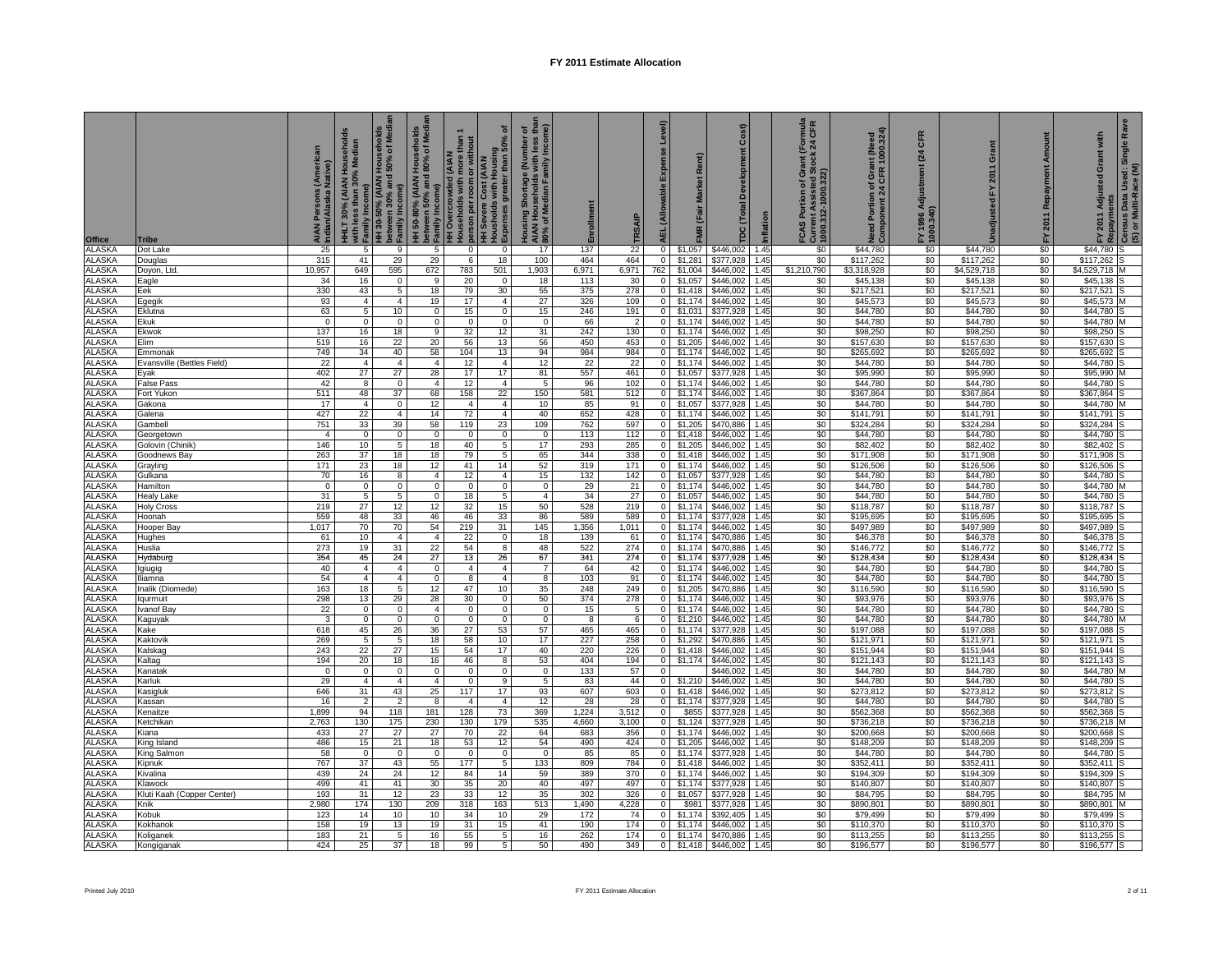| Office                         | Tribe                                 | AIAN Persons (American<br>Indian/Alaska Native) | IHLT 30% (AIAN Households<br>/ith less than 30% Median<br>with less than 3<br>Family Income) | HH 30-50% (AIAN Households<br>between 30% and 50% of Media<br>Family Income) | nolds<br>Median<br>HH 50-80% (AIAN Househol<br>  between 50% and 80% of M<br><sup> }</sup> Family Income) | than<br><b>HH Overcrowded (AIAN</b><br>Households with more t | ৳<br>person per room or without<br>HH Severe Cost (AIAN<br> Housholds winn ne.<br> Expenses greater tl | Housing Shortage (Number of<br>AIAN Households with less than<br>80% of Median Family Income) | Enrollment    | TRSAIP              | Level)<br>Expense<br><b>AEL</b> (Allowable | Rent)<br>FMR (Fair Market | Cost)<br>Development<br>TDC (Total | Inflation    | (Formula<br>124 CFR<br>:ock<br>FCAS Portion of Gra<br>Current Assisted Stc<br>1000.312-1000.322) | Need Portion of Grant (Need<br>Component 24 CFR 1000.324) | CFR<br>$\overline{a}$<br>Adjustment<br>FY 1996 Ao<br>1000.340) | Grant<br>2011<br>진      | Amount<br>Repayment<br>2011<br>집 | Rave<br>with<br>p FY 2011 Adjusted Grant with<br><sup>2</sup> Repayments<br>E Census Data Used: Single R<br>(S) or Multi-Race (M) |
|--------------------------------|---------------------------------------|-------------------------------------------------|----------------------------------------------------------------------------------------------|------------------------------------------------------------------------------|-----------------------------------------------------------------------------------------------------------|---------------------------------------------------------------|--------------------------------------------------------------------------------------------------------|-----------------------------------------------------------------------------------------------|---------------|---------------------|--------------------------------------------|---------------------------|------------------------------------|--------------|--------------------------------------------------------------------------------------------------|-----------------------------------------------------------|----------------------------------------------------------------|-------------------------|----------------------------------|-----------------------------------------------------------------------------------------------------------------------------------|
| <b>ALASKA</b>                  | Koniag, Incorporated                  | 845                                             | 49                                                                                           | 33                                                                           | 54                                                                                                        | 19                                                            | 62                                                                                                     | 52                                                                                            | 3,300         | 1,882               | 802                                        |                           | \$1,210 \$446,002                  | 1.45         | \$3,092,198                                                                                      | \$216,711                                                 | \$0                                                            | \$3,308,909             | \$0                              | \$3,308,909<br>м                                                                                                                  |
| <b>ALASKA</b><br><b>ALASKA</b> | Kotlik<br>Kotzebue                    | 592<br>2,648                                    | 27<br>107                                                                                    | 11<br>109                                                                    | 54<br>132                                                                                                 | 112<br>296                                                    | $\overline{4}$<br>82                                                                                   | 72<br>247                                                                                     | 590<br>2,712  | 590<br>1,575        | 0<br>$\overline{0}$                        | \$1,174<br>\$1.174        | \$446,002<br>\$446,002             | 1.45<br>1.45 | \$0<br>\$0                                                                                       | \$226,416<br>\$850,562                                    | \$0<br>\$0                                                     | \$226,416<br>\$850,562  | \$0<br>$\$0$                     | \$226,416<br>\$850,562                                                                                                            |
| <b>ALASKA</b>                  | Koyuk                                 | 330                                             | 19                                                                                           | 15                                                                           | 22                                                                                                        | 34                                                            | 5                                                                                                      | 26                                                                                            | 402           | 345                 | $\overline{0}$                             | \$1,205                   | \$446,002                          | 1.45         | \$0                                                                                              | \$96,658                                                  | \$0                                                            | \$96,658                | \$0                              | \$96,658                                                                                                                          |
| ALASKA                         | Koyukuk                               | 92                                              | 20                                                                                           | $\overline{4}$                                                               | $\overline{4}$                                                                                            | 32                                                            | $\overline{4}$                                                                                         | 28                                                                                            | 280           | 92                  | $\overline{0}$                             | \$1,174                   | \$446,002                          | 1.45         | \$0                                                                                              | \$74,238                                                  | \$0                                                            | \$74,238                | \$0                              | \$74,238                                                                                                                          |
| ALASKA                         | Kwethluk                              | 816                                             | 68                                                                                           | 55                                                                           | 42                                                                                                        | 179                                                           | 28                                                                                                     | 138                                                                                           | 881           | 881                 | $\overline{0}$                             | \$1,418                   | \$446,002                          | 1.45         | \$0                                                                                              | \$424,058                                                 | \$0                                                            | \$424,058               | \$0                              | \$424,058                                                                                                                         |
| <b>ALASKA</b><br>ALASKA        | Kwigillingol<br>Kwinhagak (Quinhagak) | 407<br>657                                      | 25<br>54                                                                                     | 18<br>59                                                                     | 18<br>36                                                                                                  | 74<br>159                                                     | 10<br>10                                                                                               | 42<br>143                                                                                     | 408<br>808    | 266<br>$\mathbf{0}$ | $\overline{0}$<br>$\circ$                  | \$1,418<br>\$1,418        | \$446,002<br>\$446,002             | 1.45<br>1.45 | \$0<br>\$0                                                                                       | \$165,638<br>\$351,274                                    | \$0<br>\$0                                                     | \$165,638<br>\$351,274  | \$0<br>\$0                       | \$165,638<br>\$351,274                                                                                                            |
| <b>ALASKA</b>                  | Larsen Bay                            | 99                                              | $\overline{4}$                                                                               | 9                                                                            | 9                                                                                                         | 9                                                             | $\overline{4}$                                                                                         | $\overline{7}$                                                                                | 484           | 51                  | $\overline{0}$                             | \$1,210                   | \$446,002                          | 1.45         | \$0                                                                                              | \$44,780                                                  | \$0                                                            | \$44,780                | \$0                              | \$44,780                                                                                                                          |
| <b>ALASKA</b>                  | esnoi (Woody Island)                  | 22                                              | $\mathbf{1}$                                                                                 | $\overline{1}$                                                               | 1                                                                                                         | $\overline{1}$                                                | $\overline{2}$                                                                                         | $\overline{4}$                                                                                | 314           | 50                  | $\overline{0}$                             | \$1,210                   | \$446,002                          | 1.45         | \$0                                                                                              | \$44,780                                                  | \$0                                                            | \$44,780                | \$0                              | \$44,780                                                                                                                          |
| ALASKA                         | Levelock                              | 114                                             | 19                                                                                           | 8                                                                            | $\overline{4}$                                                                                            | 23                                                            | 8                                                                                                      | 31                                                                                            | 209           | 124                 | $\overline{0}$                             | \$1,174                   | \$446,002                          | 1.45         | \$0                                                                                              | \$76,056                                                  | \$0                                                            | \$76,056                | \$0                              | \$76,056                                                                                                                          |
| <b>ALASKA</b><br>ALASKA        | Lime Village                          | 39<br>292                                       | 10<br>28                                                                                     | $\overline{2}$<br>15                                                         | $\overline{4}$<br>35                                                                                      | 17<br>68                                                      | $\mathbf 0$<br>12                                                                                      | 10<br>78                                                                                      | 44<br>294     | 43<br>259           | $\mathbf 0$<br>$\overline{0}$              | \$1,418<br>\$1,418        | \$470,886<br>\$446,002             | 1.45<br>1.45 | \$0<br>\$0                                                                                       | \$44,780<br>\$177,553                                     | \$0<br>\$0                                                     | \$44,780<br>\$177,553   | \$0<br>\$0                       | \$44,780<br>\$177,553                                                                                                             |
| <b>ALASKA</b>                  | Lower.Kalskag<br>Manley Hot Springs   | 17                                              | 8                                                                                            | $\overline{4}$                                                               | $\mathbf 0$                                                                                               | 16                                                            | $\overline{4}$                                                                                         | 12                                                                                            | 77            | 17                  | $\overline{0}$                             | \$1,174                   | \$446,002                          | 1.45         | \$0                                                                                              | \$44,780                                                  | \$0                                                            | \$44,780                | \$0                              | \$44,780                                                                                                                          |
| <b>ALASKA</b>                  | Manokotak                             | 436                                             | 44                                                                                           | 22                                                                           | 18                                                                                                        | 66                                                            | 16                                                                                                     | 74                                                                                            | 515           | 404                 | $\mathbf 0$                                | \$1,174                   | \$446,002                          | 1.45         | \$0                                                                                              | \$193,843                                                 | \$0                                                            | \$193,843               | \$0                              | \$193,843                                                                                                                         |
| <b>ALASKA</b>                  | Marshall                              | 359                                             | 25                                                                                           | 15                                                                           | 30                                                                                                        | 72                                                            | 15                                                                                                     | 54                                                                                            | 377           | 377                 | $\circ$                                    | \$1,174                   | \$446,002                          | 1.45         | \$0                                                                                              | \$177,874                                                 | \$0                                                            | \$177,874               | \$0                              | \$177,874                                                                                                                         |
| <b>ALASKA</b><br>ALASKA        | Mary's Igloo                          | $\mathbf 0$<br>219                              | $\mathbf 0$<br>22                                                                            | $\overline{0}$<br>12                                                         | $\mathbf{0}$                                                                                              | $\mathbf{0}$                                                  | $\mathbf{0}$                                                                                           | $\mathbf 0$                                                                                   | 108           | 61<br>176           | $\overline{0}$<br>$\overline{0}$           | \$1,205<br>\$1,174        | \$446,002<br>\$470,886             | 1.45         | \$0<br>\$0                                                                                       | \$44,780<br>\$104,201                                     | \$0<br>\$0                                                     | \$44,780<br>\$104,201   | \$0<br>\$0                       | \$44,780<br>\$104,201                                                                                                             |
| <b>ALASKA</b>                  | McGrath<br>Mekoryuk                   | 234                                             | 15                                                                                           | 27                                                                           | 18<br>33                                                                                                  | 28<br>37                                                      | 16<br>$\mathbf 0$                                                                                      | 48<br>37                                                                                      | 322<br>454    | 170                 | $\bullet$                                  | \$1,418                   | \$446,002                          | 1.45<br>1.45 | \$0                                                                                              | \$98,040                                                  | \$0                                                            | \$98,040                | \$0                              | \$98,040                                                                                                                          |
| ALASKA                         | Mentasta                              | 85                                              | 18                                                                                           | $\overline{4}$                                                               | 10                                                                                                        | 14                                                            | $\overline{4}$                                                                                         | 16                                                                                            | 500           | 90                  | $\circ$                                    | \$1,057                   | \$446,002                          | 1.45         | \$0                                                                                              | \$48,977                                                  | \$0                                                            | \$48,977                | \$0                              | \$48,977                                                                                                                          |
| <b>ALASKA</b>                  | Minto                                 | 236                                             | 28                                                                                           | 16                                                                           | 16                                                                                                        | 42                                                            | 18                                                                                                     | 58                                                                                            | 424           | 237                 | $\overline{0}$                             | \$1.174                   | \$446,002                          | 1.45         | \$0                                                                                              | \$143,585                                                 | \$0                                                            | \$143,585               | \$0                              | \$143,585                                                                                                                         |
| <b>ALASKA</b>                  | Mountain Village (Asa'Carsarmiut)     | 731                                             | 40                                                                                           | 46                                                                           | 35                                                                                                        | 94                                                            | $\overline{4}$                                                                                         | 117                                                                                           | 1,032         | 1,124               | $\mathbf 0$                                | \$1,174                   | \$446,002                          | 1.45         | \$0                                                                                              | \$242,955                                                 | \$0                                                            | \$242,955               | \$0                              | \$242,955                                                                                                                         |
| ALASKA<br><b>ALASKA</b>        | Naknek<br><b>NANA Corporation</b>     | 338<br>243                                      | 13<br>$\mathbf 0$                                                                            | 9<br>$\mathbf 0$                                                             | 31<br>$\mathbf 0$                                                                                         | 13<br>$\mathbf 0$                                             | 13<br>0                                                                                                | 48<br>$\mathbf 0$                                                                             | 642<br>10,406 | 335<br>0            | $\overline{0}$<br>933                      | \$1,174<br>\$1,174        | \$446,002<br>\$470,886             | 1.45<br>1.45 | \$0<br>\$3,104,078                                                                               | \$93,655<br>\$9,409                                       | \$0<br>\$0                                                     | \$93,655<br>\$3,113,488 | \$0<br>\$0                       | \$93,655<br>\$3,113,488                                                                                                           |
| ALASKA                         | Nanwelek (English Bay)                | 179                                             | 14                                                                                           | 14                                                                           | 14                                                                                                        | 41                                                            | 5                                                                                                      | 28                                                                                            | 288           | 295                 | 0                                          | \$855                     | \$377,928                          | 1.45         | \$0                                                                                              | \$78,726                                                  | \$0                                                            | \$78,726                | \$0                              | \$78,726                                                                                                                          |
| <b>ALASKA</b>                  | Napaimute                             | $\Omega$                                        | $\Omega$                                                                                     | $\mathbf 0$                                                                  | $\mathbf 0$                                                                                               | $\mathbf 0$                                                   | $\Omega$                                                                                               | $\mathbf 0$                                                                                   | 84            | 90                  | 0                                          | \$1,418                   | \$446,002                          | 1.45         | \$0                                                                                              | \$44,780                                                  | \$0                                                            | \$44,780                | \$0                              | \$44,780                                                                                                                          |
| <b>ALASKA</b>                  | Napakiak                              | 418                                             | 25                                                                                           | 42                                                                           | 36                                                                                                        | 107                                                           | 5                                                                                                      | 78                                                                                            | 510           | 303                 | $\mathbf 0$                                | \$1,418                   | \$446,002                          | 1.45         | \$0                                                                                              | \$224.233                                                 | \$0                                                            | \$224.233               | \$0                              | \$224.233                                                                                                                         |
| <b>ALASKA</b><br>ALASKA        | Napaskiak                             | 468<br>67                                       | 31<br>$\Omega$                                                                               | 25<br>12                                                                     | 36<br>$\overline{4}$                                                                                      | 110<br>$\Omega$                                               | 5<br>$\overline{4}$                                                                                    | 78<br>10                                                                                      | 534<br>50     | 399<br>47           | $\mathbf 0$<br>$\mathbf{0}$                | \$1,418<br>\$1,174        | \$446,002<br>\$446,002             | 1.45<br>1.45 | \$0<br>\$0                                                                                       | \$224.875<br>\$44,780                                     | \$0<br>\$0                                                     | \$224,875<br>\$44,780   | \$0<br>\$0                       | \$224.875<br>\$44,780                                                                                                             |
| ALASKA                         | Nelson Lagoon<br>Nenana               | 165                                             | 31                                                                                           | 10                                                                           | 19                                                                                                        | 20                                                            | 14                                                                                                     | 36                                                                                            | 717           | 165                 | $\mathbf{0}$                               | \$1,174                   | \$446,002                          | 1.45         | \$0                                                                                              | \$100,146                                                 | \$0                                                            | \$100,146               | \$0                              | \$100,146                                                                                                                         |
| ALASKA                         | New Stuyahok                          | 504                                             | 33                                                                                           | 43                                                                           | 28                                                                                                        | 78                                                            | 21                                                                                                     | 91                                                                                            | 598           | 400                 | $\circ$                                    | \$1,174                   | \$470,886                          | 1.45         | \$0                                                                                              | \$245,036                                                 | \$0                                                            | \$245,036               | \$0                              | \$245,036                                                                                                                         |
| <b>ALASKA</b>                  | Newhalen                              | 143                                             | 8                                                                                            | 13                                                                           | 8                                                                                                         | 21                                                            | $\overline{4}$                                                                                         | 21                                                                                            | 219           | 219                 | $\mathbf{0}$                               | \$1,174                   | \$446,002                          | 1.45         | \$0                                                                                              | \$59,747                                                  | \$0                                                            | \$59,747                | \$0                              | \$59,747                                                                                                                          |
| <b>ALASKA</b>                  | Newtok                                | 377                                             | 12                                                                                           | 18                                                                           | 25                                                                                                        | 68                                                            | 5                                                                                                      | 50                                                                                            | 429           | 421                 | $\overline{0}$                             | \$1,418                   | \$446,002                          | 1.45         | \$0                                                                                              | \$145,043                                                 | \$0                                                            | \$145,043               | \$0                              | \$145,043                                                                                                                         |
| ALASKA<br>ALASKA               | Nightmute<br>Nikolai                  | 235<br>81                                       | 10<br>14                                                                                     | 20<br>12                                                                     | 25<br>$\overline{\mathbf{8}}$                                                                             | 52<br>14                                                      | $\mathbf 0$<br>8                                                                                       | 45<br>31                                                                                      | 221<br>167    | 188<br>81           | $\mathbf 0$<br>$\overline{0}$              | \$1,418<br>\$1,174        | \$446,002<br>\$470,886             | 1.45<br>1.45 | \$0<br>\$0                                                                                       | \$108,651<br>\$66,572                                     | \$0<br>\$0                                                     | \$108,651<br>\$66,572   | \$0<br>\$0                       | \$108,651<br>\$66,572                                                                                                             |
| ALASKA                         | Nikolski                              | 29                                              | $\overline{4}$                                                                               | $\overline{4}$                                                               | $\overline{4}$                                                                                            | $\Omega$                                                      | $\overline{4}$                                                                                         | $\overline{1}$                                                                                | 85            | 19                  | $\bullet$                                  | \$1,174                   | \$446,002                          | 1.45         | \$0                                                                                              | \$44,780                                                  | \$0                                                            | \$44,780                | \$0                              | \$44,780                                                                                                                          |
| <b>ALASKA</b>                  | Ninilchik                             | 988                                             | 43                                                                                           | 73                                                                           | 74                                                                                                        | 82                                                            | 45                                                                                                     | 180                                                                                           | 649           | 992                 | $\overline{0}$                             | \$855                     | \$377,928                          | 1.45         | \$0                                                                                              | \$268,138                                                 | \$0                                                            | \$268,138               | \$0                              | \$268,138                                                                                                                         |
| <b>ALASKA</b>                  | Noatak                                | 484                                             | 22                                                                                           | 24                                                                           | 19                                                                                                        | 77                                                            | 22                                                                                                     | 42                                                                                            | 558           | 564                 | $\bullet$                                  | \$1,174                   | \$470,886                          | 1.45         | \$0                                                                                              | \$208,065                                                 | \$0                                                            | \$208,065               | \$0                              | \$208,065                                                                                                                         |
| <b>ALASKA</b><br><b>ALASKA</b> | Nome<br>Nondalton                     | 1,971<br>207                                    | 62<br>24                                                                                     | 83<br>17                                                                     | 74<br>19                                                                                                  | 214<br>25                                                     | 50<br>25                                                                                               | 174<br>50                                                                                     | 2,229<br>445  | 1,720<br>332        | $\overline{0}$<br>$\overline{0}$           | \$1,205<br>\$1,174        | \$446,002<br>\$446,002             | 1.45<br>1.45 | \$0<br>\$0                                                                                       | \$583,828<br>\$133,616                                    | \$0<br>\$0                                                     | \$583,828<br>\$133,616  | \$0<br>\$0                       | \$583,828<br>\$133,616                                                                                                            |
| ALASKA                         | Noorvik                               | 689                                             | 14                                                                                           | 27                                                                           | 47                                                                                                        | 105                                                           | - 5                                                                                                    | 59                                                                                            | 1,018         | 1,071               | $\circ$                                    | \$1.174                   | \$446,002                          | 1.45         | \$0                                                                                              | \$215,416                                                 | \$0                                                            | \$215,416               | \$0                              | \$215,416                                                                                                                         |
| <b>ALASKA</b>                  | Northway                              | 313                                             | 19                                                                                           | 17                                                                           | 19                                                                                                        | 22                                                            | 14                                                                                                     | 46                                                                                            | 199           | 199                 | $\overline{0}$                             | \$1,057                   | \$446,002                          | 1.45         | \$0                                                                                              | \$92,644                                                  | \$0                                                            | \$92,644                | \$0                              | \$92,644                                                                                                                          |
| ALASKA                         | Nuiqsut                               | 466                                             | 5                                                                                            | 15                                                                           | 54                                                                                                        | 111                                                           | 15                                                                                                     | 54                                                                                            | 349           | 419                 |                                            | $0$ \$1,292               | \$470,886                          | 1.45         | \$0                                                                                              | \$235,366                                                 | \$0                                                            | \$235,366               | \$0                              | \$235,366                                                                                                                         |
| ALASKA<br><b>ALASKA</b>        | Nulato<br>Nunapitchuk                 | 311<br>548                                      | 18<br>30                                                                                     | 28<br>46                                                                     | 22<br>28                                                                                                  | 64<br>99                                                      | 8<br>5                                                                                                 | 68<br>89                                                                                      | 769<br>635    | 672<br>480          | $\overline{0}$<br>$\mathbf 0$              | \$1.174<br>\$1,418        | \$446,002<br>\$446,002             | 1.45<br>1.45 | \$0<br>\$0                                                                                       | \$156,846<br>\$224,443                                    | \$0<br>\$0                                                     | \$156,846<br>\$224,443  | \$0<br>\$0                       | \$156,846<br>\$224,443                                                                                                            |
| ALASKA                         | Ohogamiut                             | $\overline{0}$                                  | $\overline{0}$                                                                               | $\overline{0}$                                                               | $\overline{0}$                                                                                            | $\overline{0}$                                                | $\overline{0}$                                                                                         | $\overline{0}$                                                                                | 80            | 81                  | $\overline{0}$                             | \$1,174                   | \$446,002                          | 1.45         | \$0                                                                                              | \$44,780                                                  | \$0                                                            | \$44,780                | \$0                              | \$44,780                                                                                                                          |
| <b>ALASKA</b>                  | Old Harbor                            | 191                                             | 29                                                                                           | 13                                                                           | 20                                                                                                        | 29                                                            | 20                                                                                                     | 38                                                                                            | 606           | 618                 | $\mathbf 0$                                | \$1,210                   | \$446,002                          | 1.45         | \$0                                                                                              | \$123,835                                                 | \$0                                                            | \$123,835               | \$0                              | \$123,835                                                                                                                         |
| ALASKA                         | Orutsararmuit (Bethel)                | 4,166                                           | 214                                                                                          | 134                                                                          | 196                                                                                                       | 418                                                           | 147                                                                                                    | 482                                                                                           | 2,454         | 3,631               | $\overline{0}$                             | \$1,418                   | \$446,002                          | 1.45         | \$0                                                                                              | \$1,356,518                                               | \$0                                                            | \$1,356,518             | \$0                              | \$1,356,518                                                                                                                       |
| <b>ALASKA</b><br><b>ALASKA</b> | Oscarville<br>Ouzinkie                | 74<br>217                                       | 12<br>9                                                                                      | 5<br>13                                                                      | 5<br>24                                                                                                   | 22<br>29                                                      | 5<br>$\overline{4}$                                                                                    | 17<br>33                                                                                      | 54<br>562     | 59<br>428           | $\mathbf 0$<br>0                           | \$1,418<br>\$1,210        | \$446,002<br>\$446,002             | 1.45<br>1.45 | \$0<br>\$0                                                                                       | \$56,462<br>\$71,928                                      | \$0<br>\$0                                                     | \$56,462<br>\$71,928    | \$0<br>\$0                       | \$56,462<br>\$71,928                                                                                                              |
| <b>ALASKA</b>                  | Paimiut                               | $\mathbf 0$                                     | $\mathbf 0$                                                                                  | $\mathbf{0}$                                                                 | $\mathbf{0}$                                                                                              | $\mathbf 0$                                                   | $\mathbf 0$                                                                                            | $\mathbf 0$                                                                                   | 78            | 78                  | $\overline{0}$                             | \$1,174                   | \$446,002                          | 1.45         | \$0                                                                                              | \$44,780                                                  | \$0                                                            | \$44,780                | \$0                              | \$44,780                                                                                                                          |
| ALASKA                         | Pauloff Harbor Village                | 25                                              | 0                                                                                            | $\mathbf 0$                                                                  | $\mathbf 0$                                                                                               | $\mathbf 0$                                                   | $\mathbf 0$                                                                                            | $\mathbf 0$                                                                                   | 51            | 51                  | $\overline{0}$                             | \$1,174                   | \$446,002                          | 1.45         | \$0                                                                                              | \$44,780                                                  | \$0                                                            | \$44,780                | \$0                              | \$44,780                                                                                                                          |
| ALASKA                         | Pedro Bay                             | 34                                              | $\overline{0}$                                                                               | $\overline{4}$                                                               | $\overline{4}$                                                                                            | $\overline{8}$                                                | $\mathbf 0$                                                                                            | 8                                                                                             | 135           | 130                 | $\overline{0}$                             | \$1,174                   | \$446,002                          | 1.45         | \$0                                                                                              | \$44,780                                                  | \$0                                                            | \$44,780                | \$0                              | \$44,780                                                                                                                          |
| <b>ALASKA</b>                  | Perryville                            | 109                                             | 8                                                                                            | $\mathbf 0$                                                                  | 13                                                                                                        | 31                                                            | $\overline{4}$                                                                                         | 9                                                                                             | 269           | 110                 | $\mathbf{0}$<br>$\mathbf{0}$               | \$1,174                   | \$446,002                          | 1.45         | \$0<br>\$0                                                                                       | \$62,379                                                  | \$0<br>\$0                                                     | \$62,379                | \$0                              | \$62,379                                                                                                                          |
| <b>ALASKA</b><br>ALASKA        | Petersburg<br>Pilot Point             | 442<br>132                                      | 59<br>13                                                                                     | 20 <sub>1</sub><br>$\overline{4}$                                            | 27<br>13                                                                                                  | 19<br>13                                                      | 19<br>$\overline{4}$                                                                                   | 86<br>23                                                                                      | 417<br>156    | 417<br>96           | $\mathbf{0}$                               | \$1,174<br>\$1,174        | \$377,928<br>\$446,002             | 1.45<br>1.45 | \$0                                                                                              | \$137,558<br>\$50,464                                     | \$0                                                            | \$137,558<br>\$50,464   | \$0<br>\$0                       | \$137,558<br>\$50,464                                                                                                             |
| ALASKA                         | <b>Pilot Station</b>                  | 570                                             | 29                                                                                           | 40                                                                           | 31                                                                                                        | 91                                                            | 9                                                                                                      | 100                                                                                           | 711           | 663                 | 0                                          | \$1,174                   | \$446.002                          | 1.45         | \$0                                                                                              | \$224.999                                                 | \$0                                                            | \$224.999               | \$0                              | \$224.999                                                                                                                         |
| <b>ALASKA</b>                  | Pitka's Point                         | 122                                             | 11                                                                                           | $\mathbf{A}$                                                                 | 11                                                                                                        | 30                                                            | 0                                                                                                      | 10                                                                                            | 137           | 136                 | $\mathbf{0}$                               | \$1,174                   | \$446,002                          | 1.45         | \$0                                                                                              | \$55,687                                                  | \$0                                                            | \$55,687                | \$0                              | \$55,687                                                                                                                          |
| <b>ALASKA</b>                  | Platinum                              | 46                                              | 12                                                                                           | 5                                                                            | 10 <sup>10</sup>                                                                                          | 17                                                            | $\mathbf 0$                                                                                            | 20                                                                                            | 70            | 71                  | $\overline{0}$                             | \$1,418                   | \$446,002                          | 1.45         | \$0                                                                                              | \$44,780                                                  | \$0                                                            | \$44,780                | \$0                              | \$44,780                                                                                                                          |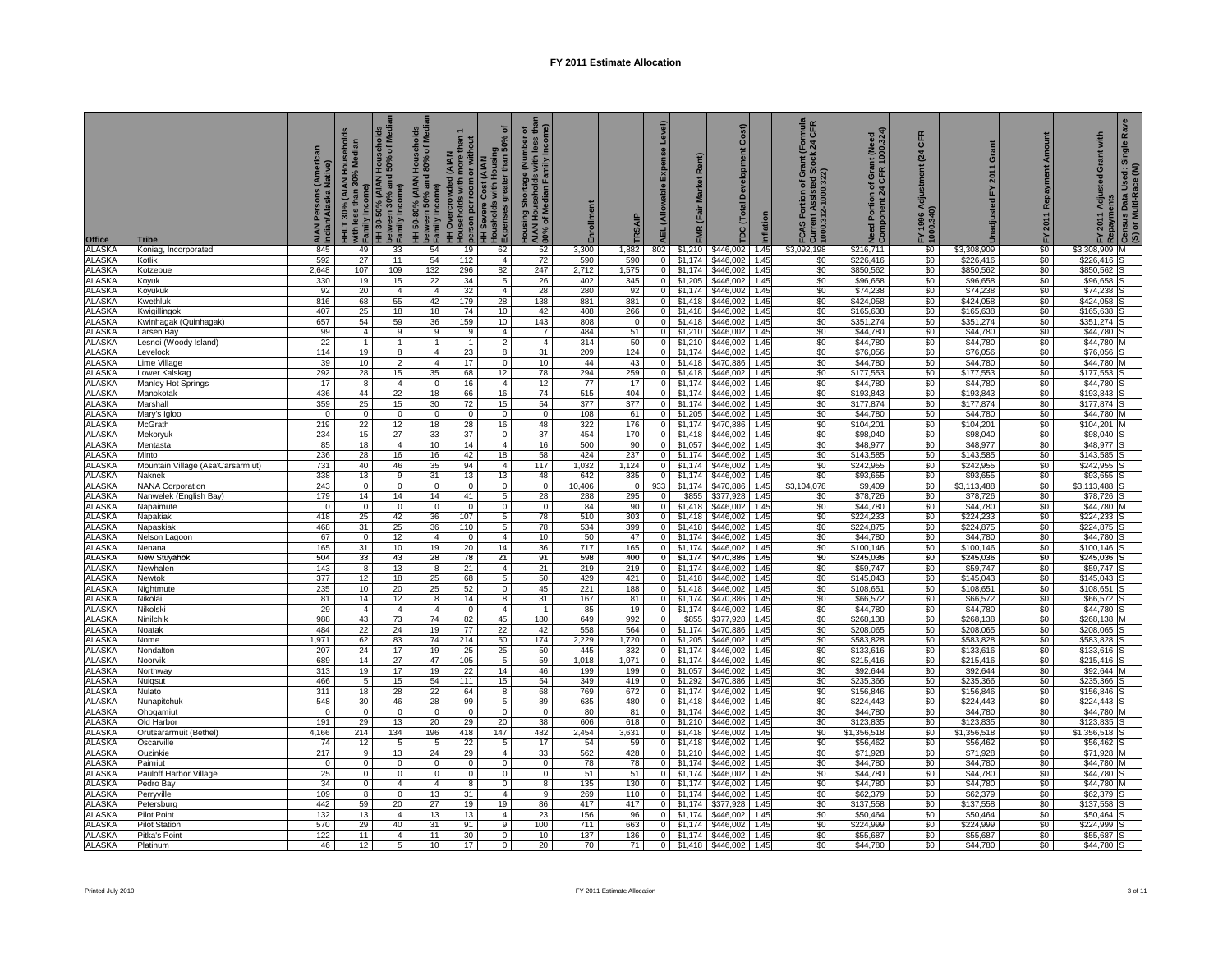| <b>Office</b>                  | <b>Tribe</b>                                 | AIAN Persons (American<br>Indian/Alaska Native) | HHLT 30% (AIAN Households<br>with less than 30% Median<br>Family Income) | HH 30-50% (AIAN Households<br>between 30% and 50% of Media<br>Family Income) | olds<br>Media              |                     | $\frac{1}{2}$<br>HH 50-80% (AIAN Households<br>between 50% and 80% of Medi<br>claruly Income<br>claruly Income<br>HH Severe Cost (AIAN<br>HH Severe Cost (AIAN<br>HE Severe Cost (AIAN<br>clarules greater than 50% of<br>clarules greater than 50% of | Housing Shortage (Number of<br>AIAN Households with less than<br>80% of Median Family Income) | Enrollment     | <b>TRSAIP</b> | AEL (Allowable Expense Level)    | Rent)<br>Market<br>(Fair<br>MR | Cost<br>Development<br>(Total<br>ě | Inflation    | irant (Formula<br>Stock 24 CFR<br>FCAS Portion of Gra<br>Current Assisted Stc<br> <br>  1000.312-1000.322) | Need Portion of Grant (Need<br>Component 24 CFR 1000.324) | CFR<br>(24)<br>Adjustment<br>FY 1996 Ao<br>1000.340) | Grant<br>Unadjusted FY 2011 | Amount<br>Repayment<br>2011<br>놊 | Rave<br>with<br>Single<br>ୁଁ FY 2011 Adjusted Grant w<br>ଛ Repayments<br><i>P</i> Census Data Used: Single<br>(S) or Multi-Race (M) |
|--------------------------------|----------------------------------------------|-------------------------------------------------|--------------------------------------------------------------------------|------------------------------------------------------------------------------|----------------------------|---------------------|--------------------------------------------------------------------------------------------------------------------------------------------------------------------------------------------------------------------------------------------------------|-----------------------------------------------------------------------------------------------|----------------|---------------|----------------------------------|--------------------------------|------------------------------------|--------------|------------------------------------------------------------------------------------------------------------|-----------------------------------------------------------|------------------------------------------------------|-----------------------------|----------------------------------|-------------------------------------------------------------------------------------------------------------------------------------|
| <b>ALASKA</b>                  | Point Hope                                   | 803                                             | 34                                                                       | 27                                                                           | 22                         | 140                 | 23                                                                                                                                                                                                                                                     | 54                                                                                            | 873            | 859           | $\overline{0}$                   |                                |                                    | 1.45         | \$0                                                                                                        | \$315,468                                                 | \$0                                                  | \$315,468                   | \$0                              | \$315,468                                                                                                                           |
| <b>ALASKA</b><br><b>ALASKA</b> | Point Lay<br>Port Graham                     | 266<br>165                                      | 12<br>18                                                                 | 5 <sub>5</sub><br>5                                                          | 15<br>9                    | 83<br>18            | 5<br>9                                                                                                                                                                                                                                                 | 26<br>$\overline{0}$                                                                          | 184<br>296     | 184<br>99     | $\mathbf 0$<br>0                 | \$1,292<br>\$855               | \$470,886<br>\$377,928             | 1.45<br>1.45 | \$0<br>\$0                                                                                                 | \$134,675<br>\$52,986                                     | \$0<br>\$0                                           | \$134,675<br>\$52,986       | \$0<br>\$0                       | \$134,675<br>\$52,986                                                                                                               |
| <b>ALASKA</b>                  | Port Heiden                                  | 82                                              | $\overline{4}$                                                           | 13                                                                           | 13                         | 8                   | $\overline{4}$                                                                                                                                                                                                                                         | 19                                                                                            | 118            | 116           | $\mathbf 0$                      | \$1,174                        | \$446,002                          | 1.45         | \$0                                                                                                        | \$44.780                                                  | \$0                                                  | \$44,780                    | \$0                              | \$44,780                                                                                                                            |
| ALASKA                         | Port Lions                                   | 178                                             | 15                                                                       | 20                                                                           | 17                         | $\overline{4}$      | 13                                                                                                                                                                                                                                                     | 47                                                                                            | 354            | 139           | $\overline{0}$                   | \$1,210                        | \$446,002                          | 1.45         | \$0                                                                                                        | \$78,617                                                  | \$0                                                  | \$78,617                    | \$0                              | \$78,617                                                                                                                            |
| ALASKA                         | Portage Creek                                | 36                                              | $\overline{0}$                                                           | $\circ$                                                                      | $\overline{0}$             | $\Omega$            | $\Omega$                                                                                                                                                                                                                                               | $\overline{0}$                                                                                | 60             | 33            | $\overline{0}$                   | \$1,174                        | \$446,002                          | 1.45         | \$0                                                                                                        | \$44,780                                                  | \$0                                                  | \$44,780                    | \$0                              | \$44,780                                                                                                                            |
| <b>ALASKA</b><br>ALASKA        | Qagan Tayagungin (Sand Point)                | 418<br>419                                      | 19<br>23                                                                 | 17<br>13                                                                     | 32<br>$\mathbf 0$          | 21<br>30            | 12<br>13                                                                                                                                                                                                                                               | 30<br>$\mathbf 0$                                                                             | 629            | 629<br>659    | $\circ$                          | \$1,174<br>$0$ \$1,174         | \$446,002<br>\$446,002             | 1.45<br>1.45 | \$0<br>\$0                                                                                                 | \$105,506                                                 | \$0<br>\$0                                           | \$105,506                   | \$0<br>\$0                       | \$105,506<br>\$84,011<br>м                                                                                                          |
| <b>ALASKA</b>                  | Qawalangin (Unalaska)<br>Rampart             | 40                                              | 10 <sup>10</sup>                                                         | $\overline{0}$                                                               | $\overline{4}$             | 18                  | $\overline{4}$                                                                                                                                                                                                                                         | 8                                                                                             | 657<br>21      | 40            | $\circ$                          | \$1,174                        | \$446,002                          | 1.45         | \$0                                                                                                        | \$84,011<br>\$44,780                                      | \$0                                                  | \$84,011<br>\$44,780        | \$0                              | \$44,780                                                                                                                            |
| <b>ALASKA</b>                  | Red Devil                                    | 26                                              | 12                                                                       | o                                                                            | 5                          | 12                  | 5                                                                                                                                                                                                                                                      | 17                                                                                            | 26             | 22            | $\overline{0}$                   | \$1,418                        | \$446,002                          | 1.45         | \$0                                                                                                        | \$44,780                                                  | \$0                                                  | \$44,780                    | \$0                              | \$44,780                                                                                                                            |
| ALASKA                         | Ruby                                         | 156                                             | 18                                                                       | 19                                                                           | $\overline{\mathbf{8}}$    | 45                  | 14                                                                                                                                                                                                                                                     | 31                                                                                            | 418            | 156           | $\overline{0}$                   | \$1,174                        | \$470,886                          | 1.45         | \$0                                                                                                        | \$126,166                                                 | \$0                                                  | \$126,166                   | \$0                              | \$126,166                                                                                                                           |
| <b>ALASKA</b>                  | Saint George                                 | 148                                             | 8                                                                        | $\overline{4}$                                                               | 8                          | 13                  | 8                                                                                                                                                                                                                                                      | $\overline{7}$                                                                                | 131            | 110           | $\overline{0}$                   | \$1,174                        | \$446,002                          | 1.45         | \$0                                                                                                        | \$50,082                                                  | \$0                                                  | \$50,082                    | \$0                              | \$50,082                                                                                                                            |
| ALASKA                         | Saint Michael                                | 412                                             | 18                                                                       | 18                                                                           | 24                         | 91                  | 5                                                                                                                                                                                                                                                      | 38                                                                                            | 430            | 429           | $\overline{0}$                   | \$1,205                        | \$446,002                          | 1.45         | \$0                                                                                                        | \$172,216                                                 | \$0<br>\$0                                           | \$172,216<br>\$229,925      | \$0<br>\$0                       | \$172,216                                                                                                                           |
| <b>ALASKA</b><br><b>ALASKA</b> | Saint Paul<br>Salamatoff                     | 605<br>216                                      | 22<br>9                                                                  | 30<br>5                                                                      | 46<br>5                    | 92<br>5             | 20<br>$\mathbf 0$                                                                                                                                                                                                                                      | 48<br>18                                                                                      | 653<br>149     | 450<br>149    | $\circ$<br>$\overline{0}$        | \$1,174<br>\$855               | \$446,002<br>\$377,928             | 1.45<br>1.45 | \$0<br>\$0                                                                                                 | \$229,925<br>\$44,780                                     | \$0                                                  | \$44,780                    | \$0                              | \$229,925<br>\$44,780                                                                                                               |
| <b>ALASKA</b>                  | Savoonga                                     | 741                                             | 63                                                                       | 52                                                                           | 39                         | 168                 | 18                                                                                                                                                                                                                                                     | 135                                                                                           | 803            | 815           | $\overline{0}$                   | \$1,205                        | \$470,886                          | 1.45         | \$0                                                                                                        | \$403,028                                                 | \$0                                                  | \$403,028                   | \$0                              | \$403.028                                                                                                                           |
| <b>ALASKA</b>                  | Saxman                                       | 330                                             | 19                                                                       | 22                                                                           | 16                         | 21                  | 5                                                                                                                                                                                                                                                      | 5                                                                                             | 203            | 203           | $\overline{0}$                   | \$1,124                        | \$377,928                          | 1.45         | \$0                                                                                                        | \$63,557                                                  | \$0                                                  | \$63,557                    | \$0                              | \$63,557                                                                                                                            |
| ALASKA                         | Scammon Bay                                  | 478                                             | 30                                                                       | 29                                                                           | 17                         | 63                  | 24                                                                                                                                                                                                                                                     | 42                                                                                            | 619            | 619           | $\overline{0}$                   | \$1,174                        | \$446,002                          | 1.45         | \$0                                                                                                        | \$190,456                                                 | \$0                                                  | \$190,456                   | \$0                              | \$190,456                                                                                                                           |
| <b>ALASKA</b><br>ALASKA        | Selawik                                      | 883                                             | 68                                                                       | 45                                                                           | 31                         | 117                 | 17                                                                                                                                                                                                                                                     | 104                                                                                           | 1,057          | 1,057         | $\circ$                          | \$1,174                        | \$446,002<br>\$377,928             | 1.45         | \$0<br>\$0                                                                                                 | \$311,236                                                 | \$0<br>\$0                                           | \$311,236                   | \$0<br>\$0                       | \$311,236                                                                                                                           |
| <b>ALASKA</b>                  | Seldovia<br>Shageluk                         | 117<br>125                                      | 25<br>10                                                                 | 5 <sub>1</sub><br>15                                                         | 11<br>10                   | 5<br>39             | 9<br>$\Omega$                                                                                                                                                                                                                                          | 23<br>35                                                                                      | 427<br>249     | 110<br>125    | $\circ$<br>0                     | \$855<br>\$1,174               | \$446,002                          | 1.45<br>1.45 | \$0                                                                                                        | \$48,804<br>\$78,917                                      | \$0                                                  | \$48,804<br>\$78,917        | \$0                              | \$48,804<br>\$78,917                                                                                                                |
| <b>ALASKA</b>                  | Shaktoolik                                   | 262                                             | 10                                                                       | 22                                                                           | 22                         | 36                  | 5                                                                                                                                                                                                                                                      | 34                                                                                            | 380            | 338           | $\mathbf 0$                      | \$1,205                        | \$446,002                          | 1.45         | \$0                                                                                                        | \$97,236                                                  | \$0                                                  | \$97,236                    | \$0                              | \$97,236                                                                                                                            |
| ALASKA                         | Sheldon's Point                              | 158                                             | 16                                                                       | 11                                                                           | 9                          | 40                  | $\overline{4}$                                                                                                                                                                                                                                         | 25                                                                                            | 204            | 198           | $\overline{0}$                   | \$1,174                        | \$446,002                          | 1.45         | \$0                                                                                                        | \$87,538                                                  | \$0                                                  | \$87,538                    | \$0                              | \$87,538                                                                                                                            |
| <b>ALASKA</b>                  | Shishmaref                                   | 634                                             | 30                                                                       | 41                                                                           | 48                         | 156                 | 23                                                                                                                                                                                                                                                     | 97                                                                                            | 729            | 698           | $\mathbf 0$                      | \$1,205                        | \$446,002                          | 1.45         | \$0                                                                                                        | \$338,768                                                 | \$0                                                  | \$338,768                   | \$0                              | \$338,768                                                                                                                           |
| ALASKA                         | Shungnak                                     | 292                                             | 19                                                                       | $5\overline{)}$                                                              | 19                         | 46                  | 5                                                                                                                                                                                                                                                      | 35                                                                                            | 266            | 253           | $\mathbf 0$                      | \$1,174                        | \$470,886                          | 1.45         | \$0                                                                                                        | \$113,261                                                 | \$0                                                  | \$113,261                   | \$0                              | \$113,261                                                                                                                           |
| <b>ALASKA</b><br><b>ALASKA</b> | Sitka Tribe (was Baranof Island)<br>Skagway  | 2,542<br>52                                     | 106<br>$\overline{a}$                                                    | 119<br>$\mathbf{1}$                                                          | 205<br>8                   | 111<br>3            | 86<br>3                                                                                                                                                                                                                                                | 363<br>14                                                                                     | 4,006<br>26    | 26            | 3,834 1,000<br>$\mathbf{0}$      | \$1,073<br>\$1,174             | \$377,928<br>\$377.928             | 1.45<br>1.45 | \$686,825<br>\$0                                                                                           | \$511,546<br>\$44.780                                     | \$0<br>\$0                                           | \$1,198,371<br>\$44.780     | \$0<br>\$0                       | \$1,198,371<br>\$44,780                                                                                                             |
| <b>ALASKA</b>                  | Sleetmute                                    | 110                                             | 23                                                                       | $\overline{0}$                                                               | 10                         | 28                  | 5                                                                                                                                                                                                                                                      | 24                                                                                            | 126            | 111           | $\circ$                          | \$1,418                        | \$446,002                          | 1.45         | \$0                                                                                                        | \$73,717                                                  | \$0                                                  | \$73,717                    | \$0                              | \$73,717                                                                                                                            |
| <b>ALASKA</b>                  | Solomon                                      | $\overline{4}$                                  | $\mathbf{0}$                                                             | $\Omega$                                                                     | $\mathbf 0$                | $\Omega$            | $\mathbf{0}$                                                                                                                                                                                                                                           | $\mathbf{0}$                                                                                  | 80             | 68            | $\circ$                          | \$1,205                        | \$446,002                          | 1.45         | \$0                                                                                                        | \$44,780                                                  | \$0                                                  | \$44,780                    | \$0                              | \$44,780                                                                                                                            |
| ALASKA                         | South Naknek                                 | 127                                             | 18                                                                       | 9                                                                            | 9                          | 13                  | $\overline{4}$                                                                                                                                                                                                                                         | 26                                                                                            | 245            | 137           | $\circ$                          | \$1,174                        | \$446,002                          | 1.45         | \$0                                                                                                        | \$56,262                                                  | \$0                                                  | \$56,262                    | \$0                              | \$56,262                                                                                                                            |
| ALASKA                         | Stebbins                                     | 622                                             | 48                                                                       | 48                                                                           | 24                         | 133                 | 17                                                                                                                                                                                                                                                     | 79                                                                                            | 749            | 701           |                                  | $0$ \$1,205                    | \$446,002                          | 1.45         | \$0                                                                                                        | \$299,509                                                 | \$0                                                  | \$299,509                   | \$0                              | \$299,509                                                                                                                           |
| <b>ALASKA</b><br><b>ALASKA</b> | Stevens Village<br><b>Stony River</b>        | 83<br>59                                        | 20<br>12                                                                 | $\overline{4}$<br>10                                                         | $\overline{4}$<br>10       | 28<br>22            | $\overline{4}$<br>5                                                                                                                                                                                                                                    | 28<br>27                                                                                      | 196<br>63      | 109<br>39     | $\circ$<br>$\circ$               | \$1,174<br>\$1,418             | \$446,002<br>\$470,886             | 1.45<br>1.45 | \$0<br>\$0                                                                                                 | \$69,244<br>\$66,714                                      | \$0<br>\$0                                           | \$69,244<br>\$66,714        | \$0<br>\$0                       | \$69,244<br>\$66,714                                                                                                                |
| <b>ALASKA</b>                  | Sun'aq Tribe of Kodiak                       | 850                                             | 49                                                                       | 33                                                                           | 54                         | 19                  | 62                                                                                                                                                                                                                                                     | 136                                                                                           | 1,379          | 1,892         | 0                                | \$1,210                        | \$377,928                          | 1.45         | \$0                                                                                                        | \$203,627                                                 | \$0                                                  | \$203,627                   | \$0                              | \$203,627                                                                                                                           |
| ALASKA                         | Takotna                                      | 21                                              | $\overline{4}$                                                           | $\overline{4}$                                                               | $\overline{0}$             | 12                  | $\overline{0}$                                                                                                                                                                                                                                         | 8                                                                                             | 42             | 21            | $\overline{0}$                   | \$1,174                        | \$470,886                          | 1.45         | \$0                                                                                                        | \$44,780                                                  | \$0                                                  | \$44,780                    | \$0                              | \$44,780                                                                                                                            |
| ALASKA                         | Tanacross                                    | 140                                             | 25                                                                       | 14                                                                           | 14                         | 48                  | 5                                                                                                                                                                                                                                                      | 52                                                                                            | 169            | 124           | $\overline{0}$                   | \$1,057                        | \$446,002                          | 1.45         | \$0                                                                                                        | \$114,194                                                 | \$0                                                  | \$114,194                   | \$0                              | \$114,194                                                                                                                           |
| <b>ALASKA</b>                  | Tanana                                       | 245                                             | 24                                                                       | 18                                                                           | 29                         | 75                  | 12                                                                                                                                                                                                                                                     | 69                                                                                            | 1,014          | 183           | $\mathbf 0$                      | \$1,174                        | \$470,886                          | 1.45         | \$0                                                                                                        | \$187,059                                                 | \$0                                                  | \$187,059                   | \$0                              | \$187,059                                                                                                                           |
| <b>ALASKA</b><br><b>ALASKA</b> | <b>Tatitlek</b><br>Tazlina                   | 88<br>85                                        | 12<br>8                                                                  | 8<br>$\overline{0}$                                                          | 14<br>$\overline{4}$       | 8<br>$\overline{4}$ | 8<br>$\overline{4}$                                                                                                                                                                                                                                    | 23<br>$\overline{7}$                                                                          | 90<br>147      | 85<br>159     | $\overline{0}$<br>$\overline{0}$ | \$1,057<br>\$1,057             | \$377,928<br>\$377,928             | 1.45<br>1.45 | \$0<br>\$0                                                                                                 | \$44,780<br>\$44,780                                      | \$0<br>\$0                                           | \$44,780<br>\$44,780        | \$0<br>\$0                       | \$44,780<br>\$44,780                                                                                                                |
| <b>ALASKA</b>                  | Telida                                       | 3                                               | 0                                                                        | $\mathbf{0}$                                                                 | 0                          | $\mathbf 0$         | 0                                                                                                                                                                                                                                                      | $\mathbf 0$                                                                                   | $\overline{2}$ | 3             | $\overline{0}$                   | \$1,174                        | \$470,886                          | 1.45         | \$0                                                                                                        | \$44,780                                                  | \$0                                                  | \$44,780                    | \$0                              | \$44,780                                                                                                                            |
| ALASKA                         | Teller                                       | 300                                             | 18                                                                       | 23                                                                           | 18                         | 71                  | 12                                                                                                                                                                                                                                                     | 38                                                                                            | 202            | 312           | $\overline{0}$                   | \$1,205                        | \$446,002                          | 1.45         | \$0                                                                                                        | \$159,960                                                 | \$0                                                  | \$159,960                   | \$0                              | \$159,960                                                                                                                           |
| <b>ALASKA</b>                  | Tetlin                                       | 127                                             | 21                                                                       | 20                                                                           | 5                          | 46                  | 9                                                                                                                                                                                                                                                      | 34                                                                                            | 281            | 109           | $\circ$                          | \$1,057                        | \$446,002                          | 1.45         | \$0                                                                                                        | \$113,246                                                 | \$0                                                  | \$113,246                   | \$0                              | \$113,246                                                                                                                           |
| ALASKA                         | Tlingit-Haida Central Council                | 5,940                                           | 466                                                                      | 434                                                                          | 277                        | 189                 | 422                                                                                                                                                                                                                                                    | 1,113                                                                                         | 25,949         | 13,255        |                                  | 757 \$1,281                    | \$377,928                          | 1.45         | \$4,491,991                                                                                                | \$1,596,314                                               | \$0                                                  | \$6,088,305                 | \$0                              | \$6,088,305                                                                                                                         |
| <b>ALASKA</b><br><b>ALASKA</b> | Togiak                                       | 804<br>619                                      | 88<br>41                                                                 | 54<br>23                                                                     | 41<br>33                   | 143<br>100          | 66<br>5                                                                                                                                                                                                                                                | 167<br>77                                                                                     | 915<br>732     | 808<br>567    | $\overline{0}$<br>$\circ$        | \$1.174<br>\$1,418             | \$446,002<br>\$446,002             | 1.45<br>1.45 | \$0<br>\$0                                                                                                 | \$477,324<br>\$223,169                                    | \$0<br>\$0                                           | \$477,324<br>\$223,169      | \$0<br>\$0                       | \$477,324<br>\$223,169                                                                                                              |
| ALASKA                         | Toksook Bay-Nunakauyarmuit Tribe<br>Tuluksak | 497                                             | 18                                                                       | 37                                                                           | 31                         | 91                  | -5                                                                                                                                                                                                                                                     | 86                                                                                            | 464            | 504           | $\overline{0}$                   | \$1,418                        | \$446,002                          | 1.45         | \$0                                                                                                        | \$203,216                                                 | \$0                                                  | \$203,216                   | \$0                              | \$203,216                                                                                                                           |
| <b>ALASKA</b>                  | Tuntutuliak                                  | 451                                             | 23                                                                       | 28                                                                           | 22                         | 86                  | 5                                                                                                                                                                                                                                                      | 49                                                                                            | 425            | 425           | $\mathbf 0$                      | \$1,418                        | \$446,002                          | 1.45         | \$0                                                                                                        | \$179,343                                                 | \$0                                                  | \$179,343                   | \$0                              | \$179,343                                                                                                                           |
| ALASKA                         | Tununak                                      | 380                                             | 36                                                                       | 33                                                                           | 27                         | 79                  | 10                                                                                                                                                                                                                                                     | 96                                                                                            | 350            | 350           | $\overline{0}$                   | \$1,418                        | \$446,002                          | 1.45         | \$0                                                                                                        | \$205,425                                                 | \$0                                                  | \$205,425                   | \$0                              | \$205,425                                                                                                                           |
| <b>ALASKA</b>                  | Twin Hills                                   | 67                                              | 5                                                                        | 9                                                                            | 5                          | 18                  | $\mathbf 0$                                                                                                                                                                                                                                            | 18                                                                                            | 96             | 70            | $\mathbf 0$                      | \$1,174                        | \$446,002                          | 1.45         | \$0                                                                                                        | \$44,780                                                  | \$0                                                  | \$44,780                    | \$0                              | \$44,780                                                                                                                            |
| <b>ALASKA</b>                  | Tyonek                                       | 209                                             | 20                                                                       | 28                                                                           | 22                         | 9<br>$\overline{4}$ | 11<br>$\overline{4}$                                                                                                                                                                                                                                   | 59                                                                                            | 674            | 185           | 0                                | \$855                          | \$446,002<br>\$446,002             | 1.45         | \$0<br>\$0                                                                                                 | \$94,551                                                  | \$0                                                  | \$94,551                    | \$0                              | \$94,551                                                                                                                            |
| <b>ALASKA</b><br>ALASKA        | Jgashik<br>Umkumiute                         | 9<br>23                                         | $\overline{4}$<br>0                                                      | $\overline{4}$<br>$\overline{0}$                                             | $\mathbf 0$<br>$\mathbf 0$ | $\mathbf 0$         | $\mathbf 0$                                                                                                                                                                                                                                            | 8<br>$\mathsf 0$                                                                              | 81<br>61       | 12<br>60      | $\mathbf 0$<br>$\mathbf 0$       | \$1,174<br>\$1,418             | \$446,002                          | 1.45<br>1.45 | \$0                                                                                                        | \$44,780<br>\$44,780                                      | \$0<br>\$0                                           | \$44,780<br>\$44,780        | \$0<br>\$0                       | \$44,780<br>\$44,780                                                                                                                |
| ALASKA                         | <b>Jnalakleet</b>                            | 770                                             | 46                                                                       | 37                                                                           | 52                         | 100                 | 18                                                                                                                                                                                                                                                     | 90                                                                                            | 1,185          | 868           | $\overline{0}$                   | \$1,205                        | \$446,002                          | 1.45         | \$0                                                                                                        | \$276,231                                                 | \$0                                                  | \$276,231                   | \$0                              | \$276,231                                                                                                                           |
| <b>ALASKA</b>                  | Unga                                         | 43                                              | $\mathbf 0$                                                              | $\Omega$                                                                     | $\mathbf{1}$               | $\Omega$            | $\mathbf 0$                                                                                                                                                                                                                                            | $\overline{1}$                                                                                | 87             | 87            | $\circ$                          | \$1,174                        | \$446,002                          | 1.45         | \$0                                                                                                        | \$44,780                                                  | \$0                                                  | \$44,780                    | \$0                              | \$44,780                                                                                                                            |
| <b>ALASKA</b>                  | Venetie                                      | 373                                             | 22                                                                       | 20                                                                           | 23                         | 27                  | 17                                                                                                                                                                                                                                                     | 65                                                                                            | 237            | 237           | $\overline{0}$                   | \$1,174                        | \$446,002                          | 1.45         | \$0                                                                                                        | \$113,165                                                 | \$0                                                  | \$113,165                   | \$0                              | \$113,165                                                                                                                           |
| <b>ALASKA</b>                  | Wainwright                                   | 601                                             | 29                                                                       | 22                                                                           | 28                         | 126                 | 10                                                                                                                                                                                                                                                     | 65                                                                                            | 593            | 613           | $\overline{0}$                   | \$1,292                        | \$470,886                          | 1.45         | \$0                                                                                                        | \$262,307                                                 | \$0                                                  | \$262,307                   | \$0                              | \$262,307                                                                                                                           |
| <b>ALASKA</b><br><b>ALASKA</b> | Wales<br>White Mountain                      | 154<br>206                                      | 12<br>28                                                                 | 5<br>27                                                                      | 18<br>15                   | 47<br>50            | 10<br>17                                                                                                                                                                                                                                               | 22<br>51                                                                                      | 236<br>316     | 215<br>316    | $\circ$<br>$\overline{0}$        | \$1,205<br>\$1,205             | \$446.002<br>\$446,002             | 1.45<br>1.45 | \$0<br>\$0                                                                                                 | \$104.102<br>\$151.357                                    | \$0<br>\$0                                           | \$104.102<br>\$151,357      | \$0<br>\$0                       | \$104.102<br>\$151,357<br>IS                                                                                                        |
| <b>ALASKA</b>                  | Wrangel                                      | 538                                             | 39                                                                       | 30                                                                           | 60                         | 21                  | $\overline{4}$                                                                                                                                                                                                                                         | 111                                                                                           | 538            | 538           | $\circ$                          |                                | \$1,174 \$377,928                  | 1.45         | \$0                                                                                                        | \$126,133                                                 | \$0                                                  | \$126,133                   | \$0                              | \$126,133 S                                                                                                                         |
|                                |                                              |                                                 |                                                                          |                                                                              |                            |                     |                                                                                                                                                                                                                                                        |                                                                                               |                |               |                                  |                                |                                    |              |                                                                                                            |                                                           |                                                      |                             |                                  |                                                                                                                                     |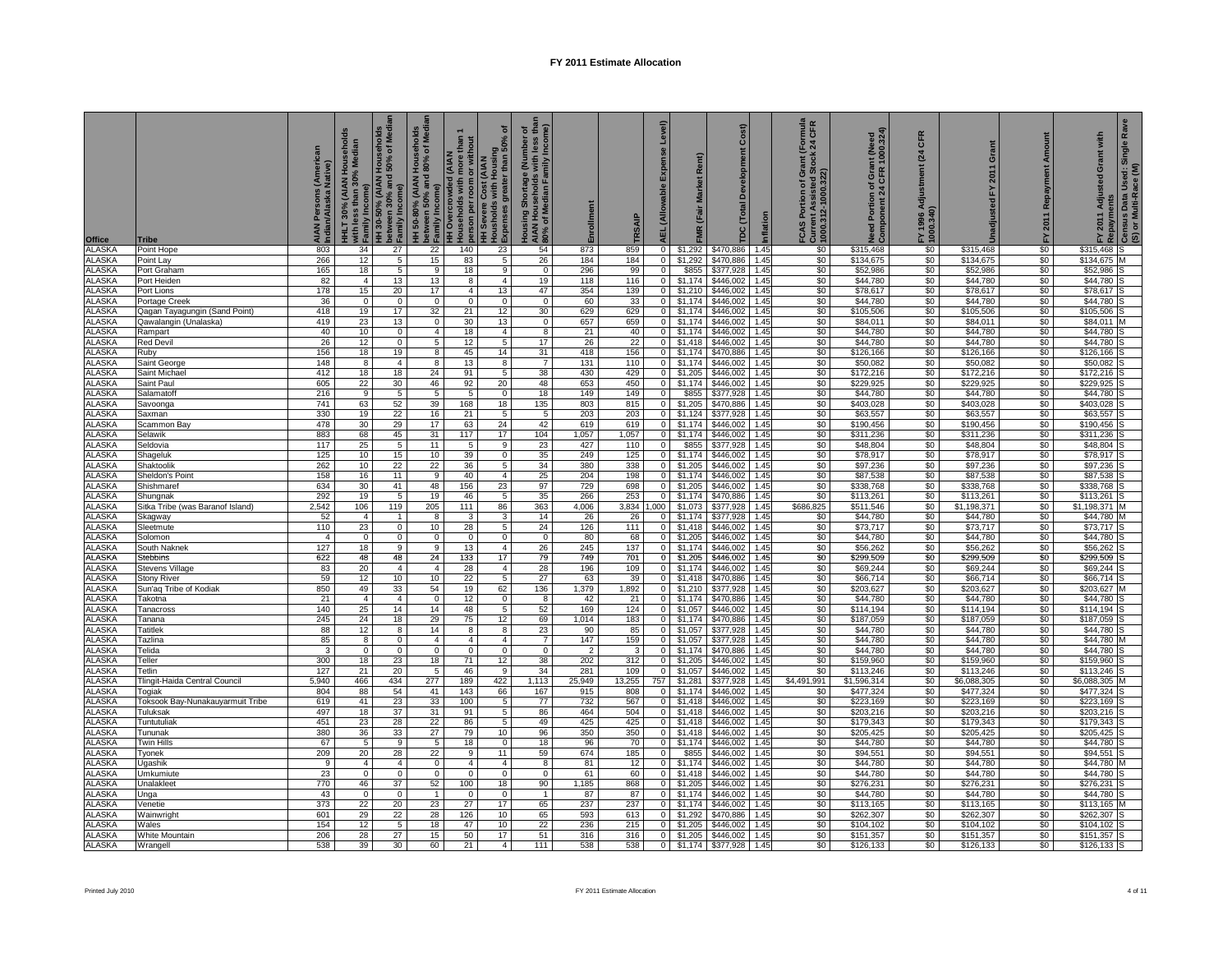| Office                           | <b>Tribe</b>                                               | can<br>Nati    | AN Householo<br>30% Median<br>30% (AIAN<br>Incom<br>HНLТ<br>with I | HH 30-50% (AIAN Households<br>between 30% and 50% of Media<br>Family Income) | olds<br>Medi<br>HH 50-80% (AIAN Househo<br>  between 50% and 80% of M<br>دا Family Income) | than<br>ith more tha<br>m or withou<br>MAIA) be<br>useholds with<br>person per roo<br><b>HH Overcrow</b><br>Households | ৽<br>Cost (AIAN<br>i with Housing<br>greater than 50<br>HH Severe C<br>Housholds<br>Expenses gl | Housing Shortage (Number of<br>AIAN Households with less tha<br>80% of Median Family Income) | rollment        | TRSAIP          | Level)<br>Expense<br><b>AEL</b> (Allowable | Market Rent)<br>(Fair<br><b>FMR</b> | Cost)<br>Development<br>TDC (Total |              | mula<br>CFR<br>[Fe]<br>FCAS Portion of Grant (<br>Current Assisted Stock<br>1000.312-1000.322) | Need Portion of Grant (Need<br>Component 24 CFR 1000.324) | CFR<br>(24)<br>FY 1996 Adjus<br>1000.340) | Grant<br>2011              | Repayment<br>2011   | <b>Ra</b><br>with<br>Single<br>ō<br>FY 2011 Adjusted<br>Repayments | Used: S<br>tace (M)<br>Census Data<br>(S) or Multi-Ra |
|----------------------------------|------------------------------------------------------------|----------------|--------------------------------------------------------------------|------------------------------------------------------------------------------|--------------------------------------------------------------------------------------------|------------------------------------------------------------------------------------------------------------------------|-------------------------------------------------------------------------------------------------|----------------------------------------------------------------------------------------------|-----------------|-----------------|--------------------------------------------|-------------------------------------|------------------------------------|--------------|------------------------------------------------------------------------------------------------|-----------------------------------------------------------|-------------------------------------------|----------------------------|---------------------|--------------------------------------------------------------------|-------------------------------------------------------|
| <b>ALASKA</b><br><b>ALASKA</b>   | Yakutat<br>TOTAL                                           | 372<br>116,568 | 28<br>7,367                                                        | 20<br>6,776                                                                  | 27 <sub>1</sub><br>7,417                                                                   | 47<br>13,365                                                                                                           | 16<br>4,987                                                                                     | 53<br>17,857                                                                                 | 435<br>193,000  | 352<br>147,987  | $\circ$                                    |                                     | $$1,174$ $$377,928$ 1.45           |              | \$0<br>\$38,922,917                                                                            | \$113,713<br>\$43,950,875                                 | \$0<br>\$0                                | \$113,713<br>\$82,873,790  | \$0<br>(\$181, 045) | \$113,713 M<br>\$82,692,745                                        |                                                       |
| <b>CHICAGO</b>                   | Aroostook Band of Micmac                                   | 1,186          | 88                                                                 | 71                                                                           | 104                                                                                        | 23                                                                                                                     | 53                                                                                              | 175                                                                                          | 999             | 999             | 193                                        | \$623                               | \$240.063                          | 1.45         | \$443.567                                                                                      | \$162,487                                                 | \$0                                       | \$606,054                  | \$0                 | \$606,054                                                          |                                                       |
| <b>CHICAGO</b>                   | <b>Bad River Band</b>                                      | 2.367          | 173                                                                | 124                                                                          | 262                                                                                        | 92                                                                                                                     | 83                                                                                              | 381                                                                                          | 6.875           | 2.338           | 204                                        | \$588                               | \$273.095                          | 1.45         | \$1,009.618                                                                                    | \$389.446                                                 | \$0                                       | \$1,399,064                | \$0                 | \$1,399,064                                                        |                                                       |
| CHICAGO                          | Bay Mills Indian Community                                 | 1,008          | 55                                                                 | 52                                                                           | 84                                                                                         | 18                                                                                                                     | 35                                                                                              | 34                                                                                           | 1.646           | 1,216           | 194                                        | \$593                               | \$234,565                          | 1.45         | \$647,389                                                                                      | \$101.001                                                 | \$0                                       | \$748,390                  | \$0                 | \$748.390                                                          |                                                       |
| <b>CHICAGO</b>                   | Boise Forte Band of Minnesota Chippew                      | 556            | 50                                                                 | 49                                                                           | 34                                                                                         | 29                                                                                                                     | 10                                                                                              | 83                                                                                           | 2,988           | 1,996           | 231                                        | \$625                               | \$289,305                          | 1.45         | \$917,502                                                                                      | \$112,459                                                 | \$28,732                                  | \$1,029,961                | \$0                 | \$1,029,961                                                        |                                                       |
| <b>CHICAGO</b>                   | Catawba Indian Tribe                                       | 4,956          | 357                                                                | 305                                                                          | 533                                                                                        | 177                                                                                                                    | 292                                                                                             | 1,121                                                                                        | 2,478           | 1,836           | $\Omega$                                   | \$724                               | \$199,147                          | 1.45         | \$307,680                                                                                      | \$845,528                                                 | \$0                                       | \$1,153,208                | \$0                 | \$1,153,208                                                        |                                                       |
| <b>CHICAGO</b>                   | Cayuga Nation                                              | 950            | 103                                                                | 77                                                                           | 91                                                                                         | 44                                                                                                                     | 88                                                                                              | 272<br>522                                                                                   | 475             | 475             | $\Omega$                                   | \$728                               | \$294,366                          | 1.45<br>1.45 | \$0                                                                                            | \$320,255                                                 | \$0                                       | \$320,255                  | \$0<br>\$0          | \$320,255                                                          |                                                       |
| CHICAGO<br><b>CHICAGO</b>        | <b>Coharie State Tribe</b><br>Eastern Cherokee             | 2,305<br>7,589 | 185<br>435                                                         | 219<br>361                                                                   | 139<br>438                                                                                 | 85<br>272                                                                                                              | 121<br>139                                                                                      | 796                                                                                          | 1,600<br>14,391 | 1,600<br>13,562 | 170<br>219                                 | \$602<br>\$608                      | \$199,147<br>\$199,038             | 1.45         | \$126,825<br>\$2,001,637                                                                       | \$413,485<br>\$776,377                                    | \$110,440<br>\$0                          | \$540,310<br>\$2,778,014   | (\$2,382)           | \$540,310<br>\$2,775,632                                           |                                                       |
| <b>CHICAGO</b>                   | Fond Du Lac Band of Minnesota Chippey                      | 6,368          | 548                                                                | 402                                                                          | 422                                                                                        | 260                                                                                                                    | 345                                                                                             | 1,065                                                                                        | 3,902           | 3,379           | 203                                        | \$629                               | \$292,727                          | 1.45         | \$1,732,514                                                                                    | \$1,480,514                                               | \$0                                       | \$3,213,028                | \$0                 | \$3,213,028                                                        |                                                       |
| CHICAGO                          | Forest County Potawatami                                   | 724            | 11                                                                 | $\overline{3}$                                                               | 10                                                                                         | 29                                                                                                                     | 20                                                                                              | $\overline{\mathbf{0}}$                                                                      | 1,295           | 1,352           | 195                                        | \$600                               | \$264,420                          | 1.45         | \$268,051                                                                                      | \$58,032                                                  | \$0                                       | \$326,083                  | (\$31,950)          | \$294,133                                                          |                                                       |
| CHICAGO                          | Grand Portage Band of Minn. Chippewa                       | 492            | 36                                                                 | 36                                                                           | 62                                                                                         | 20                                                                                                                     | 39                                                                                              | 113                                                                                          | 1,107           | 477             | 175                                        | \$588                               | \$292,727                          | 1.45         | \$215,239                                                                                      | \$121,076                                                 | \$0                                       | \$336,315                  | \$0                 | \$336,315                                                          |                                                       |
| CHICAGO                          | Grand Traverse Band                                        | 4,449          | 213                                                                | 203                                                                          | 412                                                                                        | 172                                                                                                                    | 226                                                                                             | 754                                                                                          | 3,973           | 3,204           | 175                                        | \$736                               | \$231,184                          | 1.45         | \$405,267                                                                                      | \$628,483                                                 | \$0                                       | \$1,033,750                | \$0                 | \$1,033,750                                                        |                                                       |
| CHICAGO                          | Haliwa-Saponi State Tribe                                  | 2,696          | 245                                                                | 173                                                                          | 146                                                                                        | 92                                                                                                                     | 118                                                                                             | 531                                                                                          | 3,719           | 3,604           | 170                                        | \$594                               | \$200,241                          | 1.45         | \$157,831                                                                                      | \$405,226                                                 | \$0                                       | \$563,057                  | \$0                 | \$563,057                                                          |                                                       |
| CHICAGO                          | Hannahville Community                                      | 408            | 20                                                                 | 17                                                                           | 28                                                                                         | 20                                                                                                                     | 17                                                                                              | 47                                                                                           | 780             | 611             | $\mathbf{0}$                               | \$588                               | \$246,254                          | 1.45         | \$95,523                                                                                       | \$65,881                                                  | \$0                                       | \$161,404                  | \$0                 | \$161,404                                                          |                                                       |
| CHICAGO                          | Ho-Chunk Nation                                            | 13,880         | 912                                                                | 835                                                                          | 1,417                                                                                      | 463                                                                                                                    | 694                                                                                             | 2,996                                                                                        | 6,940           | 6,611           | 237                                        | \$706                               | \$265,560                          | 1.45         | \$1,102,662                                                                                    | \$2,451,620                                               | \$0                                       | \$3,554,282                | \$0                 | \$3,554,282                                                        |                                                       |
| <b>CHICAGO</b><br><b>CHICAGO</b> | Houlton Band of Maliseets<br>Huron Band of Potawatomi      | 558<br>1,330   | 41<br>111                                                          | 34<br>113                                                                    | 49<br>162                                                                                  | 11<br>33                                                                                                               | 25<br>86                                                                                        | 47<br>386                                                                                    | 864<br>665      | 470<br>372      | 193<br>$\Omega$                            | \$623<br>\$685                      | \$240,063<br>\$258,392             | 1.45<br>1.45 | \$410,260<br>\$0                                                                               | \$71,973<br>\$274,813                                     | \$0<br>\$0                                | \$482,234<br>\$274,813     | \$0<br>\$0          | \$482,234<br>\$274,813                                             |                                                       |
| <b>CHICAGO</b>                   | Keweenaw Bay Indian Community                              | 2,346          | 128                                                                | 121                                                                          | 195                                                                                        | 42                                                                                                                     | 81                                                                                              | 193                                                                                          | 3,315           | 2,829           | 161                                        | \$588                               | \$250,816                          | 1.45         | \$1,381,074                                                                                    | \$268,935                                                 | \$0                                       | \$1,650,010                | \$0                 | \$1,650,010                                                        |                                                       |
| <b>CHICAGO</b>                   | Lac Courte Oreilles                                        | 2,918          | 243                                                                | 165                                                                          | 235                                                                                        | 100                                                                                                                    | 96                                                                                              | 283                                                                                          | 6,230           | 8,062           | 159                                        | \$588                               | \$273,095                          | 1.45         | \$2,049,104                                                                                    | \$504,248                                                 | \$0                                       | \$2,553,352                | \$0                 | \$2,553,352                                                        |                                                       |
| CHICAGO                          | Lac Du Flambeau Band                                       | 2,219          | 124                                                                | 110                                                                          | 166                                                                                        | 46                                                                                                                     | 49                                                                                              | 206                                                                                          | 3,432           | 2.178           | 160                                        | \$600                               | \$264.420                          | 1.45         | \$1,107,173                                                                                    | \$291.479                                                 | \$0                                       | \$1,398,652                | \$0                 | \$1.398.652                                                        |                                                       |
| <b>CHICAGO</b>                   | Lac Vieux Desert Band                                      | 138            | 17                                                                 | 10                                                                           | 12                                                                                         | $\overline{0}$                                                                                                         | 17                                                                                              | $\mathbf{0}$                                                                                 | 562             | 310             | 180                                        | \$588                               | \$249,675                          | 1.45         | \$220,729                                                                                      | \$33.265                                                  | \$0                                       | \$253,994                  | \$0                 | \$253,994                                                          |                                                       |
| <b>CHICAGO</b>                   | Leech Lake Band of Minnesota Chippew                       | 6,997          | 648                                                                | 391                                                                          | 525                                                                                        | 306                                                                                                                    | 283                                                                                             | 1,163                                                                                        | 8,937           | 8,875           | 196                                        | \$601                               | \$268,208                          | 1.45         | \$2,136,268                                                                                    | \$1,406,761                                               | \$0                                       | \$3,543,029                | (\$128,716)         | \$3,414,313                                                        |                                                       |
| <b>CHICAGO</b>                   | Little River Band of Ottawa                                | 1,239          | 95                                                                 | 82                                                                           | 107                                                                                        | 66                                                                                                                     | 67                                                                                              | 283                                                                                          | 3,396           | 1,540           | $\mathbf 0$                                | \$603                               | \$231,184                          | 1.45         | \$0                                                                                            | \$213,625                                                 | \$0                                       | \$213,625                  | \$0                 | \$213,625                                                          |                                                       |
| <b>CHICAGO</b>                   | Little Traverse Bay Band                                   | 3,240          | 155                                                                | 148                                                                          | 300                                                                                        | 126                                                                                                                    | 165                                                                                             | 603                                                                                          | 4,073           | 2,333           | $\Omega$                                   | \$640                               | \$235,705                          | 1.45         | \$0                                                                                            | \$474,567                                                 | \$0                                       | \$474,567                  | \$0                 | \$474,567 M<br>\$302.185                                           |                                                       |
| CHICAGO<br><b>CHICAGO</b>        | Lower Sioux<br>Lumbee State Tribe                          | 694<br>66,267  | 40<br>4,379                                                        | 42<br>2,920                                                                  | 20<br>4,682                                                                                | 10<br>2,082                                                                                                            | 47<br>2,928                                                                                     | 70<br>11,778                                                                                 | 1,084<br>43,312 | 729<br>32,076   | 232<br>170                                 | \$588<br>\$608                      | \$248,983<br>\$199,147             | 1.45<br>1.45 | \$186,842<br>\$1,025,493                                                                       | \$115,343<br>\$9,065,501                                  | \$0<br>\$0                                | \$302,185<br>\$10,090,994  | \$0<br>\$0          | \$10,090,994                                                       |                                                       |
| CHICAGO                          | Mashantucket Pequot                                        | 268            | 12                                                                 | 5                                                                            | 27                                                                                         | $\mathbf 0$                                                                                                            | 39                                                                                              | 44                                                                                           | 796             | 796             | 0                                          | \$1,028                             | \$292,340                          | 1.45         | \$0                                                                                            | \$79,865                                                  | \$0                                       | \$79,865                   | \$0                 | \$79,865                                                           |                                                       |
| <b>CHICAGO</b>                   | Mashpee Wampanoag                                          | 2,619          | 169                                                                | 130                                                                          | 234                                                                                        | 38                                                                                                                     | 159                                                                                             | 532                                                                                          | 1,553           | $\Omega$        | $\Omega$                                   | \$1,201                             | \$301,901                          | 1.45         | \$0                                                                                            | \$498,034                                                 | \$0                                       | \$498,034                  | \$0                 | \$498,034                                                          |                                                       |
| CHICAGO                          | Match-e-be-nash-she-wish Band of Potta                     | 750            | 48                                                                 | 48                                                                           | 67                                                                                         | 21                                                                                                                     | 37                                                                                              | 163                                                                                          | 375             | 192             | $^{\circ}$                                 | \$728                               | \$236,479                          | 1.45         | \$0                                                                                            | \$136,127                                                 | \$0                                       | \$136,127                  | $\frac{1}{2}$       | \$136,127                                                          |                                                       |
| <b>CHICAGO</b>                   | Menominee Indian Tribe                                     | 3,563          | 248                                                                | 143                                                                          | 201                                                                                        | 133                                                                                                                    | 63                                                                                              | 301                                                                                          | 8,420           | 5,291           | 159                                        | \$617                               | \$274,969                          | 1.45         | \$1,903,074                                                                                    | \$496,897                                                 | \$0                                       | \$2,399,971                | \$0                 | \$2,399,971                                                        |                                                       |
| <b>CHICAGO</b>                   | Miccosukee Tribe                                           | $\Omega$       | $\Omega$                                                           | $\overline{0}$                                                               | $\overline{0}$                                                                             | $\overline{0}$                                                                                                         | $\overline{0}$                                                                                  | $\overline{\mathbf{0}}$                                                                      | 400             | 589             | $^{\circ}$                                 | \$1,358                             | \$213,794                          | 1.45         | \$0                                                                                            | \$44,780                                                  | \$0                                       | \$44,780                   | \$0                 | \$44,780                                                           |                                                       |
| <b>CHICAGO</b>                   | Mille Lacs Band of Minnesota Chippewa                      | 3,599          | 223                                                                | 242                                                                          | 240                                                                                        | 171                                                                                                                    | 155                                                                                             | 581                                                                                          | 3,800           | 2,337           | 228                                        | \$663                               | \$287,432                          | 1.45         | \$745,296                                                                                      | \$642,323                                                 | \$0                                       | \$1,387,619                | \$0                 | \$1,387,619                                                        |                                                       |
| <b>CHICAGO</b>                   | Mississippi Choctaw Tribe                                  | 10,347         | 444                                                                | 352                                                                          | 595                                                                                        | 476                                                                                                                    | 268                                                                                             | 747                                                                                          | 9,483           | 8,313           | 152                                        | \$575                               | \$195,977                          | 1.45<br>1.45 | \$2,389,056<br>\$292,786                                                                       | \$897,371                                                 | \$0                                       | \$3,286,427                | \$0                 | \$3,286,427                                                        |                                                       |
| <b>CHICAGO</b><br><b>CHICAGO</b> | MOWA Band of Choctaw Indians                               | 1,478<br>2,316 | 80<br>158                                                          | 59<br>151                                                                    | 70<br>206                                                                                  | 52<br>10                                                                                                               | 61<br>136                                                                                       | 143<br>515                                                                                   | 3,011<br>2,732  | 3,011<br>2,732  | 161<br>$\mathbf{0}$                        | \$540<br>\$979                      | \$205,028<br>\$290,833             | 1.45         | \$0                                                                                            | \$178,966<br>\$421,835                                    | \$0<br>\$0                                | \$471,752<br>\$421,835     | \$0<br>\$0          | \$471,752<br>\$421,835                                             |                                                       |
| <b>CHICAGO</b>                   | Narragansett Tribe<br>Oneida Nation of New York            | 2,000          | 183                                                                | 113                                                                          | 164                                                                                        | 56                                                                                                                     | 160                                                                                             | 429                                                                                          | 1,000           | 650             | 251                                        | \$756                               | \$268,146 1.45                     |              | \$194,568                                                                                      | \$495,680                                                 | \$0                                       | \$690,247                  | \$0                 | \$690,247                                                          |                                                       |
| CHICAGO                          | Oneida Tribe                                               | 11,988         | 718                                                                | 557                                                                          | 1,099                                                                                      | 386                                                                                                                    | 439                                                                                             | 2,162                                                                                        | 16,431          | 5,382           | 184                                        | \$692                               | \$274,969                          | 1.45         | \$1,290,370                                                                                    | \$1,866,576                                               | \$0                                       | \$3,156,947                | \$0                 | \$3,156,947                                                        |                                                       |
| <b>CHICAGO</b>                   | Onondaga Nation                                            | 0              | $\mathbf 0$                                                        | $\mathbf 0$                                                                  | $\mathbf 0$                                                                                | $\mathbf 0$                                                                                                            | $\mathbf 0$                                                                                     | $\mathbf 0$                                                                                  | $\Omega$        | $\mathbf 0$     | $\mathbf 0$                                | \$759                               | \$268,146                          | 1.45         | \$0                                                                                            | \$44,780                                                  | \$0                                       | \$44,780                   | \$0                 | \$44,780                                                           |                                                       |
| <b>CHICAGO</b>                   | Passamaquoddy Indian Tribe                                 | 631            | 55                                                                 | 49                                                                           | 54                                                                                         | $\overline{4}$                                                                                                         | 13                                                                                              | 28                                                                                           | 1,364           | 707             | 193                                        | \$674                               | \$251,488                          | 1.45         | \$860,000                                                                                      | \$79,433                                                  | \$0                                       | \$939,433                  | \$0                 | \$939,433                                                          |                                                       |
| <b>CHICAGO</b>                   | Penobscot Tribe                                            | 2,196          | 224                                                                | 169                                                                          | 197                                                                                        | 55                                                                                                                     | 198                                                                                             | 508                                                                                          | 2,261           | 640             | 181                                        | \$696                               | \$251,488                          | 1.45         | \$424,630                                                                                      | \$469,749                                                 | \$0                                       | \$894,379                  | \$0                 | \$894,379                                                          |                                                       |
| <b>CHICAGO</b>                   | Pleasant Point                                             | 1,263          | 125                                                                | 82                                                                           | 93                                                                                         | 31                                                                                                                     | 63                                                                                              | 194                                                                                          | 2,014           | 906             | 181                                        | \$674                               | \$251,488                          | 1.45         | \$567,183                                                                                      | \$201,445                                                 | \$0                                       | \$768,628                  | \$0                 | \$768,628                                                          |                                                       |
| CHICAGO<br><b>CHICAGO</b>        | Poarch Band of Creek Indians<br>Pokagon Band of Potawatomi | 6,006<br>8,110 | 406<br>524                                                         | 373<br>516                                                                   | 491<br>721                                                                                 | 134<br>232                                                                                                             | 314<br>399                                                                                      | 1,120<br>1,746                                                                               | 3,003<br>4,055  | 1,567<br>1,712  | 157<br>238                                 | \$722<br>\$687                      | \$205,028<br>\$273,523             | 1.45<br>1.45 | \$699,022<br>\$56,676                                                                          | \$907,585<br>\$1,692,284                                  | \$0<br>\$0                                | \$1,606,607<br>\$1,748,960 | \$0<br>\$0          | \$1,606,607<br>\$1,748,960                                         |                                                       |
| <b>CHICAGO</b>                   | Red Cliff Band of Lake Superior Chippe                     | 1,011          | 96                                                                 | 62                                                                           | 106                                                                                        | 26                                                                                                                     | 32                                                                                              | 138                                                                                          | 5,414           | 2,504           | 144                                        | \$588                               | \$273,095                          | 1.45         | \$896,535                                                                                      | \$185,750                                                 | \$0                                       | \$1,082,285                | \$0                 | \$1,082,285                                                        |                                                       |
| CHICAGO                          | Red Lake Band of Chippewa                                  | 7,608          | 648                                                                | 358                                                                          | 355                                                                                        | 362                                                                                                                    | 207                                                                                             | 967                                                                                          | 9,919           | 10,338          | 186                                        | \$613                               | \$268,208                          | 1.45         | \$2,087,323                                                                                    | \$1,283,853                                               | \$0                                       | \$3,371,176                | \$0                 | \$3,371,176                                                        |                                                       |
| <b>CHICAGO</b>                   | Sac & Fox Tribe                                            | 818            | 56                                                                 | 65                                                                           | 63                                                                                         | 41                                                                                                                     | 25                                                                                              | 164                                                                                          | 1,334           | 1,384           | 196                                        | \$555                               | \$261,406                          | 1.45         | \$120,093                                                                                      | \$158,007                                                 | \$0                                       | \$278,099                  | \$0                 | \$278,099                                                          |                                                       |
| <b>CHICAGO</b>                   | Saginaw Chippewa                                           | 6,554          | $\Omega$                                                           | $\mathbf 0$                                                                  | 34                                                                                         | 228                                                                                                                    | 374                                                                                             | $\mathsf 0$                                                                                  | 3,277           | 1,799           | 188                                        | \$601                               | \$259,125                          | 1.45         | \$323,761                                                                                      | \$619,255                                                 | \$0                                       | \$943,016                  | (\$27,501)          | \$915,515                                                          |                                                       |
| <b>CHICAGO</b>                   | Saint Croix Chippewa                                       | 645            | 34                                                                 | 21                                                                           | 61                                                                                         | 14                                                                                                                     | 21                                                                                              | $\mathbf 0$                                                                                  | 1,054           | 2,909           | 171                                        | \$619                               | \$273,095                          | 1.45         | \$1,124,549                                                                                    | \$82,086                                                  | \$0                                       | \$1,206,635                | \$0                 | \$1,206,635                                                        |                                                       |
| CHICAGO                          | Sault Ste. Marie Tribe                                     | 13,610         | 743                                                                | 699                                                                          | 1,130                                                                                      | 245                                                                                                                    | 471                                                                                             | 2,118                                                                                        | 38,442          | 16,415          | 238                                        | \$592                               | \$243,878                          | 1.45         | \$2,531,253                                                                                    | \$1,663,283                                               | \$0                                       | \$4,194,536                | \$0                 | \$4,194,536                                                        |                                                       |
| CHICAGO                          | Seminole Tribe                                             | 1,323          | 16                                                                 | 8                                                                            | 28                                                                                         | 83                                                                                                                     | 51                                                                                              | 52                                                                                           | 3,991           | 3,165           | 196                                        | \$1,058                             | \$215,964                          | 1.45         | \$0                                                                                            | \$1,000,208                                               | \$858,861                                 | \$1,000,208                | \$0                 | \$1,000,208                                                        |                                                       |
| <b>CHICAGO</b><br>CHICAGO        | Seneca Nation of New York                                  | 3,516<br>298   | 270<br>31                                                          | 198                                                                          | 256                                                                                        | 103                                                                                                                    | 197<br>38                                                                                       | 482<br>68                                                                                    | 7,680<br>391    | 3.794<br>655    | 159                                        | \$715<br>\$899                      | \$294.366<br>\$307,471             | 1.45<br>1.45 | \$1,466,772                                                                                    | \$759.837<br>\$102,599                                    | \$0<br>\$0                                | \$2.226.609                | \$0<br>\$0          | \$2,226,609<br>\$102,599                                           |                                                       |
| <b>CHICAGO</b>                   | Shakopee Sioux<br>Shinnecock Indian Reservation            | 468            | 102                                                                | 6<br>10                                                                      | 32<br>15                                                                                   | 6<br>$\overline{0}$                                                                                                    | 61                                                                                              | 127                                                                                          | 368             | 368             | 232<br>$\Omega$                            | \$1,592                             | \$294,366                          | 1.45         | \$0<br>\$0                                                                                     | \$140,417                                                 | \$0                                       | \$102,599<br>\$140.417     | \$0                 | \$140.417                                                          |                                                       |
| <b>CHICAGO</b>                   | Sokagoan Chippewa Tribe                                    | 682            | 50                                                                 | 25                                                                           | 31                                                                                         | 27                                                                                                                     | 19                                                                                              | $\overline{0}$                                                                               | 1,274           | 1,274           | 205                                        | \$600                               | \$264,420                          | 1.45         | \$783,917                                                                                      | \$76,305                                                  | \$0                                       | \$860,222                  | \$0                 | \$860,222                                                          |                                                       |
| <b>CHICAGO</b>                   | St. Regis Mohawk Tribe                                     | 4,928          | 298                                                                | 301                                                                          | 381                                                                                        | 183                                                                                                                    | 273                                                                                             | 709                                                                                          | 11,703          | 11,702          | 228                                        | \$689                               | \$252.995                          | 1.45         | \$1,324,236                                                                                    | \$781,773                                                 | \$0                                       | \$2,106,010                | \$0                 | \$2,106,010                                                        |                                                       |
| <b>CHICAGO</b>                   | Stockbridge-Munsee Tribe                                   | 893            | 27                                                                 | 57                                                                           | 55                                                                                         | 36                                                                                                                     | 17                                                                                              | 103                                                                                          | 1,569           | 681             | 162                                        | \$588                               | \$260,143                          | 1.45         | \$346.839                                                                                      | \$121,234                                                 | \$0                                       | \$468,073                  | \$0                 | \$468.073                                                          |                                                       |
| <b>CHICAGO</b>                   | Tonawanda Band of Senecas                                  | $\mathbf{0}$   | $\mathbf{0}$                                                       | $\mathbf{0}$                                                                 | $\overline{0}$                                                                             | $\mathbf{0}$                                                                                                           | $\mathbf{0}$                                                                                    | $\mathbf 0$                                                                                  | $\mathbf 0$     | 0               | $\mathbf 0$                                | \$821                               | \$294.366                          | 1.45         | \$0                                                                                            | \$44,780                                                  | \$0                                       | \$44,780                   | \$0                 | \$44,780                                                           |                                                       |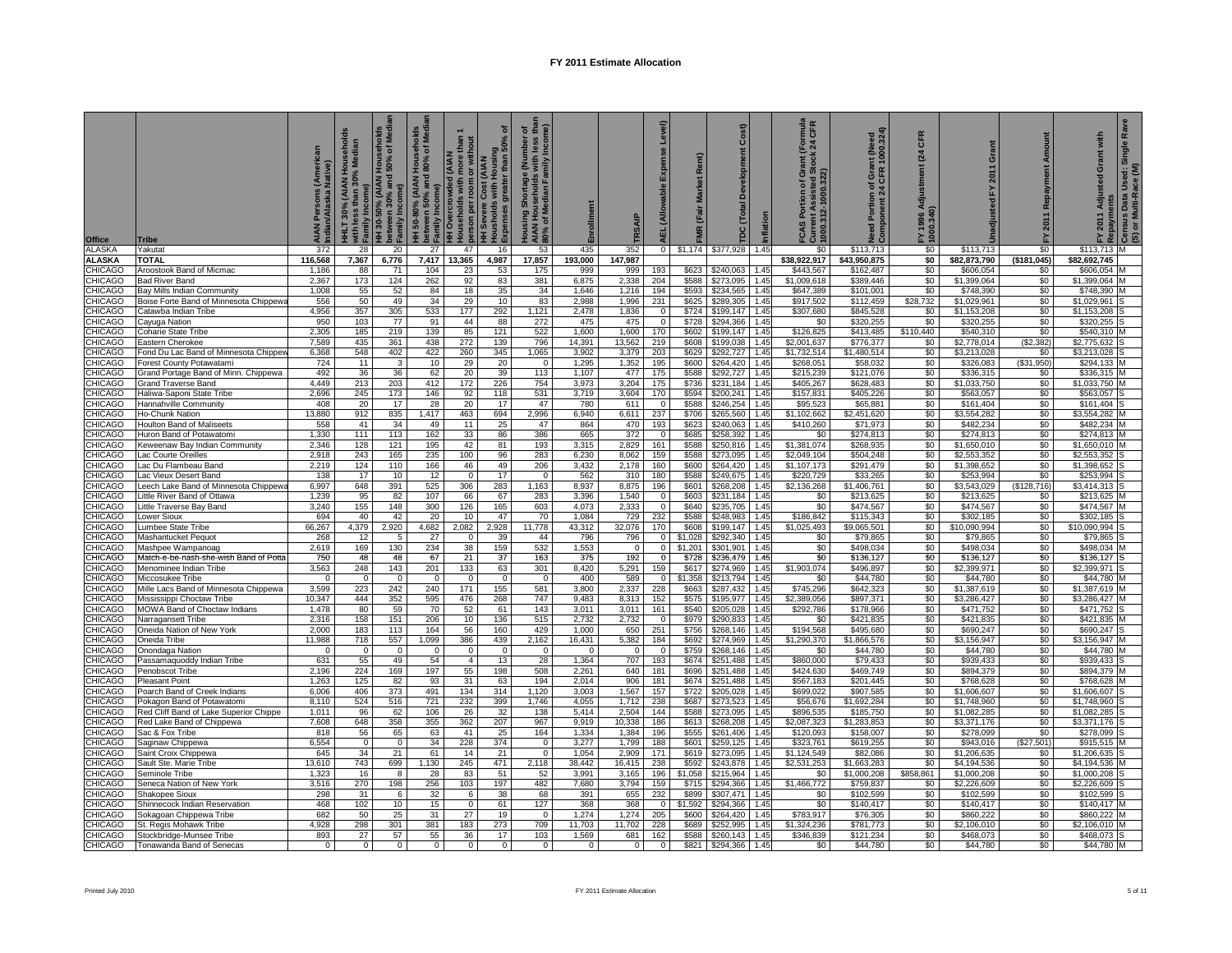| Office                      | <b>Tribe</b>                                                         | (Native)<br>Indian/Alaska | HHLT 30% (AIAN Households<br>with less than 30% Median | with less than 30% Median<br>> Family Income)<br>HH 30-50% (AIAN Households<br>- Family Income)<br>> Family Income) | olds<br>Medi<br>HH 50-80% (AIAN Households<br>Detween 50% and 80% of Medi<br>Pamily Income)<br>Households with more than 1<br>HH Severe Cost (AIAN<br>HH Severe Cost (AIAN<br>HE Severes greater than 50% of<br>DExpenses greater than 50% of |              | ō              | Housing Shortage (Number of<br>AIAN Households with less tha<br>80% of Median Family Income) |                  | TRSAIP           | Level)<br>Expense<br><b>AEL</b> (Allowable | Market Rent)<br>(Fair<br>ΜR | Cost)<br>Development<br>DC (Total |              | mula<br>CFR<br>$\frac{1}{2}$<br>FCAS Portion of Gra<br>Current Assisted Std<br>1000.312-1000.322) | Need Portion of Grant (Need<br>Component 24 CFR 1000.324) | CFR<br>(24)<br>Adjustment<br>FY 1996 Av<br>1000.340) | Grant<br>2011<br>놊         | Repayment Amount<br>2011<br>놊 | with<br>ō<br>FY 2011 Adjusted (<br>Repayments | <b>R</b> a<br>Single<br>l Used: S<br>tace (M)<br>Census Data L<br>(S) or Multi-Ra |
|-----------------------------|----------------------------------------------------------------------|---------------------------|--------------------------------------------------------|---------------------------------------------------------------------------------------------------------------------|-----------------------------------------------------------------------------------------------------------------------------------------------------------------------------------------------------------------------------------------------|--------------|----------------|----------------------------------------------------------------------------------------------|------------------|------------------|--------------------------------------------|-----------------------------|-----------------------------------|--------------|---------------------------------------------------------------------------------------------------|-----------------------------------------------------------|------------------------------------------------------|----------------------------|-------------------------------|-----------------------------------------------|-----------------------------------------------------------------------------------|
| CHICAGO                     | <b>Tuscarora Nation</b>                                              | $\Omega$                  | $\Omega$                                               | $\mathbf 0$                                                                                                         | $\Omega$                                                                                                                                                                                                                                      | $\mathbf 0$  | $\Omega$       | $\Omega$                                                                                     | $\Omega$         | $\Omega$         | $\mathbf 0$                                | \$728                       | \$286,037 1.45                    |              | \$0                                                                                               | \$44,780                                                  | \$0                                                  | \$44,780                   | \$0                           | \$44,780 M                                    |                                                                                   |
| CHICAGO<br>CHICAGO          | Upper Sioux Indian Community<br>Waccamaw Siouan State Tribe          | 781<br>1,631              | 70<br>93                                               | 49<br>113                                                                                                           | 62<br>95                                                                                                                                                                                                                                      | 23<br>36     | 29<br>71       | 167<br>294                                                                                   | 473<br>1,450     | 439<br>1,450     | 232<br>170                                 | \$592<br>\$588              | \$298,347<br>\$199,147            | 1.45<br>1.45 | \$60,523<br>\$34,543                                                                              | \$146,056<br>\$216.443                                    | \$0<br>\$0                                           | \$206,579<br>\$250,986     | \$0<br>\$0                    | \$206,579<br>\$250.986                        |                                                                                   |
| CHICAGO                     | Wampanoag Tribe                                                      | 390                       | 15                                                     | 19                                                                                                                  | 35                                                                                                                                                                                                                                            | $\mathbf{0}$ | 23             | 36                                                                                           | 1.065            | 304              | 644                                        | \$1,414                     | \$376.931                         | 1.45         | \$373.294                                                                                         | \$72.687                                                  | \$0                                                  | \$445.981                  | \$0                           | \$445.981                                     |                                                                                   |
| CHICAGO                     | White Earth Band of Minnesota Chippewa                               | 6,693                     | 567                                                    | 411                                                                                                                 | 542                                                                                                                                                                                                                                           | 281          | 232            | 1,168                                                                                        | 19,506           | 7,926            | 195                                        | \$588                       | \$264,786                         | 1.45         | \$1,922,096                                                                                       | \$1,093,507                                               | \$0                                                  | \$3,015,602                | \$0                           | \$3.015.602                                   |                                                                                   |
| <b>CHICAGO</b>              | TOTAL                                                                | 246,864                   | 16,148                                                 | 12,452                                                                                                              | 18,376                                                                                                                                                                                                                                        | 8,115        | 10,770         | 39,709                                                                                       | 298,646          | 204,966          |                                            |                             |                                   |              | \$40,766,643                                                                                      | \$38,798,970                                              | \$998,033                                            | \$79,565,614               | (\$190,549)                   | \$79,375,065                                  |                                                                                   |
| DENVER                      | <b>Blackfeet Tribe</b>                                               | 10,044                    | 751                                                    | 450                                                                                                                 | 601                                                                                                                                                                                                                                           | 563          | 296            | 868                                                                                          | 15,873           | 9,088            | 148                                        | \$588                       | \$238,189                         | 1.45         | \$4,832,524                                                                                       | \$1,496,703                                               | \$0                                                  | \$6,329,227                | \$0                           | \$6,329,227                                   |                                                                                   |
| <b>DENVER</b><br>DENVER     | Cheyenne River Sioux<br>Crow Creek Sioux                             | 7,462<br>2,377            | 645<br>292                                             | 330<br>85                                                                                                           | 420<br>84                                                                                                                                                                                                                                     | 436<br>162   | 318<br>59      | 593<br>222                                                                                   | 15,376<br>3,507  | 15,376<br>3,002  | 153<br>158                                 | \$536<br>\$538              | \$216,847<br>\$220,228            | 1.45<br>1.45 | \$3,757,852<br>\$1,107,931                                                                        | \$1,130,975<br>\$357,055                                  | \$0<br>\$0                                           | \$4,888,828<br>\$1,464,986 | (S49, 848)<br>\$0             | \$4,838,980<br>\$1,464,986                    |                                                                                   |
| <b>DENVER</b>               | Crow Tribe                                                           | 7,683                     | 365                                                    | 371                                                                                                                 | 358                                                                                                                                                                                                                                           | 509          | 182            | 717                                                                                          | 11,407           | 8,058            | 206                                        | \$590                       | \$235,583                         | 1.45         | \$1,621,765                                                                                       | \$1,061,364                                               | \$0                                                  | \$2,683,129                | \$0                           | \$2,683,129                                   |                                                                                   |
| <b>DENVER</b>               | Flandreau Santee Sioux                                               | 1,446                     | - 9                                                    | 14                                                                                                                  | 13                                                                                                                                                                                                                                            | 9            | $\Omega$       | $\overline{\phantom{0}}$                                                                     | 723              | 1,922            | 204                                        | \$536                       | \$225,523                         | 1.45         | \$305,555                                                                                         | \$40,471                                                  | \$0                                                  | \$346,026                  | (\$18,235)                    | \$327,791                                     |                                                                                   |
| DENVER                      | Fort Belknap Indian Community                                        | 3,267                     | 254                                                    | 178                                                                                                                 | 169                                                                                                                                                                                                                                           | 192          | 107            | 134                                                                                          | 6,304            | 6,035            | 184                                        | \$588                       | \$226,133                         | 1.45         | \$2,004,393                                                                                       | \$458,779                                                 | \$0                                                  | \$2,463,173                | (\$103,443)                   | \$2,359,730                                   |                                                                                   |
| denver                      | Fort Peck Assiniboine and Sioux                                      | 7,645                     | 597                                                    | 469                                                                                                                 | 421                                                                                                                                                                                                                                           | 312          | 276            | 771                                                                                          | 12,096           | 7,023            | 145                                        | \$588                       | \$229,555                         | 1.45         | \$3,426,494                                                                                       | \$1,132,703                                               | \$0                                                  | \$4,559,197                | (\$173,575)                   | \$4,385,622                                   |                                                                                   |
| <b>DENVER</b>               | Ft. Berthold Affiliated Tribes                                       | 4,614                     | 321                                                    | 207                                                                                                                 | 328                                                                                                                                                                                                                                           | 236          | 101            | 230                                                                                          | 11,897           | 8,773            | 159                                        | \$531                       | \$230,044                         | 1.45         | \$2,748,928                                                                                       | \$586,287                                                 | \$0                                                  | \$3,335,215                | \$0                           | \$3,335,215                                   |                                                                                   |
| <b>DENVER</b>               | <b>Goshute Reservation</b>                                           | 1,060                     | 63                                                     | 58                                                                                                                  | 96                                                                                                                                                                                                                                            | 57           | 59             | 194                                                                                          | 530              | 185              | 402                                        | \$718                       | \$226,948                         | 1.45         | \$210,732                                                                                         | \$167,963                                                 | \$0                                                  | \$378,696                  | (\$19,937)                    | \$358,759                                     |                                                                                   |
| <b>DENVER</b>               | Lower Brule Sioux                                                    | 1,591                     | 114                                                    | 86                                                                                                                  | 82                                                                                                                                                                                                                                            | 144          | 53             | 84                                                                                           | 3,036            | 1,496            | 177                                        | \$536                       | \$220,228                         | 1.45         | \$915,454                                                                                         | \$248,570                                                 | \$0                                                  | \$1,164,024                | \$0                           | \$1,164,024                                   |                                                                                   |
| DENVER<br><b>DENVER</b>     | Northern Arapahoe<br>Northern Cheyenne                               | 5,671<br>5,171            | 484<br>373                                             | 267<br>249                                                                                                          | 367<br>239                                                                                                                                                                                                                                    | 344<br>448   | 198<br>184     | 893<br>503                                                                                   | 8,995<br>8,798   | 6,068<br>4,986   | 149<br>148                                 | \$651<br>\$588              | \$213,670<br>\$235,583            | 1.45<br>1.45 | \$1,080,331<br>\$1,822,673                                                                        | \$892,601<br>\$917,611                                    | \$0<br>\$72,614                                      | \$1,972,932<br>\$2,740,284 | \$0<br>\$0                    | \$1,972,932<br>\$2,740,284                    |                                                                                   |
| DENVER                      | NW Band of Shoshone Nation                                           | 812                       | 22                                                     | 31                                                                                                                  | 68                                                                                                                                                                                                                                            | 52           | 22             | 106                                                                                          | 466              | 357              | $\Omega$                                   | \$640                       | \$229,840                         | 1.45         | \$82,827                                                                                          | \$98,621                                                  | \$0                                                  | \$181,448                  | \$0                           | \$181,448                                     |                                                                                   |
| DENVER                      | Oglala Sioux of Pine Ridge Reservation                               | 31,685                    | 1,742                                                  | 1,146                                                                                                               | 737                                                                                                                                                                                                                                           | 2,558        | 581            | 2,209                                                                                        | 43,146           | 43,146           | 151                                        | \$536                       | \$222,875                         | 1.45         | \$6,579,537                                                                                       | \$3,488,263                                               | \$0                                                  | \$10,067,800               | \$0                           | \$10,067,800                                  |                                                                                   |
| DENVER                      | Omaha Tribe                                                          | 2,883                     | 155                                                    | 109                                                                                                                 | 149                                                                                                                                                                                                                                           | 247          | 54             | 214                                                                                          | 5,853            | 1,634            | 194                                        | \$551                       | \$245,113                         | 1.45         | \$1,045,467                                                                                       | \$426,911                                                 | \$0                                                  | \$1,472,378                | \$0                           | \$1,472,378                                   |                                                                                   |
| <b>DENVER</b>               | Ponca Tribe of Nebraska                                              | 5,108                     | 451                                                    | 362                                                                                                                 | 448                                                                                                                                                                                                                                           | 204          | 244            | 1,188                                                                                        | 2,554            | 1,059            | 256                                        | \$700                       | \$245,113                         | 1.45         | \$354.390                                                                                         | \$1.050.708                                               | \$0                                                  | \$1,405,098                | \$0                           | \$1,405,098                                   |                                                                                   |
| DENVER                      | Rocky Boy Chippewa-Cree                                              | 3,508                     | 435                                                    | 147                                                                                                                 | 99                                                                                                                                                                                                                                            | 405          | 45             | 281                                                                                          | 5,869            | 3,379            | 217                                        | \$588                       | \$226,133                         | 1.45         | \$1.933.739                                                                                       | \$590,201                                                 | \$0                                                  | \$2,523,941                | \$0                           | \$2,523,941                                   |                                                                                   |
| DENVER<br>denver            | Rosebud Sioux                                                        | 10,956                    | 1,318<br>614                                           | 573<br>407                                                                                                          | 433<br>595                                                                                                                                                                                                                                    | 851          | 733<br>268     | 1,295<br>1,158                                                                               | 26,237<br>7,083  | 22,293           | 127                                        | \$536<br>\$606              | \$220,228<br>\$234,565            | 1.45<br>1.45 | \$4,704,427<br>\$2,608,257                                                                        | \$2,241,339<br>\$1,231,310                                | \$0<br>\$0                                           | \$6,945,766                | \$0<br>\$0                    | \$6,945,766<br>\$3,839,567                    |                                                                                   |
| DENVER                      | Salish and Kootenai Tribes<br>Santee Sioux Tribe                     | 8,223<br>667              | 75                                                     | 33                                                                                                                  | 52                                                                                                                                                                                                                                            | 283<br>19    | 14             | 39                                                                                           | 2,766            | 9,924<br>732     | 211<br>169                                 | \$551                       | \$235,938                         | 1.45         | \$845,803                                                                                         | \$103,907                                                 | \$126,514                                            | \$3,839,567<br>\$949,710   | \$0                           | \$949,710                                     |                                                                                   |
| DENVER                      | Shoshone Tribe of the Wind River Reser                               | 3,039                     | 260                                                    | 143                                                                                                                 | 196                                                                                                                                                                                                                                           | 184          | 106            | 364                                                                                          | 3,994            | 4,036            | 149                                        | \$651                       | \$217,621                         | 1.45         | \$1,050,973                                                                                       | \$469,396                                                 | \$0                                                  | \$1,520,368                | (S67, 393)                    | \$1,452,975                                   |                                                                                   |
| DENVER                      | Sisseton-Wahpeton Oyate                                              | 4,192                     | 334                                                    | 245                                                                                                                 | 205                                                                                                                                                                                                                                           | 202          | 110            | 256                                                                                          | 11,763           | 11,763           | 133                                        | \$536                       | \$215,707                         | 1.45         | \$2,501,002                                                                                       | \$528,318                                                 | \$0                                                  | \$3,029,319                | (\$36,068)                    | \$2,993,251                                   |                                                                                   |
| <b>DENVER</b>               | Skull Valley Band of Goshute                                         | 36                        | $\Omega$                                               | $\Omega$                                                                                                            | $\Omega$                                                                                                                                                                                                                                      | $\mathbf 0$  | $\Omega$       | $\overline{0}$                                                                               | 118              | 26               | $\Omega$                                   | \$708                       | \$228,048                         | 1.45         | \$0                                                                                               | \$44,780                                                  | \$0                                                  | \$44,780                   | \$0                           | \$44,780                                      |                                                                                   |
| <b>DENVER</b>               | Southern Ute Tribe                                                   | 1,937                     | 130                                                    | 107                                                                                                                 | 158                                                                                                                                                                                                                                           | 64           | 70             | 219                                                                                          | 1,420            | 2,780            | 160                                        | \$801                       | \$230,898                         | 1.45         | \$921,951                                                                                         | \$240,182                                                 | \$0                                                  | \$1,162,133                | \$0                           | \$1,162,133                                   |                                                                                   |
| DENVER                      | Spirit Lake Sioux Tribe                                              | 4,313                     | 278                                                    | 202                                                                                                                 | 200                                                                                                                                                                                                                                           | 342          | 81             | 298                                                                                          | 5,927            | 5,759            | 166                                        | \$518                       | \$227,396                         | 1.45         | \$1,797,833                                                                                       | \$591,348                                                 | \$0                                                  | \$2,389,181                | $\frac{1}{2}$                 | \$2,389,181                                   |                                                                                   |
| DENVER<br>DENVER            | <b>Standing Rock Sioux</b>                                           | 7,235<br>13,268           | 485<br>1,168                                           | 292<br>608                                                                                                          | 386<br>771                                                                                                                                                                                                                                    | 466<br>545   | 116<br>508     | 344<br>1,466                                                                                 | 14,170<br>29,852 | 11,054<br>34,398 | 164<br>188                                 | \$526<br>\$538              | \$231,184<br>\$228,537            | 1.45<br>1.45 | \$3,715,462<br>\$4,943,242                                                                        | \$899,724<br>\$2,008,019                                  | \$0<br>\$0                                           | \$4,615,186<br>\$6,951,261 | \$0<br>( \$56, 596)           | \$4,615,186<br>\$6,894,665                    |                                                                                   |
| DENVER                      | Turtle Mountain Band of Chippewa<br>Jintah & Ouray Ute Indian Tribe  | 3,297                     | 356                                                    | 185                                                                                                                 | 209                                                                                                                                                                                                                                           | 200          | 121            | 599                                                                                          | 3,174            | 3,174            | 136                                        | \$727                       | \$228,048                         | 1.45         | \$840,573                                                                                         | \$603,788                                                 | \$0                                                  | \$1,444,361                | \$0                           | \$1,444,361                                   |                                                                                   |
| DENVER                      | Utah Paiute Tribe                                                    | 1,682                     | 104                                                    | 69                                                                                                                  | 93                                                                                                                                                                                                                                            | 161          | 54             | 103                                                                                          | 841              | 841              | 218                                        | \$663                       | \$225,848                         | 1.45         | \$1,392,324                                                                                       | \$265,321                                                 | \$0                                                  | \$1,657,645                | \$0                           | \$1,657,645                                   |                                                                                   |
| DENVER                      | Ute Mountain Tribe                                                   | 1,873                     | 190                                                    | 133                                                                                                                 | 111                                                                                                                                                                                                                                           | 114          | 35             | 203                                                                                          | 2,070            | 1,855            | 167                                        | \$616                       | \$236,926                         | 1.45         | \$1,093,529                                                                                       | \$297,509                                                 | \$0                                                  | \$1,391,038                | \$0                           | \$1,391,038                                   |                                                                                   |
| DENVER                      | Winnebago Tribe                                                      | 2,203                     | 141                                                    | 121                                                                                                                 | 134                                                                                                                                                                                                                                           | 161          | 33             | 177                                                                                          | 4,321            | 1,490            | 140                                        | \$551                       | \$245,113                         | 1.45         | \$1,063,288                                                                                       | \$321,737                                                 | \$0                                                  | \$1,385,025                | \$0                           | \$1,385,025                                   |                                                                                   |
| DENVER                      | <b>Yankton Sioux</b>                                                 | 3,235                     | 275                                                    | 157                                                                                                                 | 213                                                                                                                                                                                                                                           | 225          | 136            | 346                                                                                          | 8,300            | 2,800            | 189                                        | \$536                       | \$218,599                         | 1.45         | \$1,390,254                                                                                       | \$535,396                                                 | \$0                                                  | \$1,925,651                | \$0                           | \$1,925,651                                   |                                                                                   |
| OKLAHOMA TOTAL              |                                                                      | 168,184                   | 12,801                                                 | 7,833                                                                                                               | 8,435                                                                                                                                                                                                                                         | 10,694       | 5,163          | 16,074                                                                                       | 278,466          | 234,512          |                                            |                             |                                   | 1.45         | \$62,699,510                                                                                      | \$24,527,863                                              | \$199,129                                            | \$87,227,373               | (\$525,095)                   | \$86,702,278                                  |                                                                                   |
| OKLAHOMA                    | Absentee-Shawnee<br>OKLAHOMA Alabama-Couchatta                       | 6,058<br>462              | 272<br>26                                              | 317<br>22                                                                                                           | 500<br>44                                                                                                                                                                                                                                     | 172<br>16    | 257<br>14      | 545<br>42                                                                                    | 3,029<br>1,113   | 25,583<br>511    | 138<br>$\overline{0}$                      | \$652<br>\$588              | \$199,641<br>\$183,893            | 1.45         | \$2,041,906<br>\$133.465                                                                          | \$721,086<br>\$49.619                                     | \$0<br>\$0                                           | \$2,762,992<br>\$183,084   | (\$13,693)<br>\$0             | \$2,749,299<br>\$183,084                      |                                                                                   |
| <b>OKLAHOMA</b>             | Alabama-Quassarte Tribal Town                                        | 672                       | 33                                                     | 37                                                                                                                  | 58                                                                                                                                                                                                                                            | 20           | 22             | 128                                                                                          | 336              | 988              | $\overline{0}$                             | \$711                       | \$191,454                         | 1.45         | \$0                                                                                               | \$82,934                                                  | \$0                                                  | \$82,934                   | \$0                           | \$82,934                                      |                                                                                   |
| <b>OKLAHOMA</b>             | Apache Tribe                                                         | 1,926                     | 114                                                    | 84                                                                                                                  | 135                                                                                                                                                                                                                                           | 68           | 71             | 204                                                                                          | 1,860            | 2,978            | $\Omega$                                   | \$557                       | \$198,527                         | 1.45         | \$745,757                                                                                         | \$401,055                                                 | \$581,592                                            | \$1,146,812                | \$0                           | \$1,146,812                                   |                                                                                   |
| OKLAHOMA                    | Caddo Tribe                                                          | 3,176                     | 189                                                    | 139                                                                                                                 | 223                                                                                                                                                                                                                                           | 111          | 117            | 529                                                                                          | 4,911            | 4,911            | 143                                        | \$558                       | \$198,527                         | 1.45         | \$101,607                                                                                         | \$346,541                                                 | \$0                                                  | \$448,148                  | \$0                           | \$448,148                                     |                                                                                   |
| OKLAHOMA                    | <b>Cherokee Nation</b>                                               | 117,735                   | 6,500                                                  | 6,193                                                                                                               | 9,133                                                                                                                                                                                                                                         | 3,259        | 4,570          | 19,774                                                                                       | 257,824          | 197,684          | 163                                        | \$598                       | \$191,454                         | 1.45         | \$13,878,473                                                                                      | \$12,293,080                                              | \$0                                                  | \$26,171,552               | \$0                           | \$26,171,552                                  |                                                                                   |
| OKLAHOMA                    | Cheyenne-Arapaho Tribes                                              | 14,651                    | 758                                                    | 615                                                                                                                 | 1,067                                                                                                                                                                                                                                         | 546          | 609            | 2,203                                                                                        | 12,125           | 7,440            |                                            | \$604                       | \$195,371                         | 1.45         | \$668,258                                                                                         | \$1,581,111                                               | \$0                                                  | \$2,249,369                | \$0                           | \$2,249,369                                   |                                                                                   |
| OKLAHOMA                    | Chickasaw                                                            | 37,970                    | 2,077                                                  | 2,115                                                                                                               | 3,339                                                                                                                                                                                                                                         | 943          | 1,493          | 6,339                                                                                        | 38,740           | 38,740           | 171<br>$\Omega$                            | \$572                       | \$191,591                         | 1.45         | \$6,921,234                                                                                       | \$3,993,091                                               | \$0                                                  | \$10,914,324               | \$0                           | \$10,914,324                                  |                                                                                   |
| OKLAHOMA<br><b>OKLAHOMA</b> | Chitimacha Tribe                                                     | 346<br>47,414             | 15<br>2,899                                            | -5<br>2,882                                                                                                         | 23<br>3,936                                                                                                                                                                                                                                   | 5<br>1,376   | 5<br>1,907     | 21<br>8,783                                                                                  | 1,102<br>216,042 | 565<br>99,371    | 137                                        | \$598<br>\$563              | \$206,958<br>\$197,003            | 1.45<br>1.45 | \$62,258<br>\$4,582,567                                                                           | \$44,780<br>\$5,446,601                                   | \$0<br>\$0                                           | \$107,038<br>\$10,029,169  | \$0<br>\$0                    | \$107,038<br>\$10,029,169                     |                                                                                   |
| OKLAHOMA                    | Choctaw Nation<br>Citizen Band Potawatomi Tribe                      | 13,677                    | 601                                                    | 728                                                                                                                 | 1,163                                                                                                                                                                                                                                         | 372          | 561            | 2,466                                                                                        | 25,980           | 24,786           | $\overline{0}$                             | \$662                       | \$199,641                         | 1.45         | \$131,904                                                                                         | \$1,502,678                                               | \$0                                                  | \$1,634,583                | \$0                           | \$1,634,583                                   |                                                                                   |
| OKLAHOMA                    | Comanche Nation                                                      | 9,901                     | 588                                                    | 434                                                                                                                 | 696                                                                                                                                                                                                                                           | 347          | 366            | 1,430                                                                                        | 12,514           | 15,312           | $\mathbf 0$                                | \$557                       | \$199,914                         | 1.45         | \$1,092,748                                                                                       | \$1,061,463                                               | \$0                                                  | \$2,154,211                | \$0                           | \$2,154,211                                   |                                                                                   |
| OKLAHOMA                    | Coushatta Tribe                                                      | 26                        | 5                                                      | $\mathbf 0$                                                                                                         | 13                                                                                                                                                                                                                                            | 0            | $\mathbf 0$    | $\overline{2}$                                                                               | 805              | 805              | $\mathbf 0$                                | \$537                       | \$203,939                         | 1.45         | \$45,911                                                                                          | \$44,780                                                  | \$0                                                  | \$90,691                   | \$0                           | \$90,691                                      |                                                                                   |
| OKLAHOMA                    | Delaware Nation of West Oklahoma                                     | 184                       | 11                                                     | 8                                                                                                                   | 13                                                                                                                                                                                                                                            | 6            | $\overline{7}$ | 19                                                                                           | 1.374            | 284              | $\mathbf{0}$                               | \$557                       | \$198.527                         | 1.45         | \$36,756                                                                                          | \$44,780                                                  | \$0                                                  | \$81,536                   | \$0                           | \$81,536                                      |                                                                                   |
| <b>OKLAHOMA</b>             | Eastern Shawnee Tribe                                                | 162                       | 14                                                     | 5                                                                                                                   | 5                                                                                                                                                                                                                                             | 5            | 14             | 11                                                                                           | 2,367            | 644              | $\mathbf{0}$                               | \$557                       | \$201,301                         | 1.45         | \$34,309                                                                                          | \$44,780                                                  | \$0                                                  | \$79,089                   | \$0                           | \$79,089                                      |                                                                                   |
| OKLAHOMA                    | Fort Sill Apache Tribe                                               | 394                       | 23                                                     | 17                                                                                                                  | 28                                                                                                                                                                                                                                            | 14           | 15             | 53                                                                                           | 610              | 610              | $\mathbf{0}$                               | \$557                       | \$198,527                         | 1.45         | \$42,410                                                                                          | \$44,780                                                  | \$0                                                  | \$87,190                   | \$0                           | \$87,190                                      |                                                                                   |
| OKLAHOMA                    | OKLAHOMA lowa Tribe of Kansas and Nebraska<br>lowa Tribe of Oklahoma | 802<br>590                | 38<br>41                                               | 60<br>23                                                                                                            | 67<br>61                                                                                                                                                                                                                                      | 17<br>32     | 30<br>18       | 98<br>120                                                                                    | 4,087<br>519     | 2,729<br>2,824   | 170<br>131                                 | \$580<br>\$589              | \$232,172<br>\$203,803            | 1.45<br>1.45 | \$310,501<br>\$14,459                                                                             | \$95,093<br>\$75,780                                      | \$0<br>\$0                                           | \$405,594<br>\$90,239      | \$0<br>\$0                    | \$405,594<br>\$90,239                         |                                                                                   |
|                             | OKLAHOMA Jena Band of Choctaw                                        | 486                       | 23                                                     | 46                                                                                                                  | 36                                                                                                                                                                                                                                            | 15           | 8              | 105                                                                                          | 243              | 133              |                                            | \$600                       | \$194,229                         | 1.45         | \$0                                                                                               | \$59,473                                                  | \$0                                                  | \$59,473                   | \$0                           | \$59,473                                      |                                                                                   |
| OKLAHOMA Kaw Tribe          |                                                                      | 3.089                     | 203                                                    | 172                                                                                                                 | 290                                                                                                                                                                                                                                           | 88           | 124            | 582                                                                                          | 3.058            | 4.295            | 0                                          | \$582                       | \$195,371                         | 1.45         | \$365,644                                                                                         | \$360.110                                                 | \$0                                                  | \$725,754                  | \$0                           | \$725,754 M                                   |                                                                                   |
|                             |                                                                      |                           |                                                        |                                                                                                                     |                                                                                                                                                                                                                                               |              |                |                                                                                              |                  |                  |                                            |                             |                                   |              |                                                                                                   |                                                           |                                                      |                            |                               |                                               |                                                                                   |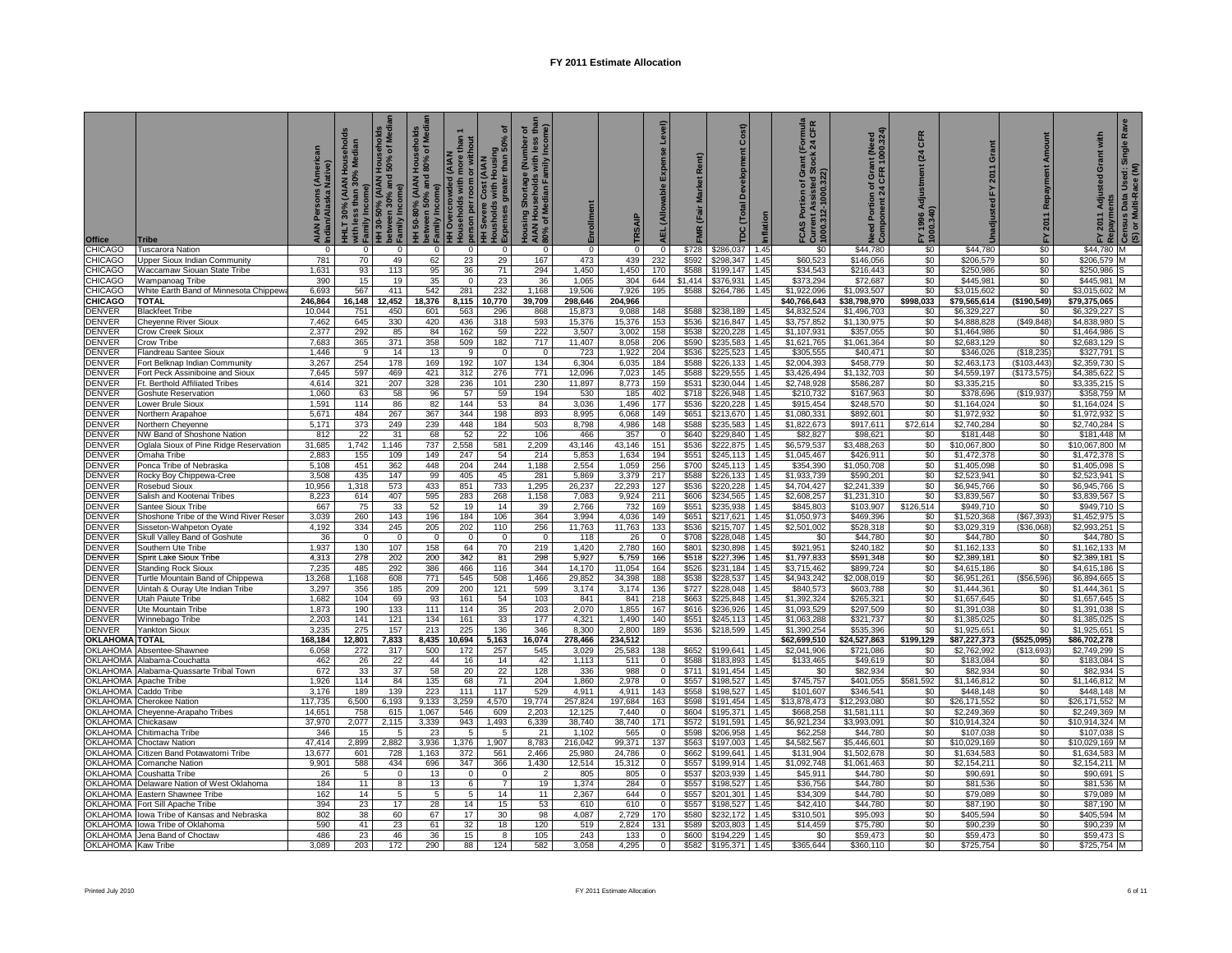| Office                                  | <b>Tribe</b>                                                 | AIAN Persons <sub>(Aunen</sub><br>Indian/Alaska Native) | <del>-</del><br>HHLT 30% (AIAN Households<br>with less than 30% Median<br>with les<br>Family l<br>Ξ | HH 30-50% (AIAN Households<br>between 30% and 50% of Media<br>Family Income) | olds<br>Media<br>HH 50-80% (AIAN Househol<br>between 50% and 80% of M<br>b Family Income) | <del>HH Overcrowded</del> (AIAN<br>households with more than 1<br>pherson per room or without<br>HH Severe Cost (AIAN<br>HH Severses greater than 50% of<br>SExpenses greater than 50% of | ō                          | Housing Shortage (Number of<br>AIAN Households with less tha<br>80% of Median Family Income) |                       | TRSAIP           | Level)<br>Expense<br><b>AEL</b> (Allowable | Market Rent)<br>(Fair<br>MR | Cost)<br>Development<br>TDC (Total |              | rnula<br>CFR<br>$\frac{1}{2}$<br>FCAS Portion of Gra<br>Current Assisted Stc<br>1000.312-1000.322) | Need Portion of Grant (Need<br>Component 24 CFR 1000.324) | CFR<br>(24)<br>FY 1996 Adjustment<br>1000.340) | Grant<br>2011<br>놊        | Repayment Amount<br>2011<br>집 | with<br>ō<br>, FY 2011 Adjusted (<br><sup>1</sup> Repayments | Ra<br>Single<br>Census Data Used: S<br>(S) or Multi-Race (M) |
|-----------------------------------------|--------------------------------------------------------------|---------------------------------------------------------|-----------------------------------------------------------------------------------------------------|------------------------------------------------------------------------------|-------------------------------------------------------------------------------------------|-------------------------------------------------------------------------------------------------------------------------------------------------------------------------------------------|----------------------------|----------------------------------------------------------------------------------------------|-----------------------|------------------|--------------------------------------------|-----------------------------|------------------------------------|--------------|----------------------------------------------------------------------------------------------------|-----------------------------------------------------------|------------------------------------------------|---------------------------|-------------------------------|--------------------------------------------------------------|--------------------------------------------------------------|
|                                         | OKLAHOMA Kialegee Tribal Town                                | 566                                                     | 28                                                                                                  | 32                                                                           | 49                                                                                        | 15                                                                                                                                                                                        | 20                         | 109                                                                                          | 356                   | 350              | $\mathbf 0$                                |                             | $$711$ $$195,616$                  | 1.45         | \$0                                                                                                | \$61,507                                                  | \$0                                            | \$61,507                  | \$0                           | \$61,507 M                                                   |                                                              |
| <b>OKLAHOMA</b><br>OKLAHOMA             | Kickapoo Tribe                                               | 766                                                     | 51                                                                                                  | 31                                                                           | 57                                                                                        | 24                                                                                                                                                                                        | 15                         | 50                                                                                           | 1,654                 | 1,178            | 128                                        | \$612                       | \$207,203                          | 1.45         | \$757,319                                                                                          | \$79,478                                                  | \$0                                            | \$836,797                 | \$0                           | \$836,797                                                    |                                                              |
| OKLAHOMA                                | Kickapoo Tribe of Oklahoma<br>Kiowa Tribe                    | 2,772<br>7,066                                          | 177<br>420                                                                                          | 160<br>310                                                                   | 242<br>496                                                                                | 71<br>248                                                                                                                                                                                 | 122<br>261                 | 561<br>1,113                                                                                 | 2,675<br>11.000       | 2,675<br>10,927  | $\Omega$<br>$\mathbf{0}$                   | \$596<br>\$593              | \$191,591<br>\$198,527             | 1.45<br>1.45 | \$87,932<br>\$365,048                                                                              | \$319.498<br>\$761,512                                    | \$0<br>\$0                                     | \$407,430<br>\$1,126,560  | \$0<br>\$0                    | \$407.430<br>\$1.126.560                                     |                                                              |
| OKLAHOMA                                | Miami Tribe                                                  | 444                                                     | 16                                                                                                  | 17                                                                           | 38                                                                                        | 5                                                                                                                                                                                         | 16                         | 71                                                                                           | 3,321                 | 575              | $\mathbf{0}$                               | \$557                       | \$201,301                          | 1.45         | \$0                                                                                                | \$44,780                                                  | \$0                                            | \$44,780                  | \$0                           | \$44,780                                                     |                                                              |
| OKLAHOMA                                | Modoc Tribe                                                  | 86                                                      | - 5                                                                                                 | $\mathbf 0$                                                                  | $\Omega$                                                                                  | $\overline{0}$                                                                                                                                                                            | $\Omega$                   | $\overline{0}$                                                                               | 181                   | 181              | 152                                        | \$557                       | \$201,301                          | 1.45         | \$72,974                                                                                           | \$44,780                                                  | \$0                                            | \$117.754                 | \$0                           | \$117,754                                                    |                                                              |
| OKLAHOMA                                | Muscogee (Creek) Nation                                      | 90,219                                                  | 4,530                                                                                               | 5,028                                                                        | 7,828                                                                                     | 2,438                                                                                                                                                                                     | 3,243                      | 16,655                                                                                       | 62,209                | 55,817           | 144                                        | \$668                       | \$191,454                          | 1.45         | \$2,833,934                                                                                        | \$9,451,176                                               | \$0                                            | \$12,285,110              | \$6,607                       | \$12,291,717                                                 |                                                              |
| <b>OKLAHOMA</b>                         | Osage Tribe                                                  | 10,518                                                  | 616                                                                                                 | 675                                                                          | 897                                                                                       | 192                                                                                                                                                                                       | 278                        | 2,045                                                                                        | 19,929                | 11,960           | $\Omega$                                   | \$711                       | \$195,752                          | 1.45         | \$417,061                                                                                          | \$1,060,290                                               | \$0                                            | \$1,477,351               | (S40, 884)                    | \$1,436,467                                                  |                                                              |
| <b>OKLAHOMA</b><br><b>OKLAHOMA</b>      | Otoe-Missouria Tribe                                         | 441<br>1,429                                            | 42<br>95                                                                                            | 33<br>134                                                                    | 40<br>110                                                                                 | 14<br>35                                                                                                                                                                                  | 16<br>78                   | 66<br>340                                                                                    | 1,949<br>2,536        | 1,903<br>911     | 146<br>$\Omega$                            | \$568<br>\$557              | \$195,371<br>\$201,301             | 1.45<br>1.45 | \$273,058<br>\$0                                                                                   | \$63,354<br>\$197,591                                     | \$0<br>\$0                                     | \$336,412<br>\$197,591    | \$0<br>\$0                    | \$336,412<br>\$197,591                                       |                                                              |
| <b>OKLAHOMA</b>                         | Ottawa Tribe<br>Pawnee Tribe                                 | 3,041                                                   | 152                                                                                                 | 150                                                                          | 204                                                                                       | 95                                                                                                                                                                                        | 121                        | 473                                                                                          | 3,179                 | 1,361            | 138                                        | \$557                       | \$196,758                          | 1.45         | \$160,092                                                                                          | \$320,526                                                 | \$0                                            | \$480,618                 | \$0                           | \$480,618                                                    |                                                              |
| <b>OKLAHOMA</b>                         | Peoria Tribe                                                 | 2,134                                                   | 78                                                                                                  | 84                                                                           | 182                                                                                       | 25                                                                                                                                                                                        | 76                         | 57                                                                                           | 2,761                 | 2,761            | 137                                        | \$557                       | \$201,301                          | 1.45         | \$1,285,676                                                                                        | \$163,193                                                 | \$0                                            | \$1,448,869               | \$0                           | \$1,448,869                                                  |                                                              |
| OKLAHOMA                                | Ponca Tribe                                                  | 2,263                                                   | 149                                                                                                 | 126                                                                          | 213                                                                                       | 65                                                                                                                                                                                        | 91                         | 438                                                                                          | 3,195                 | 3,146            | 129                                        | \$581                       | \$195,371 1.45                     |              | \$570,092                                                                                          | \$263,267                                                 | \$0                                            | \$833,359                 | \$0                           | \$833,359                                                    |                                                              |
| <b>OKLAHOMA</b>                         | Prairie Band of Potawatomi                                   | 547                                                     | 8                                                                                                   | 37                                                                           | 24                                                                                        | 46                                                                                                                                                                                        | 8                          | 57                                                                                           | 4,841                 | 2,622            | 166                                        | \$655                       | \$207,203                          | 1.45         | \$127,836                                                                                          | \$121,594                                                 | \$112,892                                      | \$249,430                 | \$0                           | \$249,430                                                    |                                                              |
| <b>OKLAHOMA</b>                         | Quapaw Tribe                                                 | 1,997                                                   | 113                                                                                                 | 136                                                                          | 188                                                                                       | 47                                                                                                                                                                                        | 65                         | 437                                                                                          | 3,649                 | 1,765            | $\mathbf 0$                                | \$557                       | \$201,301                          | 1.45         | \$0                                                                                                | \$228,979                                                 | \$0                                            | \$228,979                 | \$0                           | \$228,979                                                    |                                                              |
| OKLAHOMA<br><b>OKLAHOMA</b>             | Sac and Fox of Missouri<br>Sac and Fox Tribe                 | 55<br>6,297                                             | $\overline{4}$<br>436                                                                               | $\mathbf 0$<br>469                                                           | $\overline{a}$<br>414                                                                     | $\overline{0}$<br>170                                                                                                                                                                     | $\mathbf 0$<br>242         | $\overline{0}$<br>1,161                                                                      | 443<br>3,356          | 442<br>9,277     | 163<br>131                                 | \$601<br>\$612              | \$207,203<br>\$199,641             | 1.45<br>1.45 | \$227,094<br>\$617,334                                                                             | \$2,492<br>\$867,358                                      | \$0<br>\$0                                     | \$229,585<br>\$1,484,692  | \$0<br>(\$74,770)             | \$229,585<br>\$1,409,922                                     |                                                              |
| OKLAHOMA                                | Seminole Nation                                              | 7,280                                                   | 366                                                                                                 | 406                                                                          | 632                                                                                       | 197                                                                                                                                                                                       | 262                        | 1,309                                                                                        | 15,123                | 4,504            | 157                                        | \$557                       | \$191,591                          | 1.45         | \$910,987                                                                                          | \$757,399                                                 | \$0                                            | \$1,668,385               | \$141                         | \$1,668,526                                                  |                                                              |
| <b>OKLAHOMA</b>                         | Seneca-Cayuga                                                | 792                                                     | 28                                                                                                  | 49                                                                           | 84                                                                                        | 28                                                                                                                                                                                        | 28                         | 160                                                                                          | 4,262                 | 1,290            | $\Omega$                                   | \$557                       | \$201,301                          | 1.45         | \$0                                                                                                | \$91,937                                                  | \$0                                            | \$91,937                  | \$0                           | \$91,937                                                     |                                                              |
| <b>OKLAHOMA</b>                         | Shawnee                                                      | $\mathbf 0$                                             | $\Omega$                                                                                            | $\overline{0}$                                                               | $\mathbf 0$                                                                               | $\overline{0}$                                                                                                                                                                            | $\Omega$                   | $\overline{\mathbf{0}}$                                                                      | 2,113                 | 912              | $\mathbf 0$                                |                             | \$205,326                          | 1.45         | \$0                                                                                                | \$44,780                                                  | \$0                                            | \$44,780                  | \$0                           | \$44,780                                                     |                                                              |
| OKLAHOMA                                | Texas Band of Kickapoo Indians                               | 706                                                     | 141                                                                                                 | 39                                                                           | 9                                                                                         | 85                                                                                                                                                                                        | 18                         | 170                                                                                          | 459                   | 366              | 180                                        | \$588                       | \$171,680                          | 1.45         | \$92,647                                                                                           | \$111,209                                                 | \$0                                            | \$203,856                 | \$0                           | \$203.856                                                    |                                                              |
| OKLAHOMA<br>OKLAHOMA                    | Thlopthlocco Tribal Town<br>Tonkawa Tribe                    | $\mathbf 0$<br>629                                      | $\mathbf{0}$<br>70                                                                                  | $\mathbf{0}$<br>25                                                           | $\mathbf 0$<br>39                                                                         | $\overline{0}$<br>20                                                                                                                                                                      | $\mathbf 0$<br>33          | $\overline{0}$<br>53                                                                         | $\overline{0}$<br>576 | $\Omega$<br>959  | $\Omega$<br>169                            | \$711<br>\$582              | \$195,616<br>\$195,371             | 1.45<br>1.45 | \$0<br>\$426,590                                                                                   | \$44,780<br>\$74,741                                      | \$0<br>\$0                                     | \$44,780<br>\$501,330     | \$0<br>(\$2,885)              | \$44.780<br>\$498.445                                        |                                                              |
| OKLAHOMA                                | Tunica-Biloxi Tribe                                          | 1,699                                                   | 159                                                                                                 | 33                                                                           | 122                                                                                       | 53                                                                                                                                                                                        | 119                        | 314                                                                                          | 1,040                 | 332              | $\mathbf{0}$                               | \$579                       | \$194,229                          | 1.45         | \$0                                                                                                | \$228,180                                                 | \$0                                            | \$228,180                 | \$0                           | \$228,180                                                    |                                                              |
| OKLAHOMA                                | United Keetoowah                                             | 6,283                                                   | 347                                                                                                 | 331                                                                          | 487                                                                                       | 174                                                                                                                                                                                       | 244                        | 1,165                                                                                        | 14,300                | 10,550           | $\overline{0}$                             | \$561                       | \$191,454                          | 1.45         | \$0                                                                                                | \$668,422                                                 | \$0                                            | \$668,422                 | \$0                           | \$668,422                                                    |                                                              |
| OKLAHOMA                                | Wichita Tribe                                                | 1,109                                                   | 66                                                                                                  | 49                                                                           | 78                                                                                        | 39                                                                                                                                                                                        | 41                         | 93                                                                                           | 2,354                 | 1,715            | $\mathbf 0$                                | \$557                       | \$198,527                          | 1.45         | \$356,673                                                                                          | \$110,045                                                 | \$0                                            | \$466,718                 | \$0                           | \$466,718 M                                                  |                                                              |
| OKLAHOMA                                | Wyandotte Nation                                             | 2,916                                                   | 185                                                                                                 | 136                                                                          | 265                                                                                       | 88                                                                                                                                                                                        | 181                        | 570                                                                                          | 4,279                 | 2,179            | $\circ$                                    | \$569                       | \$201,301                          | 1.45         | \$42,654                                                                                           | \$391,034                                                 | \$0                                            | \$433,688                 | \$0                           | \$433,688                                                    |                                                              |
| <b>OKLAHOMA TOTAL</b><br><b>PHOENIX</b> | Acoma Pueblo                                                 | 411,776<br>3,058                                        | 22,712<br>117                                                                                       | 22,391<br>79                                                                 | 33,532<br>166                                                                             | 11,586<br>225                                                                                                                                                                             | 5,785<br>72                | 70,923<br>267                                                                                | 760,379<br>4,819      | 561,851<br>4,762 | 278                                        | \$523                       | \$229,269                          | 1.45         | \$40,835,169<br>\$556,063                                                                          | \$44,867,515<br>\$399,242                                 | \$694,484<br>\$0                               | \$85,702,682<br>\$955,304 | (\$125,484)<br>\$0            | \$85,577,198<br>\$955,304                                    |                                                              |
| PHOENIX                                 | Agua Caliente Band of Cahuilla                               | 317                                                     | 38                                                                                                  | 18                                                                           | 31                                                                                        | 18                                                                                                                                                                                        | 38                         | 87                                                                                           | 418                   | 418              | $\Omega$                                   | \$1,108                     | \$260,025                          | 1.45         | \$0                                                                                                | \$89,097                                                  | \$0                                            | \$89,106                  | \$0                           | \$89,106                                                     |                                                              |
| PHOENIX                                 | Ak-Chin                                                      | 767                                                     | 56                                                                                                  | 41                                                                           | 71                                                                                        | 68                                                                                                                                                                                        | $\mathbf{0}$               | 137                                                                                          | 730                   | 984              | 329                                        | \$919                       | \$235,461                          | 1.45         | \$215,827                                                                                          | \$123,555                                                 | \$0                                            | \$339,382                 | \$0                           | \$339,382                                                    |                                                              |
| PHOENIX                                 | Alturas Rancheria                                            | $\overline{2}$                                          | $\mathbf 0$                                                                                         | $\mathbf 0$                                                                  | $\overline{0}$                                                                            | $\overline{0}$                                                                                                                                                                            | $\mathbf 0$                | $\overline{0}$                                                                               | 11                    | 11               | $\Omega$                                   | \$807                       | \$292,238                          | 1.45         | \$0                                                                                                | \$44,780                                                  | \$0                                            | \$44,780                  | \$0                           | \$44,780                                                     |                                                              |
| PHOENIX<br>PHOENIX                      | Auburn Rancheria                                             | 526<br>0                                                | 28<br>$\Omega$                                                                                      | 14<br>$\mathbf 0$                                                            | 26<br>$\mathbf 0$                                                                         | 19<br>$\mathbf{0}$                                                                                                                                                                        | 37<br>$\Omega$             | 68<br>$\mathbf 0$                                                                            | 263<br>8              | 214<br>8         | $\overline{0}$<br>$\Omega$                 | \$1,039<br>\$1,108          | \$289,224<br>\$260,025             | 1.45<br>1.45 | \$0<br>\$0                                                                                         | \$111,013<br>\$44,780                                     | \$0<br>\$0                                     | \$111,013<br>\$44,780     | \$0<br>\$0                    | \$111,013<br>\$44,780                                        |                                                              |
| PHOENIX                                 | Augustine Band of Cahuilla<br>Barona Group of Capitan Grande | 392                                                     | $\mathbf{0}$                                                                                        | $\circ$                                                                      | $\mathbf{0}$                                                                              | 19                                                                                                                                                                                        | 15                         | $\mathbf{0}$                                                                                 | 470                   | 550              | 395                                        | \$1,324                     | \$253,923                          | 1.45         | \$90,051                                                                                           | \$86,777                                                  | \$85,579                                       | \$176,828                 | \$0                           | \$176,828                                                    |                                                              |
| Phoenix                                 | Berry Creek Rancheria                                        | 1,252                                                   | 95                                                                                                  | 84                                                                           | 123                                                                                       | 61                                                                                                                                                                                        | 106                        | 274                                                                                          | 626                   | 427              | 380                                        | \$852                       | \$292,238                          | 1.45         | \$216,686                                                                                          | \$310,228                                                 | \$0                                            | \$526,914                 | \$0                           | \$526,914                                                    |                                                              |
| PHOENIX                                 | Big Lagoon Rancheria                                         | 22                                                      | 9                                                                                                   | 9                                                                            | $\overline{0}$                                                                            | 5                                                                                                                                                                                         | 9                          | 18                                                                                           | 17                    | 17               | $\overline{0}$                             | \$903                       | \$296,922                          | 1.45         | \$0                                                                                                | \$44,780                                                  | \$0                                            | \$44,780                  | \$0                           | \$44,780                                                     |                                                              |
| <b>PHOENIX</b><br>PHOENIX               | Big Pine Band                                                | 326                                                     | 35                                                                                                  | 16                                                                           | 23                                                                                        | 9                                                                                                                                                                                         | 17                         | 49                                                                                           | 398                   | 414              | 233                                        | \$791                       | \$284,703                          | 1.45         | \$286,419                                                                                          | \$71,338                                                  | \$0                                            | \$357,757                 | \$0                           | \$357,757                                                    |                                                              |
| PHOENIX                                 | Big Sandy Rancheria<br>Big Valley Rancheria                  | 884<br>1,624                                            | 62<br>99                                                                                            | 43<br>98                                                                     | 60<br>127                                                                                 | 77<br>81                                                                                                                                                                                  | 58<br>110                  | 164<br>324                                                                                   | 442<br>812            | 405<br>382       | $\mathbf{0}$<br>$\mathbf 0$                | \$791<br>\$885              | \$291,831<br>\$298,266             | 1.45<br>1.45 | \$0<br>\$0                                                                                         | \$243,028<br>\$356,847                                    | \$0<br>\$0                                     | \$243,028<br>\$356,847    | \$0<br>\$0                    | \$243,028<br>\$356,847                                       |                                                              |
| PHOENIX                                 | <b>Blue Lake Rancheria</b>                                   | 38                                                      | -9                                                                                                  | $\mathbf 0$                                                                  | $\mathbf{0}$                                                                              | $\overline{0}$                                                                                                                                                                            | $\Omega$                   | 9                                                                                            | 51                    | 84               | $\overline{0}$                             | \$903                       | \$296.922                          | 1.45         | \$0                                                                                                | \$44,780                                                  | \$0                                            | \$44,780                  | \$0                           | \$44,780                                                     |                                                              |
| PHOENIX                                 | Bridgeport Paiute Indian Colony                              | 24                                                      | 13                                                                                                  | $\overline{4}$                                                               | $\overline{4}$                                                                            | $\overline{0}$                                                                                                                                                                            | 9                          | $\overline{1}$                                                                               | 131                   | 85               | 233                                        | \$1,163                     | \$284,703                          | 1.45         | \$180,704                                                                                          | \$44,780                                                  | \$0                                            | \$225,484                 | \$0                           | \$225,484                                                    |                                                              |
| PHOENIX                                 | Buena Vista Rancheria                                        | 14                                                      | $\Omega$                                                                                            | $\overline{1}$                                                               | $\overline{1}$                                                                            | $\overline{0}$                                                                                                                                                                            | $\Omega$                   | $\overline{1}$                                                                               | - 8                   | $\overline{8}$   | $\Omega$                                   | \$1,065                     | \$289,224                          | 1.45         | \$0                                                                                                | \$44,780                                                  | \$0                                            | \$44,780                  | \$0                           | \$44,780                                                     |                                                              |
| PHOENIX<br>PHOENIX                      | Cabazon Band                                                 | 20                                                      | $\mathbf 0$                                                                                         | $\overline{0}$                                                               | $\mathbf{0}$                                                                              | $\mathbf{0}$                                                                                                                                                                              | $\mathbf 0$                | $\overline{0}$                                                                               | 30                    | 46               | $\circ$                                    | \$1,108                     | \$260,025                          | 1.45         | \$0                                                                                                | \$44,780                                                  | \$0                                            | \$44,780                  | \$0                           | \$44,780                                                     |                                                              |
| Phoenix                                 | Cahuilla Band<br>California Valley Miwok Tribe               | 119<br>0                                                | $\overline{4}$<br>$\Omega$                                                                          | 9<br>$\overline{0}$                                                          | $\overline{4}$<br>$\Omega$                                                                | 18<br>$\overline{0}$                                                                                                                                                                      | $\overline{4}$<br>$\Omega$ | $\overline{7}$<br>$\mathbf 0$                                                                | 307<br>10             | 293<br>5         | 395                                        | \$1,108<br>\$851            | \$260,025<br>\$290,731             | 1.45<br>1.45 | \$45,075<br>\$0                                                                                    | \$44,780<br>\$44,780                                      | \$0<br>\$0                                     | \$89,855<br>\$44,780      | \$0<br>\$0                    | \$89,855<br>\$44,780                                         |                                                              |
|                                         | Campo Band                                                   | 269                                                     | 38                                                                                                  | 30                                                                           | 15                                                                                        | 24                                                                                                                                                                                        | 22                         | 41                                                                                           | 302                   | 304              | 391                                        | \$1,324                     | \$253,923                          | 1.45         | \$552,203                                                                                          | \$116,052                                                 | \$207,302                                      | \$668,255                 | \$0                           | \$668,255                                                    |                                                              |
| PHOENIX<br>PHOENIX                      | Cedarville Rancheria                                         | 23                                                      | $\Omega$                                                                                            | 9                                                                            | $\overline{4}$                                                                            | $\overline{4}$                                                                                                                                                                            | $\mathbf 0$                | 13                                                                                           | 33                    | 37               | $\Omega$                                   | \$807                       | \$292,238                          | 1.45         | \$0                                                                                                | \$44,780                                                  | \$0                                            | \$44,780                  | \$0                           | \$44,780                                                     |                                                              |
| phoenix<br>Phoenix                      | Chemehuevi                                                   | 161                                                     | 29                                                                                                  | 9                                                                            | 21                                                                                        | 9                                                                                                                                                                                         | $\overline{4}$             | $\mathbf 0$                                                                                  | 928                   | 226              | 374                                        | \$1,108                     | \$257,251                          | 1.45         | \$827,242                                                                                          | \$36,047                                                  | \$103,097                                      | \$863,289                 | \$0                           | \$863,289                                                    |                                                              |
|                                         | Chicken Ranch Rancheria                                      | $\overline{0}$                                          | $\mathbf{0}$                                                                                        | $\mathbf 0$                                                                  | $\overline{0}$                                                                            | $\overline{0}$                                                                                                                                                                            | $\mathbf{0}$               | $\overline{0}$                                                                               | 25                    | 25               | $\mathbf{0}$                               | \$959                       | \$289,224                          | 1.45         | \$12,797                                                                                           | \$44,780                                                  | \$0                                            | \$57,577                  | \$0                           | \$57,577 M                                                   |                                                              |
| Phoenix                                 | Chico Rancheria                                              | 976                                                     | 74                                                                                                  | 66                                                                           | 96                                                                                        | 48                                                                                                                                                                                        | 82                         | 236                                                                                          | 488                   | 442              | $\mathbf 0$                                | \$852                       | \$292,238                          | 1.45         | \$0                                                                                                | \$245,395                                                 | \$0                                            | \$245,395                 | \$0                           | \$245,395                                                    |                                                              |
| PHOENIX<br>PHOENIX                      | Cloverdale Rancheria<br>Cochiti Pueblo                       | 872<br>804                                              | 55<br>27                                                                                            | 55<br>50                                                                     | 65<br>50                                                                                  | 49<br>42                                                                                                                                                                                  | 54<br>16                   | 175<br>86                                                                                    | 436<br>1.180          | 436<br>641       | $\mathbf 0$<br>$\mathbf{0}$                | \$1,306<br>\$782            | \$299,366<br>\$229,269             | 1.45<br>1.45 | \$0<br>\$166,034                                                                                   | \$226,927<br>\$101.376                                    | \$0<br>\$0                                     | \$226,927<br>\$267.410    | \$0<br>(\$19,015)             | \$226,927<br>\$248.395                                       |                                                              |
| PHOENIX                                 | Cocopah Tribe                                                | 605                                                     | 59                                                                                                  | 50                                                                           | 34                                                                                        | 52                                                                                                                                                                                        | 5                          | 68                                                                                           | 940                   | 1,081            | 376                                        | \$810                       | \$235,175                          | 1.45         | \$710,164                                                                                          | \$99,568                                                  | \$0                                            | \$809,732                 | \$0                           | \$809,732                                                    |                                                              |
| PHOENIX                                 | Cold Springs Rancheria                                       | 197                                                     | 13                                                                                                  | 11                                                                           | 20                                                                                        | 9                                                                                                                                                                                         | $\overline{4}$             | $\overline{1}$                                                                               | 213                   | 213              | 378                                        | \$840                       | \$291,831                          | 1.45         | \$316,483                                                                                          | \$31,322                                                  | \$0                                            | \$347,805                 | (\$13,641)                    | \$334,164                                                    |                                                              |
| PHOENIX                                 | Colorado River Indian Tribes                                 | 2,633                                                   | 181                                                                                                 | 119                                                                          | 152                                                                                       | 86                                                                                                                                                                                        | 72                         | 92                                                                                           | 3,705                 | 2,304            | 194                                        | \$719                       | \$257,251                          | 1.45         | \$1,893,152                                                                                        | \$343,197                                                 | \$0                                            | \$2,236,349               | \$0                           | \$2,236,349                                                  |                                                              |
| PHOENIX                                 | Colusa Rancheria                                             | 71                                                      | 13                                                                                                  | $\overline{4}$                                                               | $\overline{4}$                                                                            | 9                                                                                                                                                                                         | $\Omega$                   | 22                                                                                           | 69                    | 109              | $\Omega$                                   | \$841                       | \$292,238                          | 1.45         | \$0                                                                                                | \$44,780                                                  | \$0                                            | \$44,780                  | \$0                           | \$44,780                                                     |                                                              |
| PHOENIX<br><b>PHOENIX</b>               | Cortina Rancheria<br>Coyote Valley Band                      | 304<br>692                                              | 18<br>44                                                                                            | 22<br>44                                                                     | 21<br>52                                                                                  | 12<br>39                                                                                                                                                                                  | 24<br>43                   | 61<br>109                                                                                    | 152<br>373            | 164<br>320       | $\Omega$<br>222                            | \$851<br>\$972              | \$289,224<br>\$298,266             | 1.45<br>1.45 | \$0<br>\$234,803                                                                                   | \$79,105<br>\$173,233                                     | \$0<br>\$0                                     | \$79,105<br>\$408.037     | \$0<br>\$0                    | \$79,105<br>\$408,037                                        |                                                              |
|                                         |                                                              |                                                         |                                                                                                     |                                                                              |                                                                                           |                                                                                                                                                                                           |                            |                                                                                              |                       |                  |                                            |                             |                                    |              |                                                                                                    |                                                           |                                                |                           |                               |                                                              |                                                              |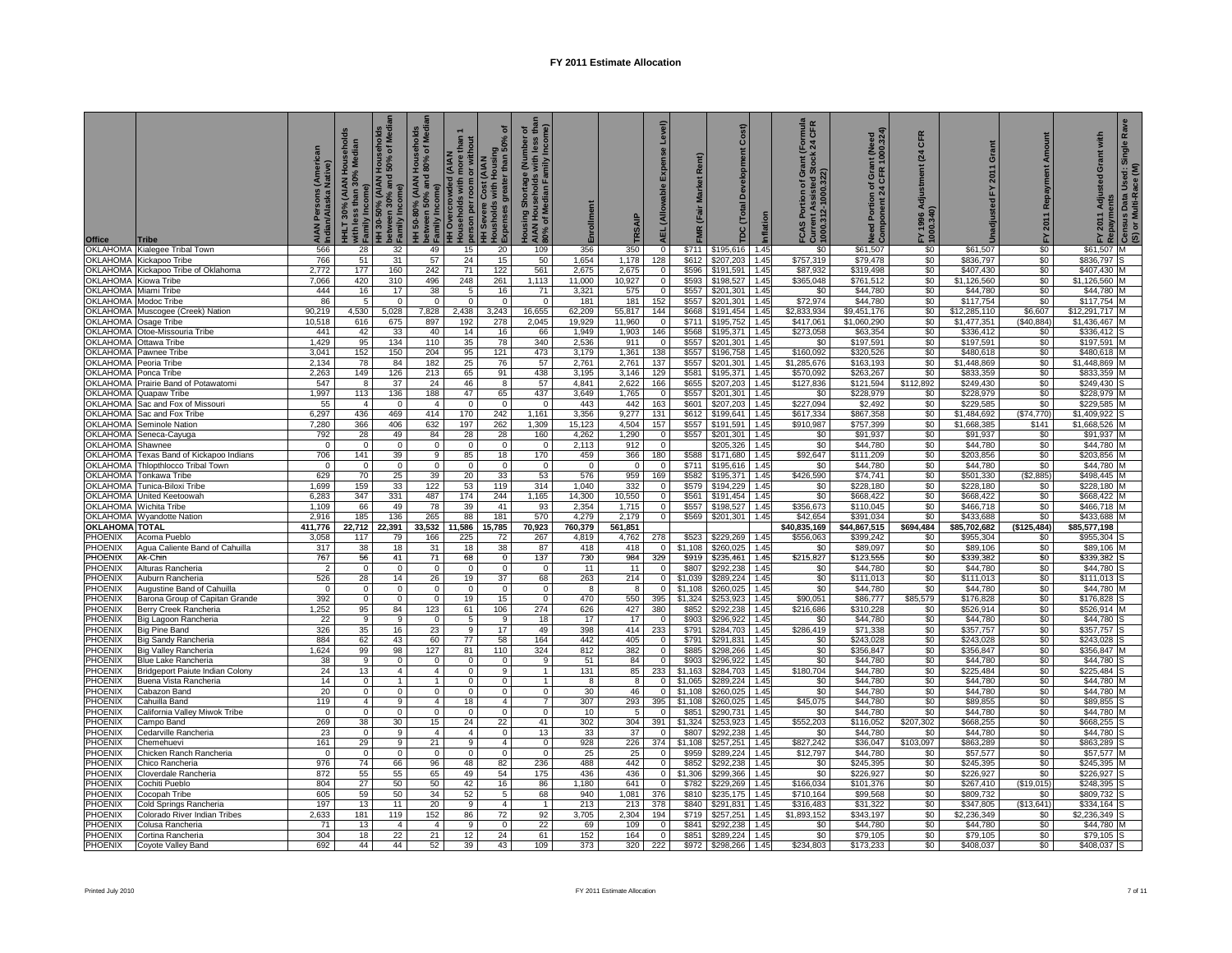| PHOENIX<br>98<br>\$0<br>120<br>119<br>155<br>134<br>394<br>988<br>591<br>380<br>\$1,306<br>\$299,366<br>\$0<br>\$435,656<br>\$0<br>\$435,656<br>\$435,656<br>Dry Creek Rancheria<br>1,976<br>1.45<br>PHOENIX<br>244<br>\$0<br>4,060<br>239<br>235<br>380<br>208<br>740<br>2,030<br>1,427<br>377<br>\$831<br>\$256,436<br>1.45<br>\$1,042,731<br>\$855,639<br>\$1,898,371<br>(\$10,807)<br>\$1,887,564<br>Duck Valley Shoshone-Paiute<br>PHOENIX<br>127<br>9<br>22<br>114<br>\$733<br>\$330,473<br>\$27,814<br>\$0<br>Duckwater Shoshone<br>20<br>11<br>4<br>$\overline{4}$<br>365<br>402<br>\$265,478<br>1.45<br>\$358,286<br>(\$16,253)<br>\$342,033<br>PHOENIX<br>Elk Valley Rancheria<br>46<br>$\mathbf 0$<br>14<br>9<br>5<br>$\mathbf 0$<br>23<br>98<br>48<br>\$828<br>\$289,224<br>1.45<br>\$0<br>\$44,780<br>\$0<br>\$44,780<br>\$0<br>\$44,780<br>$^{\circ}$<br><b>PHOENIX</b><br>1,198<br>69<br>112<br>72<br>217<br>599<br>300<br>\$738<br>\$247,394<br>1.45<br>\$318,365<br>\$243,963<br>\$0<br>\$562,328<br>\$0<br>\$562,328<br>Ely Shoshone<br>70<br>61<br>402<br>PHOENIX<br>1,526<br>116<br>102<br>150<br>75<br>129<br>353<br>763<br>438<br>\$852<br>\$292,238<br>\$66,456<br>\$0<br>\$0<br>\$446,899<br>1.45<br>\$380,444<br>\$446,899<br>Enterprise Rancheria<br>$\Omega$<br>$\overline{0}$<br>14<br>\$0<br>\$0<br>$\overline{0}$<br>$\overline{0}$<br>\$1,324<br>\$253,923<br>\$0<br>\$44,780<br>\$44,780<br>\$44,780<br>Ewiiaapaayp Band of Kumeyaay<br>$^{\circ}$<br>$\overline{0}$<br>$\overline{0}$<br>$\mathbf{0}$<br>$\overline{0}$<br>$\overline{7}$<br>1.45<br>23<br>\$0<br>734<br>62<br>65<br>53<br>59<br>1,692<br>336<br>\$124,428<br>\$978,047<br>Fallon Paiute-Shoshone<br>14<br>1,002<br>\$853<br>\$257,943<br>1.45<br>\$853,619<br>\$112,524<br>\$978,047<br>287<br>20<br>18<br>27<br>12<br>20<br>39<br>306<br>306<br>387<br>\$669<br>\$292,238<br>\$243,813<br>\$60,537<br>\$0<br>\$304,350<br>\$0<br>\$304,350<br>Fort Bidwell<br>1.45<br>5<br>233<br>\$284.703<br>\$44,780<br>\$0<br>Fort Independence<br>55<br><b>q</b><br>5<br>$\mathbf{0}$<br>5<br>$\overline{4}$<br>101<br>90<br>\$791<br>1.45<br>\$59,505<br>\$0<br>\$104,285<br>\$104.285<br>PHOENIX<br>2,058<br>121<br>119<br>193<br>123<br>105<br>433<br>1,029<br>846<br>\$825<br>\$264,664<br>1.45<br>\$0<br>\$457,718<br>\$0<br>\$457,718<br>\$0<br>\$457,718<br>ort McDermitt Paiute and Shoshone<br>$\Omega$<br>PHOENIX<br>956<br>$\overline{0}$<br>57<br>19<br>927<br>1,120<br>\$919<br>\$235,461<br>1.45<br>\$0<br>\$74,103<br>\$0<br>\$74,103<br>\$0<br>\$74,103<br>ort McDowell Yavapai Nation<br>$\overline{0}$<br>$\Omega$<br>$\overline{0}$<br>315<br>627<br>46<br>13<br>PHOENIX<br>38<br>18<br>18<br>1,196<br>1,102<br>359<br>\$903<br>\$250,450<br>1.45<br>\$1,222,471<br>\$80,807<br>\$0<br>\$1,303,277<br>(\$75,326)<br>\$1,227,951<br>39<br>Fort Mojave Tribe<br>PHOENIX<br>1,254<br>\$919<br>\$0<br>(\$204, 248)<br>20,374<br>563<br>247<br>1,676<br>20,479<br>187<br>\$238,475<br>\$5,096,185<br>\$2,444,317<br>\$7,540,502<br>\$7,336,254<br>Gila River<br>1,378<br>519<br>14,966<br>1.45<br>PHOENIX<br>1,906<br>114<br>150<br>95<br>129<br>380<br>1,083<br>445<br>\$1,760<br>\$327,185<br>1.45<br>\$0<br>\$459,204<br>\$0<br>\$459,204<br>\$0<br>\$459,204<br>3raton Rancheria<br>116<br>$\overline{0}$<br>PHOENIX<br>19<br>17<br>103<br>\$292.238<br>\$0<br>\$0<br>\$0<br>\$89,165<br><b>Greenville Rancheria</b><br>288<br>25<br>24<br>25<br>68<br>144<br>$\overline{0}$<br>\$779<br>1.45<br>\$89.165<br>\$89.165<br>PHOENIX<br>274<br>24<br>29<br>23<br>31<br>12<br>44<br>137<br>168<br>387<br>\$745<br>\$292.238<br>1.45<br>\$275.441<br>\$80,277<br>\$0<br>\$355,718<br>\$0<br>\$355,718<br>3rindstone Rancheria<br>PHOENIX<br>136<br>21<br>41<br>13<br>19<br>58<br>114<br>114<br>380<br>\$969<br>\$298,266<br>\$149,769<br>\$0<br>\$0<br>\$232,187<br>19<br>1.45<br>\$82,418<br>\$232,187<br>Guidiville Rancheria<br>PHOENIX<br>539<br>108<br>\$0<br>65<br>29<br>21<br>115<br>679<br>679<br>\$415,447<br>1.45<br>\$247,297<br>\$0<br>\$247,297<br>\$247,297<br>10<br>$\Omega$<br>\$1,102<br>\$0<br>Havasupai<br>148<br>176<br>\$0<br>\$0<br>2,571<br>134<br>88<br>269<br>1,893<br>1,983<br>\$903<br>\$296,922<br>\$1,240,262<br>\$504,237<br>\$1,744,499<br>\$1,744,499<br>Hoopa Valley<br>179<br>381<br>1.45<br>23,614<br>\$0<br>1,463<br>968<br>1,309<br>2,254<br>760<br>3,556<br>12,927<br>8,160<br>311<br>\$767<br>\$244,381<br>1.45<br>\$772,700<br>\$4,395,287<br>\$0<br>\$5,167,987<br>\$5,167,987<br>Hopi<br>1,518<br>91<br>119<br>75<br>103<br>283<br>759<br>521<br>380<br>\$298,266<br>\$166,685<br>\$330,461<br>\$0<br>\$497,146<br>\$0<br>\$497,146<br>Hopland Rancheria<br>92<br>\$970<br>1.45<br>2,133<br>1,510<br>204<br>66<br>60<br>324<br>45<br>133<br>1,504<br>358<br>\$788<br>\$241,245<br>1.45<br>\$1,243,299<br>\$407,364<br>\$0<br>\$1,650,664<br>\$0<br>\$1,650,664<br>Hualapai<br>PHOENIX<br>$\overline{0}$<br>$\overline{0}$<br>$\overline{0}$<br>$\overline{0}$<br>19<br>20<br>\$1,324<br>\$253,923<br>1.45<br>\$0<br>\$44,780<br>\$0<br>\$44,780<br>\$0<br>\$44,780<br>Inaja Band<br>$\Omega$<br>$\Omega$<br>$\Omega$<br>$\Omega$<br>PHOENIX<br>\$0<br>1,160<br>24<br>43<br>38<br>31<br>117<br>768<br>652<br>\$1,065<br>\$289,224<br>\$0<br>\$132,917<br>\$0<br>\$132,917<br>\$132,917<br>Ione Band of Miwok Indians<br>49<br>$\overline{0}$<br>1.45<br>PHOENIX<br>94<br>\$0<br>3,241<br>218<br>200<br>268<br>59<br>629<br>3,980<br>3,980<br>\$234,768<br>\$380,431<br>\$463,919<br>\$0<br>\$844,350<br>\$844,350<br><b>Isleta Pueblo</b><br>$\mathbf 0$<br>\$782<br>1.45<br>PHOENIX<br>\$0<br>$\overline{0}$<br>$\overline{0}$<br>\$44,780<br>\$0<br>\$44,780<br>\$44,780<br>Jackson Rancheria<br>0<br>0<br>$\Omega$<br>$\mathbf 0$<br>$\mathbf 0$<br>30<br>30<br>0<br>\$1,065<br>\$289,224<br>1.45<br>\$0<br>\$0<br>PHOENIX<br>$\mathbf 0$<br>$\mathbf 0$<br>$\mathbf 0$<br>63<br>63<br>$\mathbf 0$<br>\$253,923<br>1.45<br>\$0<br>\$44,780<br>\$0<br>\$44,780<br>\$44.780<br>Jamul Indian Village<br>$\Omega$<br>$\Omega$<br>\$1,324<br>PHOENIX<br>2,244<br>81<br>307<br>3,776<br>\$0<br>\$489,558<br>Jemez Pueblo<br>125<br>129<br>171<br>45<br>3,628<br>$\mathbf 0$<br>\$782<br>\$229,269<br>1.45<br>\$161,850<br>\$327,708<br>(\$43,949)<br>\$445,609<br>PHOENIX<br>Jicarilla Reservation<br>2,885<br>167<br>78<br>159<br>139<br>49<br>223<br>3,578<br>3,578<br>225<br>\$563<br>\$229.269<br>1.45<br>\$933.172<br>\$328.198<br>\$0<br>\$1.261.370<br>\$0<br>\$1.261.370<br>PHOENIX<br>15<br>35<br>\$741<br>\$244,381<br>$(*33,522)$<br>Kaibab Band of Paiute<br>370<br>23<br>21<br>12<br>9<br>288<br>128<br>346<br>1.45<br>\$322,779<br>\$61,036<br>\$0<br>\$383,815<br>\$350,293<br>Phoenix<br>404<br>1,199<br>6,499<br>431<br>540<br>282<br>415<br>3,566<br>13,197<br>380<br>\$792<br>\$296,922<br>\$1,469,910<br>\$0<br>\$0<br>\$3,095,017<br>1.45<br>\$1,625,108<br>\$3,095,017<br>Karuk<br>13<br>32<br>24<br>23<br>395<br>\$253,923<br>\$0<br>(\$14,056)<br>La Jolla Band<br>322<br>13<br>9<br>604<br>293<br>\$1,324<br>1.45<br>\$157,255<br>\$52,554<br>\$209,809<br>\$195,753<br>13<br>a Posta Band<br>16<br>$\mathbf 0$<br>$\overline{4}$<br>$\overline{4}$<br>$\mathbf 0$<br>16<br>34<br>\$1,324<br>\$252,535<br>1.45<br>\$0<br>\$44,780<br>\$0<br>\$44,780<br>\$0<br>\$44,780<br>-9<br>$\Omega$<br>4,258<br>279<br>422<br>496<br>51<br>767<br>8,092<br>4,289<br>\$524<br>\$234,768<br>\$667,075<br>\$843,046<br>\$1,510,12<br>\$0<br>aguna Pueblo<br>183<br>203<br>1.45<br>\$272,061<br>\$1,510,121<br>108<br>9<br>9<br>9<br>$\overline{4}$<br>$\overline{4}$<br>26<br>54<br>1,810<br>$\circ$<br>\$1,063<br>\$265,478<br>1.45<br>\$0<br>\$44,780<br>\$0<br>\$44,780<br>\$0<br>\$44,780<br>as Vegas Colony<br>PHOENIX<br>10<br>10<br>12<br>$\overline{9}$<br>10<br>$\overline{0}$<br>81<br>293<br>380<br>\$969<br>\$298,266<br>\$268,034<br>\$35,216<br>\$0<br>\$303,250<br>\$0<br>\$303,250<br>162<br>1.45<br>aytonville Rancheria<br>13<br>\$0<br>PHOENIX<br>521<br>31<br>33<br>25<br>9<br>38<br>295<br>350<br>233<br>\$284,703<br>1.45<br>\$391,862<br>\$60,756<br>\$0<br>\$452,618<br>\$452,618<br>\$1,053<br>one Pine Paiute-Shoshone.<br>PHOENIX<br>13<br>$\overline{4}$<br>$\overline{4}$<br>22<br>288<br>\$0<br>\$0<br>\$44,780<br>61<br>$\overline{4}$<br>$\overline{4}$<br>288<br>$\overline{0}$<br>\$1,324<br>\$253,923<br>1.45<br>\$0<br>\$44,780<br>\$44,780<br>Los Coyotes Band of Cahuilla<br>\$0<br>\$0<br>PHOENIX<br>564<br>33<br>33<br>53<br>34<br>29<br>119<br>282<br>268<br>$\overline{0}$<br>\$789<br>\$257,943<br>\$122,711<br>\$0<br>\$122,711<br>\$122,711<br>ovelock Colony.<br>1.45<br>PHOENIX<br>$\mathbf 0$<br>$\circ$<br>\$1,306<br>\$0<br>\$44,780<br>\$0<br>\$0<br>ower Lake Rancheria<br>0<br>$\mathbf 0$<br>$\mathbf 0$<br>$\mathbf 0$<br>$\mathbf 0$<br>$\mathbf 0$<br>$\mathbf 0$<br>$\mathbf 0$<br>\$304,090<br>1.45<br>\$44,780<br>\$44,780<br>34<br>\$0<br>\$0<br>\$0<br>PHOENIX<br>546<br>35<br>41<br>30<br>34<br>110<br>273<br>273<br>$\overline{0}$<br>\$1,306<br>\$299,366<br>1.45<br>\$142,323<br>\$142,323<br>\$142,323<br>ytton Rancheria of California.<br>PHOENIX<br>1,996<br>126<br>149<br>111<br>359<br>923<br>\$969<br>\$298,266<br>\$334,740<br>\$508,370<br>\$0<br>\$0<br>\$843,110<br>126<br>124<br>1,074<br>380<br>1.45<br>\$843,110<br>Manchester Point Arena Rancheria<br>PHOENIX<br>\$253,923<br>\$0<br>\$0<br>\$44,780<br>84<br>16<br>$\sqrt{5}$<br>8<br>$\overline{0}$<br>29<br>105<br>105<br>$\overline{0}$<br>\$1,324<br>1.45<br>\$0<br>\$44,780<br>\$44,780<br>Manzanita Band<br>$\Omega$<br>\$0<br>66<br>9<br>117<br>\$253,923<br>\$197,832<br>\$44,780<br>\$0<br>\$242,612<br>13<br>$\overline{4}$<br>$\overline{4}$<br>690<br>391<br>\$1,324<br>1.45<br>\$242,612<br>Mesa Grande Band<br>-9<br>$\overline{4}$<br>\$0<br>3,504<br>112<br>198<br>223<br>4,447<br>\$1,981,117<br>\$2,394,519<br>243<br>181<br>53<br>4,309<br>287<br>\$523<br>\$227,070<br>1.45<br>\$413,402<br>\$0<br>\$2,394,519<br>Mescalero Reservation<br>\$0<br>182<br>12<br>11<br>14<br>10<br>11<br>37<br>91<br>163<br>\$885<br>\$298,266<br>1.45<br>\$0<br>\$47,684<br>\$0<br>\$47,684<br>\$47,684<br>Middletown Rancheria<br>$\Omega$<br>205<br>10<br>5<br>388<br>\$265.478<br>\$322.169<br>\$357.931<br>\$0<br>\$357.931<br>Moapa Band of Paiute<br>25<br>12<br>10<br>6<br>311<br>313<br>\$1,063<br>1.45<br>\$35.762<br>\$0<br>Mooretown Rancheria<br>2,282<br>173<br>153<br>225<br>112<br>193<br>509<br>1,141<br>1,002<br>380<br>\$852<br>\$292,238<br>1.45<br>\$339,565<br>\$566,544<br>\$0<br>\$906,109<br>\$0<br>\$906,109<br>PHOENIX<br>609<br>$\overline{0}$<br>25<br>27<br>1,015<br>2,443<br>395<br>\$257,387<br>\$291,979<br>\$66,827<br>\$358,806<br>\$0<br>\$358,806<br>$\overline{0}$<br>$\Omega$<br>$\overline{0}$<br>\$1,108<br>1.45<br>\$28,908<br>Morongo Band of Cahuilla<br>PHOENIX<br>529<br>50<br>55<br>28<br>50<br>91<br>448<br>\$598,038<br>91<br>643<br>300<br>\$967<br>\$235,868<br>1.45<br>\$448,614<br>\$149,424<br>\$0<br>(\$79,396)<br>\$518,642<br>Nambe Pueblo<br>PHOENIX<br>29,393<br>\$31,908,545<br>200,532<br>17,216<br>8,785<br>9,236<br>31,197<br>4,180<br>277,840<br>192,067<br>293<br>\$708<br>\$244,381<br>\$43,897,232<br>\$0<br>\$0<br>\$75,805,777<br>Navajo Nation<br>1.45<br>\$75,805,777<br>\$0<br>PHOENIX<br>3,560<br>250<br>172<br>240<br>309<br>232<br>662<br>1,780<br>1,377<br>\$857<br>\$290,731<br>\$0<br>\$973,143<br>\$0<br>\$973,143<br>\$973.143<br>North Fork Rancheria<br>$\Omega$<br>1.45<br>PHOENIX<br>2,425<br>120<br>100<br>235<br>2,791<br>2,721<br>\$562<br>\$0<br>\$0<br>Ohkay Owingeh (was San Juan Pueblo)<br>70<br>91<br>68<br>$\Omega$<br>\$229,269<br>1.45<br>\$391,709<br>\$243,204<br>\$634,912<br>\$634,912<br><b>PHOENIX</b><br>Paiute-Shoshone of Bishop Colony<br>1,486<br>471<br>221<br>250<br>137<br>137<br>813<br>1,713<br>1,651<br>233<br>\$791<br>\$284.703<br>1.45<br>\$765.583<br>\$795.127<br>\$0<br>\$1.560.710<br>\$0<br>\$1,560,710<br>PHOENIX<br>760<br>25<br>43<br>124<br>906<br>1,049<br>395<br>\$1,324<br>1.45<br>\$0<br>71<br>57<br>36<br>\$253,923<br>\$398,971<br>\$153,436<br>\$0<br>\$552,406<br>\$552,406<br>Pala Band<br>8,338<br>464<br>526<br>14,787<br>\$234,361<br>\$0<br>568<br>356<br>373<br>981<br>16,057<br>356<br>\$854<br>1.45<br>\$2,848,973<br>\$0<br>\$4,060,207<br>\$4,060,207<br>Pascua Yaqui Tribe<br>\$1,211,235<br>540<br>47<br>45<br>128<br>\$778<br>\$0<br>\$0<br>\$0<br>36<br>31<br>47<br>206<br>\$290,731<br>1.45<br>\$165,782<br>\$165,782<br>Paskenta Band of Nomlaki Indian<br>270<br>$\Omega$<br>\$165,782 | <b>Office</b>  | <b>Tribe</b>           | AIAN Persons (Ameri<br>Indian/Alaska Native) | HHLT 30% (AIAN Households<br>with less than 30% Median<br>lncor<br>with les<br>Family I | HH 30-50% (AIAN Households<br>between 30% and 50% of Media<br>Family Income) | nolds<br>Media<br>HH 50-80% (AIAN Househol<br>  between 50% and 80% of M<br><sup>2</sup> Family Income) | HH Overcrowded (AIAN<br>  Households with more than 1<br>  person per room or without<br>  HH Severe Cost (AIAN<br>  Expenses greater than 50% of | ৳  | Housing Shortage (Number of<br>AIAN Households with less tha<br>80% of Median Family Income) | Enrollment | TRSAIP | Level)<br>Expense<br><b>AEL</b> (Allowable | Market Rent)<br>(Fair<br>ΜR | Cost)<br><b>TDC (Total Development</b> |      | mula<br>CFR<br>$\frac{10}{24}$<br>FCAS Portion of Gra<br>Current Assisted Std<br>1000.312-1000.322) | Need Portion of Grant (Need<br>Component 24 CFR 1000.324) | CFR<br>(24)<br>FY 1996 Adjustment<br>1000.340) | rant<br>ō<br>2011<br>논 | Repayment Amount<br>2011<br>놊 | with<br>ō<br>Isted | Ra<br>Single<br>Used: S<br>tace (M)<br>FY 2011 Adjus<br>Repayments<br>Census Data l<br>(S) or Multi-Ra |
|-----------------------------------------------------------------------------------------------------------------------------------------------------------------------------------------------------------------------------------------------------------------------------------------------------------------------------------------------------------------------------------------------------------------------------------------------------------------------------------------------------------------------------------------------------------------------------------------------------------------------------------------------------------------------------------------------------------------------------------------------------------------------------------------------------------------------------------------------------------------------------------------------------------------------------------------------------------------------------------------------------------------------------------------------------------------------------------------------------------------------------------------------------------------------------------------------------------------------------------------------------------------------------------------------------------------------------------------------------------------------------------------------------------------------------------------------------------------------------------------------------------------------------------------------------------------------------------------------------------------------------------------------------------------------------------------------------------------------------------------------------------------------------------------------------------------------------------------------------------------------------------------------------------------------------------------------------------------------------------------------------------------------------------------------------------------------------------------------------------------------------------------------------------------------------------------------------------------------------------------------------------------------------------------------------------------------------------------------------------------------------------------------------------------------------------------------------------------------------------------------------------------------------------------------------------------------------------------------------------------------------------------------------------------------------------------------------------------------------------------------------------------------------------------------------------------------------------------------------------------------------------------------------------------------------------------------------------------------------------------------------------------------------------------------------------------------------------------------------------------------------------------------------------------------------------------------------------------------------------------------------------------------------------------------------------------------------------------------------------------------------------------------------------------------------------------------------------------------------------------------------------------------------------------------------------------------------------------------------------------------------------------------------------------------------------------------------------------------------------------------------------------------------------------------------------------------------------------------------------------------------------------------------------------------------------------------------------------------------------------------------------------------------------------------------------------------------------------------------------------------------------------------------------------------------------------------------------------------------------------------------------------------------------------------------------------------------------------------------------------------------------------------------------------------------------------------------------------------------------------------------------------------------------------------------------------------------------------------------------------------------------------------------------------------------------------------------------------------------------------------------------------------------------------------------------------------------------------------------------------------------------------------------------------------------------------------------------------------------------------------------------------------------------------------------------------------------------------------------------------------------------------------------------------------------------------------------------------------------------------------------------------------------------------------------------------------------------------------------------------------------------------------------------------------------------------------------------------------------------------------------------------------------------------------------------------------------------------------------------------------------------------------------------------------------------------------------------------------------------------------------------------------------------------------------------------------------------------------------------------------------------------------------------------------------------------------------------------------------------------------------------------------------------------------------------------------------------------------------------------------------------------------------------------------------------------------------------------------------------------------------------------------------------------------------------------------------------------------------------------------------------------------------------------------------------------------------------------------------------------------------------------------------------------------------------------------------------------------------------------------------------------------------------------------------------------------------------------------------------------------------------------------------------------------------------------------------------------------------------------------------------------------------------------------------------------------------------------------------------------------------------------------------------------------------------------------------------------------------------------------------------------------------------------------------------------------------------------------------------------------------------------------------------------------------------------------------------------------------------------------------------------------------------------------------------------------------------------------------------------------------------------------------------------------------------------------------------------------------------------------------------------------------------------------------------------------------------------------------------------------------------------------------------------------------------------------------------------------------------------------------------------------------------------------------------------------------------------------------------------------------------------------------------------------------------------------------------------------------------------------------------------------------------------------------------------------------------------------------------------------------------------------------------------------------------------------------------------------------------------------------------------------------------------------------------------------------------------------------------------------------------------------------------------------------------------------------------------------------------------------------------------------------------------------------------------------------------------------------------------------------------------------------------------------------------------------------------------------------------------------------------------------------------------------------------------------------------------------------------------------------------------------------------------------------------------------------------------------------------------------------------------------------------------------------------------------------------------------------------------------------------------------------------------------------------------------------------------------------------------------------------------------------------------------------------------------------------------------------------------------------------------------------------------------------------------------------------------------------------------------------------------------------------------------------------------------------------------------------------------------------------------------------------------------------------------------------------------------------------------------------------------------------------------------------------------------------------------------------------------------------------------------------------------------------------------------------------------------------------------------------------------------------------------------------------------------------------------------------------------------------------------------------------------------------------------------------------------------------------------------------------------------------------------------------------------------------------------------------------------------------------------------------------------------------------------------------------------------------------------------------------------------------------------------------------------------------------------------------------------------------------------------------------------------------------------------------------------------------------------------------------------------------------------------------------------------------------------------------------------------------------------------------------------------------------------------------------------------------------------------------------------------------------------------------------------------------------------------------------------------------------------------------------------------------------------------------------------------------------------------------------------------------------------------------------------------------------------------------------------------------------------------------------------------------------------------------------------------------------------------------------------------------------------------------------------------------------------------------------------------------------------------------------------------------------------------------------------------------------------------------------------------------------------------------------------------------------------------------------------------------------------------------------------------------------------------------------------------------------------------------------------------------------------------------------------------------------------------------------------------------------------------------------------------------------------------------------------------------------------------------------------------------------------------------------------------------------------------------------------------------------------------------------------------------------------------------------------------------------------------------------------|----------------|------------------------|----------------------------------------------|-----------------------------------------------------------------------------------------|------------------------------------------------------------------------------|---------------------------------------------------------------------------------------------------------|---------------------------------------------------------------------------------------------------------------------------------------------------|----|----------------------------------------------------------------------------------------------|------------|--------|--------------------------------------------|-----------------------------|----------------------------------------|------|-----------------------------------------------------------------------------------------------------|-----------------------------------------------------------|------------------------------------------------|------------------------|-------------------------------|--------------------|--------------------------------------------------------------------------------------------------------|
|                                                                                                                                                                                                                                                                                                                                                                                                                                                                                                                                                                                                                                                                                                                                                                                                                                                                                                                                                                                                                                                                                                                                                                                                                                                                                                                                                                                                                                                                                                                                                                                                                                                                                                                                                                                                                                                                                                                                                                                                                                                                                                                                                                                                                                                                                                                                                                                                                                                                                                                                                                                                                                                                                                                                                                                                                                                                                                                                                                                                                                                                                                                                                                                                                                                                                                                                                                                                                                                                                                                                                                                                                                                                                                                                                                                                                                                                                                                                                                                                                                                                                                                                                                                                                                                                                                                                                                                                                                                                                                                                                                                                                                                                                                                                                                                                                                                                                                                                                                                                                                                                                                                                                                                                                                                                                                                                                                                                                                                                                                                                                                                                                                                                                                                                                                                                                                                                                                                                                                                                                                                                                                                                                                                                                                                                                                                                                                                                                                                                                                                                                                                                                                                                                                                                                                                                                                                                                                                                                                                                                                                                                                                                                                                                                                                                                                                                                                                                                                                                                                                                                                                                                                                                                                                                                                                                                                                                                                                                                                                                                                                                                                                                                                                                                                                                                                                                                                                                                                                                                                                                                                                                                                                                                                                                                                                                                                                                                                                                                                                                                                                                                                                                                                                                                                                                                                                                                                                                                                                                                                                                                                                                                                                                                                                                                                                                                                                                                                                                                                                                                                                                                                                                                                                                                                                                                                                                                                                                                                                                                                                                                                                                                                                                                                                                                                                                                                                                                                                                                                                                                                                                                                                                                                                                                                                                                                                                                                                                                                                                                                                                                                                                                                                                                                                                                                                                                                                                                                                                                                                                                                                                                                                                                                                                                                                                                                                                                                                                                                                                                                                                                                                                                                         | PHOENIX        | Death Valley Timba-Sha | 662                                          | 85                                                                                      | 42                                                                           | 61                                                                                                      | 13                                                                                                                                                | 44 | 188                                                                                          | 331        | 273    | $^{\circ}$                                 | \$791                       | \$284,703                              | 1.45 | \$0                                                                                                 | \$152,175                                                 | \$0                                            | \$152,175              | \$0                           | \$152,175          |                                                                                                        |
|                                                                                                                                                                                                                                                                                                                                                                                                                                                                                                                                                                                                                                                                                                                                                                                                                                                                                                                                                                                                                                                                                                                                                                                                                                                                                                                                                                                                                                                                                                                                                                                                                                                                                                                                                                                                                                                                                                                                                                                                                                                                                                                                                                                                                                                                                                                                                                                                                                                                                                                                                                                                                                                                                                                                                                                                                                                                                                                                                                                                                                                                                                                                                                                                                                                                                                                                                                                                                                                                                                                                                                                                                                                                                                                                                                                                                                                                                                                                                                                                                                                                                                                                                                                                                                                                                                                                                                                                                                                                                                                                                                                                                                                                                                                                                                                                                                                                                                                                                                                                                                                                                                                                                                                                                                                                                                                                                                                                                                                                                                                                                                                                                                                                                                                                                                                                                                                                                                                                                                                                                                                                                                                                                                                                                                                                                                                                                                                                                                                                                                                                                                                                                                                                                                                                                                                                                                                                                                                                                                                                                                                                                                                                                                                                                                                                                                                                                                                                                                                                                                                                                                                                                                                                                                                                                                                                                                                                                                                                                                                                                                                                                                                                                                                                                                                                                                                                                                                                                                                                                                                                                                                                                                                                                                                                                                                                                                                                                                                                                                                                                                                                                                                                                                                                                                                                                                                                                                                                                                                                                                                                                                                                                                                                                                                                                                                                                                                                                                                                                                                                                                                                                                                                                                                                                                                                                                                                                                                                                                                                                                                                                                                                                                                                                                                                                                                                                                                                                                                                                                                                                                                                                                                                                                                                                                                                                                                                                                                                                                                                                                                                                                                                                                                                                                                                                                                                                                                                                                                                                                                                                                                                                                                                                                                                                                                                                                                                                                                                                                                                                                                                                                                                                                         |                |                        |                                              |                                                                                         |                                                                              |                                                                                                         |                                                                                                                                                   |    |                                                                                              |            |        |                                            |                             |                                        |      |                                                                                                     |                                                           |                                                |                        |                               |                    |                                                                                                        |
|                                                                                                                                                                                                                                                                                                                                                                                                                                                                                                                                                                                                                                                                                                                                                                                                                                                                                                                                                                                                                                                                                                                                                                                                                                                                                                                                                                                                                                                                                                                                                                                                                                                                                                                                                                                                                                                                                                                                                                                                                                                                                                                                                                                                                                                                                                                                                                                                                                                                                                                                                                                                                                                                                                                                                                                                                                                                                                                                                                                                                                                                                                                                                                                                                                                                                                                                                                                                                                                                                                                                                                                                                                                                                                                                                                                                                                                                                                                                                                                                                                                                                                                                                                                                                                                                                                                                                                                                                                                                                                                                                                                                                                                                                                                                                                                                                                                                                                                                                                                                                                                                                                                                                                                                                                                                                                                                                                                                                                                                                                                                                                                                                                                                                                                                                                                                                                                                                                                                                                                                                                                                                                                                                                                                                                                                                                                                                                                                                                                                                                                                                                                                                                                                                                                                                                                                                                                                                                                                                                                                                                                                                                                                                                                                                                                                                                                                                                                                                                                                                                                                                                                                                                                                                                                                                                                                                                                                                                                                                                                                                                                                                                                                                                                                                                                                                                                                                                                                                                                                                                                                                                                                                                                                                                                                                                                                                                                                                                                                                                                                                                                                                                                                                                                                                                                                                                                                                                                                                                                                                                                                                                                                                                                                                                                                                                                                                                                                                                                                                                                                                                                                                                                                                                                                                                                                                                                                                                                                                                                                                                                                                                                                                                                                                                                                                                                                                                                                                                                                                                                                                                                                                                                                                                                                                                                                                                                                                                                                                                                                                                                                                                                                                                                                                                                                                                                                                                                                                                                                                                                                                                                                                                                                                                                                                                                                                                                                                                                                                                                                                                                                                                                                                                         |                |                        |                                              |                                                                                         |                                                                              |                                                                                                         |                                                                                                                                                   |    |                                                                                              |            |        |                                            |                             |                                        |      |                                                                                                     |                                                           |                                                |                        |                               |                    |                                                                                                        |
|                                                                                                                                                                                                                                                                                                                                                                                                                                                                                                                                                                                                                                                                                                                                                                                                                                                                                                                                                                                                                                                                                                                                                                                                                                                                                                                                                                                                                                                                                                                                                                                                                                                                                                                                                                                                                                                                                                                                                                                                                                                                                                                                                                                                                                                                                                                                                                                                                                                                                                                                                                                                                                                                                                                                                                                                                                                                                                                                                                                                                                                                                                                                                                                                                                                                                                                                                                                                                                                                                                                                                                                                                                                                                                                                                                                                                                                                                                                                                                                                                                                                                                                                                                                                                                                                                                                                                                                                                                                                                                                                                                                                                                                                                                                                                                                                                                                                                                                                                                                                                                                                                                                                                                                                                                                                                                                                                                                                                                                                                                                                                                                                                                                                                                                                                                                                                                                                                                                                                                                                                                                                                                                                                                                                                                                                                                                                                                                                                                                                                                                                                                                                                                                                                                                                                                                                                                                                                                                                                                                                                                                                                                                                                                                                                                                                                                                                                                                                                                                                                                                                                                                                                                                                                                                                                                                                                                                                                                                                                                                                                                                                                                                                                                                                                                                                                                                                                                                                                                                                                                                                                                                                                                                                                                                                                                                                                                                                                                                                                                                                                                                                                                                                                                                                                                                                                                                                                                                                                                                                                                                                                                                                                                                                                                                                                                                                                                                                                                                                                                                                                                                                                                                                                                                                                                                                                                                                                                                                                                                                                                                                                                                                                                                                                                                                                                                                                                                                                                                                                                                                                                                                                                                                                                                                                                                                                                                                                                                                                                                                                                                                                                                                                                                                                                                                                                                                                                                                                                                                                                                                                                                                                                                                                                                                                                                                                                                                                                                                                                                                                                                                                                                                                                         |                |                        |                                              |                                                                                         |                                                                              |                                                                                                         |                                                                                                                                                   |    |                                                                                              |            |        |                                            |                             |                                        |      |                                                                                                     |                                                           |                                                |                        |                               |                    |                                                                                                        |
|                                                                                                                                                                                                                                                                                                                                                                                                                                                                                                                                                                                                                                                                                                                                                                                                                                                                                                                                                                                                                                                                                                                                                                                                                                                                                                                                                                                                                                                                                                                                                                                                                                                                                                                                                                                                                                                                                                                                                                                                                                                                                                                                                                                                                                                                                                                                                                                                                                                                                                                                                                                                                                                                                                                                                                                                                                                                                                                                                                                                                                                                                                                                                                                                                                                                                                                                                                                                                                                                                                                                                                                                                                                                                                                                                                                                                                                                                                                                                                                                                                                                                                                                                                                                                                                                                                                                                                                                                                                                                                                                                                                                                                                                                                                                                                                                                                                                                                                                                                                                                                                                                                                                                                                                                                                                                                                                                                                                                                                                                                                                                                                                                                                                                                                                                                                                                                                                                                                                                                                                                                                                                                                                                                                                                                                                                                                                                                                                                                                                                                                                                                                                                                                                                                                                                                                                                                                                                                                                                                                                                                                                                                                                                                                                                                                                                                                                                                                                                                                                                                                                                                                                                                                                                                                                                                                                                                                                                                                                                                                                                                                                                                                                                                                                                                                                                                                                                                                                                                                                                                                                                                                                                                                                                                                                                                                                                                                                                                                                                                                                                                                                                                                                                                                                                                                                                                                                                                                                                                                                                                                                                                                                                                                                                                                                                                                                                                                                                                                                                                                                                                                                                                                                                                                                                                                                                                                                                                                                                                                                                                                                                                                                                                                                                                                                                                                                                                                                                                                                                                                                                                                                                                                                                                                                                                                                                                                                                                                                                                                                                                                                                                                                                                                                                                                                                                                                                                                                                                                                                                                                                                                                                                                                                                                                                                                                                                                                                                                                                                                                                                                                                                                                                                         |                |                        |                                              |                                                                                         |                                                                              |                                                                                                         |                                                                                                                                                   |    |                                                                                              |            |        |                                            |                             |                                        |      |                                                                                                     |                                                           |                                                |                        |                               |                    |                                                                                                        |
|                                                                                                                                                                                                                                                                                                                                                                                                                                                                                                                                                                                                                                                                                                                                                                                                                                                                                                                                                                                                                                                                                                                                                                                                                                                                                                                                                                                                                                                                                                                                                                                                                                                                                                                                                                                                                                                                                                                                                                                                                                                                                                                                                                                                                                                                                                                                                                                                                                                                                                                                                                                                                                                                                                                                                                                                                                                                                                                                                                                                                                                                                                                                                                                                                                                                                                                                                                                                                                                                                                                                                                                                                                                                                                                                                                                                                                                                                                                                                                                                                                                                                                                                                                                                                                                                                                                                                                                                                                                                                                                                                                                                                                                                                                                                                                                                                                                                                                                                                                                                                                                                                                                                                                                                                                                                                                                                                                                                                                                                                                                                                                                                                                                                                                                                                                                                                                                                                                                                                                                                                                                                                                                                                                                                                                                                                                                                                                                                                                                                                                                                                                                                                                                                                                                                                                                                                                                                                                                                                                                                                                                                                                                                                                                                                                                                                                                                                                                                                                                                                                                                                                                                                                                                                                                                                                                                                                                                                                                                                                                                                                                                                                                                                                                                                                                                                                                                                                                                                                                                                                                                                                                                                                                                                                                                                                                                                                                                                                                                                                                                                                                                                                                                                                                                                                                                                                                                                                                                                                                                                                                                                                                                                                                                                                                                                                                                                                                                                                                                                                                                                                                                                                                                                                                                                                                                                                                                                                                                                                                                                                                                                                                                                                                                                                                                                                                                                                                                                                                                                                                                                                                                                                                                                                                                                                                                                                                                                                                                                                                                                                                                                                                                                                                                                                                                                                                                                                                                                                                                                                                                                                                                                                                                                                                                                                                                                                                                                                                                                                                                                                                                                                                                                                         |                |                        |                                              |                                                                                         |                                                                              |                                                                                                         |                                                                                                                                                   |    |                                                                                              |            |        |                                            |                             |                                        |      |                                                                                                     |                                                           |                                                |                        |                               |                    |                                                                                                        |
|                                                                                                                                                                                                                                                                                                                                                                                                                                                                                                                                                                                                                                                                                                                                                                                                                                                                                                                                                                                                                                                                                                                                                                                                                                                                                                                                                                                                                                                                                                                                                                                                                                                                                                                                                                                                                                                                                                                                                                                                                                                                                                                                                                                                                                                                                                                                                                                                                                                                                                                                                                                                                                                                                                                                                                                                                                                                                                                                                                                                                                                                                                                                                                                                                                                                                                                                                                                                                                                                                                                                                                                                                                                                                                                                                                                                                                                                                                                                                                                                                                                                                                                                                                                                                                                                                                                                                                                                                                                                                                                                                                                                                                                                                                                                                                                                                                                                                                                                                                                                                                                                                                                                                                                                                                                                                                                                                                                                                                                                                                                                                                                                                                                                                                                                                                                                                                                                                                                                                                                                                                                                                                                                                                                                                                                                                                                                                                                                                                                                                                                                                                                                                                                                                                                                                                                                                                                                                                                                                                                                                                                                                                                                                                                                                                                                                                                                                                                                                                                                                                                                                                                                                                                                                                                                                                                                                                                                                                                                                                                                                                                                                                                                                                                                                                                                                                                                                                                                                                                                                                                                                                                                                                                                                                                                                                                                                                                                                                                                                                                                                                                                                                                                                                                                                                                                                                                                                                                                                                                                                                                                                                                                                                                                                                                                                                                                                                                                                                                                                                                                                                                                                                                                                                                                                                                                                                                                                                                                                                                                                                                                                                                                                                                                                                                                                                                                                                                                                                                                                                                                                                                                                                                                                                                                                                                                                                                                                                                                                                                                                                                                                                                                                                                                                                                                                                                                                                                                                                                                                                                                                                                                                                                                                                                                                                                                                                                                                                                                                                                                                                                                                                                                                                         | PHOENIX        |                        |                                              |                                                                                         |                                                                              |                                                                                                         |                                                                                                                                                   |    |                                                                                              |            |        |                                            |                             |                                        |      |                                                                                                     |                                                           |                                                |                        |                               |                    |                                                                                                        |
|                                                                                                                                                                                                                                                                                                                                                                                                                                                                                                                                                                                                                                                                                                                                                                                                                                                                                                                                                                                                                                                                                                                                                                                                                                                                                                                                                                                                                                                                                                                                                                                                                                                                                                                                                                                                                                                                                                                                                                                                                                                                                                                                                                                                                                                                                                                                                                                                                                                                                                                                                                                                                                                                                                                                                                                                                                                                                                                                                                                                                                                                                                                                                                                                                                                                                                                                                                                                                                                                                                                                                                                                                                                                                                                                                                                                                                                                                                                                                                                                                                                                                                                                                                                                                                                                                                                                                                                                                                                                                                                                                                                                                                                                                                                                                                                                                                                                                                                                                                                                                                                                                                                                                                                                                                                                                                                                                                                                                                                                                                                                                                                                                                                                                                                                                                                                                                                                                                                                                                                                                                                                                                                                                                                                                                                                                                                                                                                                                                                                                                                                                                                                                                                                                                                                                                                                                                                                                                                                                                                                                                                                                                                                                                                                                                                                                                                                                                                                                                                                                                                                                                                                                                                                                                                                                                                                                                                                                                                                                                                                                                                                                                                                                                                                                                                                                                                                                                                                                                                                                                                                                                                                                                                                                                                                                                                                                                                                                                                                                                                                                                                                                                                                                                                                                                                                                                                                                                                                                                                                                                                                                                                                                                                                                                                                                                                                                                                                                                                                                                                                                                                                                                                                                                                                                                                                                                                                                                                                                                                                                                                                                                                                                                                                                                                                                                                                                                                                                                                                                                                                                                                                                                                                                                                                                                                                                                                                                                                                                                                                                                                                                                                                                                                                                                                                                                                                                                                                                                                                                                                                                                                                                                                                                                                                                                                                                                                                                                                                                                                                                                                                                                                                                                         | PHOENIX        |                        |                                              |                                                                                         |                                                                              |                                                                                                         |                                                                                                                                                   |    |                                                                                              |            |        |                                            |                             |                                        |      |                                                                                                     |                                                           |                                                |                        |                               |                    |                                                                                                        |
|                                                                                                                                                                                                                                                                                                                                                                                                                                                                                                                                                                                                                                                                                                                                                                                                                                                                                                                                                                                                                                                                                                                                                                                                                                                                                                                                                                                                                                                                                                                                                                                                                                                                                                                                                                                                                                                                                                                                                                                                                                                                                                                                                                                                                                                                                                                                                                                                                                                                                                                                                                                                                                                                                                                                                                                                                                                                                                                                                                                                                                                                                                                                                                                                                                                                                                                                                                                                                                                                                                                                                                                                                                                                                                                                                                                                                                                                                                                                                                                                                                                                                                                                                                                                                                                                                                                                                                                                                                                                                                                                                                                                                                                                                                                                                                                                                                                                                                                                                                                                                                                                                                                                                                                                                                                                                                                                                                                                                                                                                                                                                                                                                                                                                                                                                                                                                                                                                                                                                                                                                                                                                                                                                                                                                                                                                                                                                                                                                                                                                                                                                                                                                                                                                                                                                                                                                                                                                                                                                                                                                                                                                                                                                                                                                                                                                                                                                                                                                                                                                                                                                                                                                                                                                                                                                                                                                                                                                                                                                                                                                                                                                                                                                                                                                                                                                                                                                                                                                                                                                                                                                                                                                                                                                                                                                                                                                                                                                                                                                                                                                                                                                                                                                                                                                                                                                                                                                                                                                                                                                                                                                                                                                                                                                                                                                                                                                                                                                                                                                                                                                                                                                                                                                                                                                                                                                                                                                                                                                                                                                                                                                                                                                                                                                                                                                                                                                                                                                                                                                                                                                                                                                                                                                                                                                                                                                                                                                                                                                                                                                                                                                                                                                                                                                                                                                                                                                                                                                                                                                                                                                                                                                                                                                                                                                                                                                                                                                                                                                                                                                                                                                                                                                                         | PHOENIX        |                        |                                              |                                                                                         |                                                                              |                                                                                                         |                                                                                                                                                   |    |                                                                                              |            |        |                                            |                             |                                        |      |                                                                                                     |                                                           |                                                |                        |                               |                    |                                                                                                        |
|                                                                                                                                                                                                                                                                                                                                                                                                                                                                                                                                                                                                                                                                                                                                                                                                                                                                                                                                                                                                                                                                                                                                                                                                                                                                                                                                                                                                                                                                                                                                                                                                                                                                                                                                                                                                                                                                                                                                                                                                                                                                                                                                                                                                                                                                                                                                                                                                                                                                                                                                                                                                                                                                                                                                                                                                                                                                                                                                                                                                                                                                                                                                                                                                                                                                                                                                                                                                                                                                                                                                                                                                                                                                                                                                                                                                                                                                                                                                                                                                                                                                                                                                                                                                                                                                                                                                                                                                                                                                                                                                                                                                                                                                                                                                                                                                                                                                                                                                                                                                                                                                                                                                                                                                                                                                                                                                                                                                                                                                                                                                                                                                                                                                                                                                                                                                                                                                                                                                                                                                                                                                                                                                                                                                                                                                                                                                                                                                                                                                                                                                                                                                                                                                                                                                                                                                                                                                                                                                                                                                                                                                                                                                                                                                                                                                                                                                                                                                                                                                                                                                                                                                                                                                                                                                                                                                                                                                                                                                                                                                                                                                                                                                                                                                                                                                                                                                                                                                                                                                                                                                                                                                                                                                                                                                                                                                                                                                                                                                                                                                                                                                                                                                                                                                                                                                                                                                                                                                                                                                                                                                                                                                                                                                                                                                                                                                                                                                                                                                                                                                                                                                                                                                                                                                                                                                                                                                                                                                                                                                                                                                                                                                                                                                                                                                                                                                                                                                                                                                                                                                                                                                                                                                                                                                                                                                                                                                                                                                                                                                                                                                                                                                                                                                                                                                                                                                                                                                                                                                                                                                                                                                                                                                                                                                                                                                                                                                                                                                                                                                                                                                                                                                                                         | PHOENIX        |                        |                                              |                                                                                         |                                                                              |                                                                                                         |                                                                                                                                                   |    |                                                                                              |            |        |                                            |                             |                                        |      |                                                                                                     |                                                           |                                                |                        |                               |                    |                                                                                                        |
|                                                                                                                                                                                                                                                                                                                                                                                                                                                                                                                                                                                                                                                                                                                                                                                                                                                                                                                                                                                                                                                                                                                                                                                                                                                                                                                                                                                                                                                                                                                                                                                                                                                                                                                                                                                                                                                                                                                                                                                                                                                                                                                                                                                                                                                                                                                                                                                                                                                                                                                                                                                                                                                                                                                                                                                                                                                                                                                                                                                                                                                                                                                                                                                                                                                                                                                                                                                                                                                                                                                                                                                                                                                                                                                                                                                                                                                                                                                                                                                                                                                                                                                                                                                                                                                                                                                                                                                                                                                                                                                                                                                                                                                                                                                                                                                                                                                                                                                                                                                                                                                                                                                                                                                                                                                                                                                                                                                                                                                                                                                                                                                                                                                                                                                                                                                                                                                                                                                                                                                                                                                                                                                                                                                                                                                                                                                                                                                                                                                                                                                                                                                                                                                                                                                                                                                                                                                                                                                                                                                                                                                                                                                                                                                                                                                                                                                                                                                                                                                                                                                                                                                                                                                                                                                                                                                                                                                                                                                                                                                                                                                                                                                                                                                                                                                                                                                                                                                                                                                                                                                                                                                                                                                                                                                                                                                                                                                                                                                                                                                                                                                                                                                                                                                                                                                                                                                                                                                                                                                                                                                                                                                                                                                                                                                                                                                                                                                                                                                                                                                                                                                                                                                                                                                                                                                                                                                                                                                                                                                                                                                                                                                                                                                                                                                                                                                                                                                                                                                                                                                                                                                                                                                                                                                                                                                                                                                                                                                                                                                                                                                                                                                                                                                                                                                                                                                                                                                                                                                                                                                                                                                                                                                                                                                                                                                                                                                                                                                                                                                                                                                                                                                                                                         |                |                        |                                              |                                                                                         |                                                                              |                                                                                                         |                                                                                                                                                   |    |                                                                                              |            |        |                                            |                             |                                        |      |                                                                                                     |                                                           |                                                |                        |                               |                    |                                                                                                        |
|                                                                                                                                                                                                                                                                                                                                                                                                                                                                                                                                                                                                                                                                                                                                                                                                                                                                                                                                                                                                                                                                                                                                                                                                                                                                                                                                                                                                                                                                                                                                                                                                                                                                                                                                                                                                                                                                                                                                                                                                                                                                                                                                                                                                                                                                                                                                                                                                                                                                                                                                                                                                                                                                                                                                                                                                                                                                                                                                                                                                                                                                                                                                                                                                                                                                                                                                                                                                                                                                                                                                                                                                                                                                                                                                                                                                                                                                                                                                                                                                                                                                                                                                                                                                                                                                                                                                                                                                                                                                                                                                                                                                                                                                                                                                                                                                                                                                                                                                                                                                                                                                                                                                                                                                                                                                                                                                                                                                                                                                                                                                                                                                                                                                                                                                                                                                                                                                                                                                                                                                                                                                                                                                                                                                                                                                                                                                                                                                                                                                                                                                                                                                                                                                                                                                                                                                                                                                                                                                                                                                                                                                                                                                                                                                                                                                                                                                                                                                                                                                                                                                                                                                                                                                                                                                                                                                                                                                                                                                                                                                                                                                                                                                                                                                                                                                                                                                                                                                                                                                                                                                                                                                                                                                                                                                                                                                                                                                                                                                                                                                                                                                                                                                                                                                                                                                                                                                                                                                                                                                                                                                                                                                                                                                                                                                                                                                                                                                                                                                                                                                                                                                                                                                                                                                                                                                                                                                                                                                                                                                                                                                                                                                                                                                                                                                                                                                                                                                                                                                                                                                                                                                                                                                                                                                                                                                                                                                                                                                                                                                                                                                                                                                                                                                                                                                                                                                                                                                                                                                                                                                                                                                                                                                                                                                                                                                                                                                                                                                                                                                                                                                                                                                                                         |                |                        |                                              |                                                                                         |                                                                              |                                                                                                         |                                                                                                                                                   |    |                                                                                              |            |        |                                            |                             |                                        |      |                                                                                                     |                                                           |                                                |                        |                               |                    |                                                                                                        |
|                                                                                                                                                                                                                                                                                                                                                                                                                                                                                                                                                                                                                                                                                                                                                                                                                                                                                                                                                                                                                                                                                                                                                                                                                                                                                                                                                                                                                                                                                                                                                                                                                                                                                                                                                                                                                                                                                                                                                                                                                                                                                                                                                                                                                                                                                                                                                                                                                                                                                                                                                                                                                                                                                                                                                                                                                                                                                                                                                                                                                                                                                                                                                                                                                                                                                                                                                                                                                                                                                                                                                                                                                                                                                                                                                                                                                                                                                                                                                                                                                                                                                                                                                                                                                                                                                                                                                                                                                                                                                                                                                                                                                                                                                                                                                                                                                                                                                                                                                                                                                                                                                                                                                                                                                                                                                                                                                                                                                                                                                                                                                                                                                                                                                                                                                                                                                                                                                                                                                                                                                                                                                                                                                                                                                                                                                                                                                                                                                                                                                                                                                                                                                                                                                                                                                                                                                                                                                                                                                                                                                                                                                                                                                                                                                                                                                                                                                                                                                                                                                                                                                                                                                                                                                                                                                                                                                                                                                                                                                                                                                                                                                                                                                                                                                                                                                                                                                                                                                                                                                                                                                                                                                                                                                                                                                                                                                                                                                                                                                                                                                                                                                                                                                                                                                                                                                                                                                                                                                                                                                                                                                                                                                                                                                                                                                                                                                                                                                                                                                                                                                                                                                                                                                                                                                                                                                                                                                                                                                                                                                                                                                                                                                                                                                                                                                                                                                                                                                                                                                                                                                                                                                                                                                                                                                                                                                                                                                                                                                                                                                                                                                                                                                                                                                                                                                                                                                                                                                                                                                                                                                                                                                                                                                                                                                                                                                                                                                                                                                                                                                                                                                                                                                                         |                |                        |                                              |                                                                                         |                                                                              |                                                                                                         |                                                                                                                                                   |    |                                                                                              |            |        |                                            |                             |                                        |      |                                                                                                     |                                                           |                                                |                        |                               |                    |                                                                                                        |
|                                                                                                                                                                                                                                                                                                                                                                                                                                                                                                                                                                                                                                                                                                                                                                                                                                                                                                                                                                                                                                                                                                                                                                                                                                                                                                                                                                                                                                                                                                                                                                                                                                                                                                                                                                                                                                                                                                                                                                                                                                                                                                                                                                                                                                                                                                                                                                                                                                                                                                                                                                                                                                                                                                                                                                                                                                                                                                                                                                                                                                                                                                                                                                                                                                                                                                                                                                                                                                                                                                                                                                                                                                                                                                                                                                                                                                                                                                                                                                                                                                                                                                                                                                                                                                                                                                                                                                                                                                                                                                                                                                                                                                                                                                                                                                                                                                                                                                                                                                                                                                                                                                                                                                                                                                                                                                                                                                                                                                                                                                                                                                                                                                                                                                                                                                                                                                                                                                                                                                                                                                                                                                                                                                                                                                                                                                                                                                                                                                                                                                                                                                                                                                                                                                                                                                                                                                                                                                                                                                                                                                                                                                                                                                                                                                                                                                                                                                                                                                                                                                                                                                                                                                                                                                                                                                                                                                                                                                                                                                                                                                                                                                                                                                                                                                                                                                                                                                                                                                                                                                                                                                                                                                                                                                                                                                                                                                                                                                                                                                                                                                                                                                                                                                                                                                                                                                                                                                                                                                                                                                                                                                                                                                                                                                                                                                                                                                                                                                                                                                                                                                                                                                                                                                                                                                                                                                                                                                                                                                                                                                                                                                                                                                                                                                                                                                                                                                                                                                                                                                                                                                                                                                                                                                                                                                                                                                                                                                                                                                                                                                                                                                                                                                                                                                                                                                                                                                                                                                                                                                                                                                                                                                                                                                                                                                                                                                                                                                                                                                                                                                                                                                                                                                         |                |                        |                                              |                                                                                         |                                                                              |                                                                                                         |                                                                                                                                                   |    |                                                                                              |            |        |                                            |                             |                                        |      |                                                                                                     |                                                           |                                                |                        |                               |                    |                                                                                                        |
|                                                                                                                                                                                                                                                                                                                                                                                                                                                                                                                                                                                                                                                                                                                                                                                                                                                                                                                                                                                                                                                                                                                                                                                                                                                                                                                                                                                                                                                                                                                                                                                                                                                                                                                                                                                                                                                                                                                                                                                                                                                                                                                                                                                                                                                                                                                                                                                                                                                                                                                                                                                                                                                                                                                                                                                                                                                                                                                                                                                                                                                                                                                                                                                                                                                                                                                                                                                                                                                                                                                                                                                                                                                                                                                                                                                                                                                                                                                                                                                                                                                                                                                                                                                                                                                                                                                                                                                                                                                                                                                                                                                                                                                                                                                                                                                                                                                                                                                                                                                                                                                                                                                                                                                                                                                                                                                                                                                                                                                                                                                                                                                                                                                                                                                                                                                                                                                                                                                                                                                                                                                                                                                                                                                                                                                                                                                                                                                                                                                                                                                                                                                                                                                                                                                                                                                                                                                                                                                                                                                                                                                                                                                                                                                                                                                                                                                                                                                                                                                                                                                                                                                                                                                                                                                                                                                                                                                                                                                                                                                                                                                                                                                                                                                                                                                                                                                                                                                                                                                                                                                                                                                                                                                                                                                                                                                                                                                                                                                                                                                                                                                                                                                                                                                                                                                                                                                                                                                                                                                                                                                                                                                                                                                                                                                                                                                                                                                                                                                                                                                                                                                                                                                                                                                                                                                                                                                                                                                                                                                                                                                                                                                                                                                                                                                                                                                                                                                                                                                                                                                                                                                                                                                                                                                                                                                                                                                                                                                                                                                                                                                                                                                                                                                                                                                                                                                                                                                                                                                                                                                                                                                                                                                                                                                                                                                                                                                                                                                                                                                                                                                                                                                                                                         |                |                        |                                              |                                                                                         |                                                                              |                                                                                                         |                                                                                                                                                   |    |                                                                                              |            |        |                                            |                             |                                        |      |                                                                                                     |                                                           |                                                |                        |                               |                    |                                                                                                        |
|                                                                                                                                                                                                                                                                                                                                                                                                                                                                                                                                                                                                                                                                                                                                                                                                                                                                                                                                                                                                                                                                                                                                                                                                                                                                                                                                                                                                                                                                                                                                                                                                                                                                                                                                                                                                                                                                                                                                                                                                                                                                                                                                                                                                                                                                                                                                                                                                                                                                                                                                                                                                                                                                                                                                                                                                                                                                                                                                                                                                                                                                                                                                                                                                                                                                                                                                                                                                                                                                                                                                                                                                                                                                                                                                                                                                                                                                                                                                                                                                                                                                                                                                                                                                                                                                                                                                                                                                                                                                                                                                                                                                                                                                                                                                                                                                                                                                                                                                                                                                                                                                                                                                                                                                                                                                                                                                                                                                                                                                                                                                                                                                                                                                                                                                                                                                                                                                                                                                                                                                                                                                                                                                                                                                                                                                                                                                                                                                                                                                                                                                                                                                                                                                                                                                                                                                                                                                                                                                                                                                                                                                                                                                                                                                                                                                                                                                                                                                                                                                                                                                                                                                                                                                                                                                                                                                                                                                                                                                                                                                                                                                                                                                                                                                                                                                                                                                                                                                                                                                                                                                                                                                                                                                                                                                                                                                                                                                                                                                                                                                                                                                                                                                                                                                                                                                                                                                                                                                                                                                                                                                                                                                                                                                                                                                                                                                                                                                                                                                                                                                                                                                                                                                                                                                                                                                                                                                                                                                                                                                                                                                                                                                                                                                                                                                                                                                                                                                                                                                                                                                                                                                                                                                                                                                                                                                                                                                                                                                                                                                                                                                                                                                                                                                                                                                                                                                                                                                                                                                                                                                                                                                                                                                                                                                                                                                                                                                                                                                                                                                                                                                                                                                                                         |                |                        |                                              |                                                                                         |                                                                              |                                                                                                         |                                                                                                                                                   |    |                                                                                              |            |        |                                            |                             |                                        |      |                                                                                                     |                                                           |                                                |                        |                               |                    |                                                                                                        |
|                                                                                                                                                                                                                                                                                                                                                                                                                                                                                                                                                                                                                                                                                                                                                                                                                                                                                                                                                                                                                                                                                                                                                                                                                                                                                                                                                                                                                                                                                                                                                                                                                                                                                                                                                                                                                                                                                                                                                                                                                                                                                                                                                                                                                                                                                                                                                                                                                                                                                                                                                                                                                                                                                                                                                                                                                                                                                                                                                                                                                                                                                                                                                                                                                                                                                                                                                                                                                                                                                                                                                                                                                                                                                                                                                                                                                                                                                                                                                                                                                                                                                                                                                                                                                                                                                                                                                                                                                                                                                                                                                                                                                                                                                                                                                                                                                                                                                                                                                                                                                                                                                                                                                                                                                                                                                                                                                                                                                                                                                                                                                                                                                                                                                                                                                                                                                                                                                                                                                                                                                                                                                                                                                                                                                                                                                                                                                                                                                                                                                                                                                                                                                                                                                                                                                                                                                                                                                                                                                                                                                                                                                                                                                                                                                                                                                                                                                                                                                                                                                                                                                                                                                                                                                                                                                                                                                                                                                                                                                                                                                                                                                                                                                                                                                                                                                                                                                                                                                                                                                                                                                                                                                                                                                                                                                                                                                                                                                                                                                                                                                                                                                                                                                                                                                                                                                                                                                                                                                                                                                                                                                                                                                                                                                                                                                                                                                                                                                                                                                                                                                                                                                                                                                                                                                                                                                                                                                                                                                                                                                                                                                                                                                                                                                                                                                                                                                                                                                                                                                                                                                                                                                                                                                                                                                                                                                                                                                                                                                                                                                                                                                                                                                                                                                                                                                                                                                                                                                                                                                                                                                                                                                                                                                                                                                                                                                                                                                                                                                                                                                                                                                                                                                                         |                |                        |                                              |                                                                                         |                                                                              |                                                                                                         |                                                                                                                                                   |    |                                                                                              |            |        |                                            |                             |                                        |      |                                                                                                     |                                                           |                                                |                        |                               |                    |                                                                                                        |
|                                                                                                                                                                                                                                                                                                                                                                                                                                                                                                                                                                                                                                                                                                                                                                                                                                                                                                                                                                                                                                                                                                                                                                                                                                                                                                                                                                                                                                                                                                                                                                                                                                                                                                                                                                                                                                                                                                                                                                                                                                                                                                                                                                                                                                                                                                                                                                                                                                                                                                                                                                                                                                                                                                                                                                                                                                                                                                                                                                                                                                                                                                                                                                                                                                                                                                                                                                                                                                                                                                                                                                                                                                                                                                                                                                                                                                                                                                                                                                                                                                                                                                                                                                                                                                                                                                                                                                                                                                                                                                                                                                                                                                                                                                                                                                                                                                                                                                                                                                                                                                                                                                                                                                                                                                                                                                                                                                                                                                                                                                                                                                                                                                                                                                                                                                                                                                                                                                                                                                                                                                                                                                                                                                                                                                                                                                                                                                                                                                                                                                                                                                                                                                                                                                                                                                                                                                                                                                                                                                                                                                                                                                                                                                                                                                                                                                                                                                                                                                                                                                                                                                                                                                                                                                                                                                                                                                                                                                                                                                                                                                                                                                                                                                                                                                                                                                                                                                                                                                                                                                                                                                                                                                                                                                                                                                                                                                                                                                                                                                                                                                                                                                                                                                                                                                                                                                                                                                                                                                                                                                                                                                                                                                                                                                                                                                                                                                                                                                                                                                                                                                                                                                                                                                                                                                                                                                                                                                                                                                                                                                                                                                                                                                                                                                                                                                                                                                                                                                                                                                                                                                                                                                                                                                                                                                                                                                                                                                                                                                                                                                                                                                                                                                                                                                                                                                                                                                                                                                                                                                                                                                                                                                                                                                                                                                                                                                                                                                                                                                                                                                                                                                                                                                         |                |                        |                                              |                                                                                         |                                                                              |                                                                                                         |                                                                                                                                                   |    |                                                                                              |            |        |                                            |                             |                                        |      |                                                                                                     |                                                           |                                                |                        |                               |                    |                                                                                                        |
|                                                                                                                                                                                                                                                                                                                                                                                                                                                                                                                                                                                                                                                                                                                                                                                                                                                                                                                                                                                                                                                                                                                                                                                                                                                                                                                                                                                                                                                                                                                                                                                                                                                                                                                                                                                                                                                                                                                                                                                                                                                                                                                                                                                                                                                                                                                                                                                                                                                                                                                                                                                                                                                                                                                                                                                                                                                                                                                                                                                                                                                                                                                                                                                                                                                                                                                                                                                                                                                                                                                                                                                                                                                                                                                                                                                                                                                                                                                                                                                                                                                                                                                                                                                                                                                                                                                                                                                                                                                                                                                                                                                                                                                                                                                                                                                                                                                                                                                                                                                                                                                                                                                                                                                                                                                                                                                                                                                                                                                                                                                                                                                                                                                                                                                                                                                                                                                                                                                                                                                                                                                                                                                                                                                                                                                                                                                                                                                                                                                                                                                                                                                                                                                                                                                                                                                                                                                                                                                                                                                                                                                                                                                                                                                                                                                                                                                                                                                                                                                                                                                                                                                                                                                                                                                                                                                                                                                                                                                                                                                                                                                                                                                                                                                                                                                                                                                                                                                                                                                                                                                                                                                                                                                                                                                                                                                                                                                                                                                                                                                                                                                                                                                                                                                                                                                                                                                                                                                                                                                                                                                                                                                                                                                                                                                                                                                                                                                                                                                                                                                                                                                                                                                                                                                                                                                                                                                                                                                                                                                                                                                                                                                                                                                                                                                                                                                                                                                                                                                                                                                                                                                                                                                                                                                                                                                                                                                                                                                                                                                                                                                                                                                                                                                                                                                                                                                                                                                                                                                                                                                                                                                                                                                                                                                                                                                                                                                                                                                                                                                                                                                                                                                                                                         | PHOENIX        |                        |                                              |                                                                                         |                                                                              |                                                                                                         |                                                                                                                                                   |    |                                                                                              |            |        |                                            |                             |                                        |      |                                                                                                     |                                                           |                                                |                        |                               |                    |                                                                                                        |
|                                                                                                                                                                                                                                                                                                                                                                                                                                                                                                                                                                                                                                                                                                                                                                                                                                                                                                                                                                                                                                                                                                                                                                                                                                                                                                                                                                                                                                                                                                                                                                                                                                                                                                                                                                                                                                                                                                                                                                                                                                                                                                                                                                                                                                                                                                                                                                                                                                                                                                                                                                                                                                                                                                                                                                                                                                                                                                                                                                                                                                                                                                                                                                                                                                                                                                                                                                                                                                                                                                                                                                                                                                                                                                                                                                                                                                                                                                                                                                                                                                                                                                                                                                                                                                                                                                                                                                                                                                                                                                                                                                                                                                                                                                                                                                                                                                                                                                                                                                                                                                                                                                                                                                                                                                                                                                                                                                                                                                                                                                                                                                                                                                                                                                                                                                                                                                                                                                                                                                                                                                                                                                                                                                                                                                                                                                                                                                                                                                                                                                                                                                                                                                                                                                                                                                                                                                                                                                                                                                                                                                                                                                                                                                                                                                                                                                                                                                                                                                                                                                                                                                                                                                                                                                                                                                                                                                                                                                                                                                                                                                                                                                                                                                                                                                                                                                                                                                                                                                                                                                                                                                                                                                                                                                                                                                                                                                                                                                                                                                                                                                                                                                                                                                                                                                                                                                                                                                                                                                                                                                                                                                                                                                                                                                                                                                                                                                                                                                                                                                                                                                                                                                                                                                                                                                                                                                                                                                                                                                                                                                                                                                                                                                                                                                                                                                                                                                                                                                                                                                                                                                                                                                                                                                                                                                                                                                                                                                                                                                                                                                                                                                                                                                                                                                                                                                                                                                                                                                                                                                                                                                                                                                                                                                                                                                                                                                                                                                                                                                                                                                                                                                                                                                         | PHOENIX        |                        |                                              |                                                                                         |                                                                              |                                                                                                         |                                                                                                                                                   |    |                                                                                              |            |        |                                            |                             |                                        |      |                                                                                                     |                                                           |                                                |                        |                               |                    |                                                                                                        |
|                                                                                                                                                                                                                                                                                                                                                                                                                                                                                                                                                                                                                                                                                                                                                                                                                                                                                                                                                                                                                                                                                                                                                                                                                                                                                                                                                                                                                                                                                                                                                                                                                                                                                                                                                                                                                                                                                                                                                                                                                                                                                                                                                                                                                                                                                                                                                                                                                                                                                                                                                                                                                                                                                                                                                                                                                                                                                                                                                                                                                                                                                                                                                                                                                                                                                                                                                                                                                                                                                                                                                                                                                                                                                                                                                                                                                                                                                                                                                                                                                                                                                                                                                                                                                                                                                                                                                                                                                                                                                                                                                                                                                                                                                                                                                                                                                                                                                                                                                                                                                                                                                                                                                                                                                                                                                                                                                                                                                                                                                                                                                                                                                                                                                                                                                                                                                                                                                                                                                                                                                                                                                                                                                                                                                                                                                                                                                                                                                                                                                                                                                                                                                                                                                                                                                                                                                                                                                                                                                                                                                                                                                                                                                                                                                                                                                                                                                                                                                                                                                                                                                                                                                                                                                                                                                                                                                                                                                                                                                                                                                                                                                                                                                                                                                                                                                                                                                                                                                                                                                                                                                                                                                                                                                                                                                                                                                                                                                                                                                                                                                                                                                                                                                                                                                                                                                                                                                                                                                                                                                                                                                                                                                                                                                                                                                                                                                                                                                                                                                                                                                                                                                                                                                                                                                                                                                                                                                                                                                                                                                                                                                                                                                                                                                                                                                                                                                                                                                                                                                                                                                                                                                                                                                                                                                                                                                                                                                                                                                                                                                                                                                                                                                                                                                                                                                                                                                                                                                                                                                                                                                                                                                                                                                                                                                                                                                                                                                                                                                                                                                                                                                                                                                                         | <b>PHOENIX</b> |                        |                                              |                                                                                         |                                                                              |                                                                                                         |                                                                                                                                                   |    |                                                                                              |            |        |                                            |                             |                                        |      |                                                                                                     |                                                           |                                                |                        |                               |                    |                                                                                                        |
|                                                                                                                                                                                                                                                                                                                                                                                                                                                                                                                                                                                                                                                                                                                                                                                                                                                                                                                                                                                                                                                                                                                                                                                                                                                                                                                                                                                                                                                                                                                                                                                                                                                                                                                                                                                                                                                                                                                                                                                                                                                                                                                                                                                                                                                                                                                                                                                                                                                                                                                                                                                                                                                                                                                                                                                                                                                                                                                                                                                                                                                                                                                                                                                                                                                                                                                                                                                                                                                                                                                                                                                                                                                                                                                                                                                                                                                                                                                                                                                                                                                                                                                                                                                                                                                                                                                                                                                                                                                                                                                                                                                                                                                                                                                                                                                                                                                                                                                                                                                                                                                                                                                                                                                                                                                                                                                                                                                                                                                                                                                                                                                                                                                                                                                                                                                                                                                                                                                                                                                                                                                                                                                                                                                                                                                                                                                                                                                                                                                                                                                                                                                                                                                                                                                                                                                                                                                                                                                                                                                                                                                                                                                                                                                                                                                                                                                                                                                                                                                                                                                                                                                                                                                                                                                                                                                                                                                                                                                                                                                                                                                                                                                                                                                                                                                                                                                                                                                                                                                                                                                                                                                                                                                                                                                                                                                                                                                                                                                                                                                                                                                                                                                                                                                                                                                                                                                                                                                                                                                                                                                                                                                                                                                                                                                                                                                                                                                                                                                                                                                                                                                                                                                                                                                                                                                                                                                                                                                                                                                                                                                                                                                                                                                                                                                                                                                                                                                                                                                                                                                                                                                                                                                                                                                                                                                                                                                                                                                                                                                                                                                                                                                                                                                                                                                                                                                                                                                                                                                                                                                                                                                                                                                                                                                                                                                                                                                                                                                                                                                                                                                                                                                                                                         | PHOENIX        |                        |                                              |                                                                                         |                                                                              |                                                                                                         |                                                                                                                                                   |    |                                                                                              |            |        |                                            |                             |                                        |      |                                                                                                     |                                                           |                                                |                        |                               |                    |                                                                                                        |
|                                                                                                                                                                                                                                                                                                                                                                                                                                                                                                                                                                                                                                                                                                                                                                                                                                                                                                                                                                                                                                                                                                                                                                                                                                                                                                                                                                                                                                                                                                                                                                                                                                                                                                                                                                                                                                                                                                                                                                                                                                                                                                                                                                                                                                                                                                                                                                                                                                                                                                                                                                                                                                                                                                                                                                                                                                                                                                                                                                                                                                                                                                                                                                                                                                                                                                                                                                                                                                                                                                                                                                                                                                                                                                                                                                                                                                                                                                                                                                                                                                                                                                                                                                                                                                                                                                                                                                                                                                                                                                                                                                                                                                                                                                                                                                                                                                                                                                                                                                                                                                                                                                                                                                                                                                                                                                                                                                                                                                                                                                                                                                                                                                                                                                                                                                                                                                                                                                                                                                                                                                                                                                                                                                                                                                                                                                                                                                                                                                                                                                                                                                                                                                                                                                                                                                                                                                                                                                                                                                                                                                                                                                                                                                                                                                                                                                                                                                                                                                                                                                                                                                                                                                                                                                                                                                                                                                                                                                                                                                                                                                                                                                                                                                                                                                                                                                                                                                                                                                                                                                                                                                                                                                                                                                                                                                                                                                                                                                                                                                                                                                                                                                                                                                                                                                                                                                                                                                                                                                                                                                                                                                                                                                                                                                                                                                                                                                                                                                                                                                                                                                                                                                                                                                                                                                                                                                                                                                                                                                                                                                                                                                                                                                                                                                                                                                                                                                                                                                                                                                                                                                                                                                                                                                                                                                                                                                                                                                                                                                                                                                                                                                                                                                                                                                                                                                                                                                                                                                                                                                                                                                                                                                                                                                                                                                                                                                                                                                                                                                                                                                                                                                                                                                         |                |                        |                                              |                                                                                         |                                                                              |                                                                                                         |                                                                                                                                                   |    |                                                                                              |            |        |                                            |                             |                                        |      |                                                                                                     |                                                           |                                                |                        |                               |                    |                                                                                                        |
|                                                                                                                                                                                                                                                                                                                                                                                                                                                                                                                                                                                                                                                                                                                                                                                                                                                                                                                                                                                                                                                                                                                                                                                                                                                                                                                                                                                                                                                                                                                                                                                                                                                                                                                                                                                                                                                                                                                                                                                                                                                                                                                                                                                                                                                                                                                                                                                                                                                                                                                                                                                                                                                                                                                                                                                                                                                                                                                                                                                                                                                                                                                                                                                                                                                                                                                                                                                                                                                                                                                                                                                                                                                                                                                                                                                                                                                                                                                                                                                                                                                                                                                                                                                                                                                                                                                                                                                                                                                                                                                                                                                                                                                                                                                                                                                                                                                                                                                                                                                                                                                                                                                                                                                                                                                                                                                                                                                                                                                                                                                                                                                                                                                                                                                                                                                                                                                                                                                                                                                                                                                                                                                                                                                                                                                                                                                                                                                                                                                                                                                                                                                                                                                                                                                                                                                                                                                                                                                                                                                                                                                                                                                                                                                                                                                                                                                                                                                                                                                                                                                                                                                                                                                                                                                                                                                                                                                                                                                                                                                                                                                                                                                                                                                                                                                                                                                                                                                                                                                                                                                                                                                                                                                                                                                                                                                                                                                                                                                                                                                                                                                                                                                                                                                                                                                                                                                                                                                                                                                                                                                                                                                                                                                                                                                                                                                                                                                                                                                                                                                                                                                                                                                                                                                                                                                                                                                                                                                                                                                                                                                                                                                                                                                                                                                                                                                                                                                                                                                                                                                                                                                                                                                                                                                                                                                                                                                                                                                                                                                                                                                                                                                                                                                                                                                                                                                                                                                                                                                                                                                                                                                                                                                                                                                                                                                                                                                                                                                                                                                                                                                                                                                                                                         |                |                        |                                              |                                                                                         |                                                                              |                                                                                                         |                                                                                                                                                   |    |                                                                                              |            |        |                                            |                             |                                        |      |                                                                                                     |                                                           |                                                |                        |                               |                    |                                                                                                        |
|                                                                                                                                                                                                                                                                                                                                                                                                                                                                                                                                                                                                                                                                                                                                                                                                                                                                                                                                                                                                                                                                                                                                                                                                                                                                                                                                                                                                                                                                                                                                                                                                                                                                                                                                                                                                                                                                                                                                                                                                                                                                                                                                                                                                                                                                                                                                                                                                                                                                                                                                                                                                                                                                                                                                                                                                                                                                                                                                                                                                                                                                                                                                                                                                                                                                                                                                                                                                                                                                                                                                                                                                                                                                                                                                                                                                                                                                                                                                                                                                                                                                                                                                                                                                                                                                                                                                                                                                                                                                                                                                                                                                                                                                                                                                                                                                                                                                                                                                                                                                                                                                                                                                                                                                                                                                                                                                                                                                                                                                                                                                                                                                                                                                                                                                                                                                                                                                                                                                                                                                                                                                                                                                                                                                                                                                                                                                                                                                                                                                                                                                                                                                                                                                                                                                                                                                                                                                                                                                                                                                                                                                                                                                                                                                                                                                                                                                                                                                                                                                                                                                                                                                                                                                                                                                                                                                                                                                                                                                                                                                                                                                                                                                                                                                                                                                                                                                                                                                                                                                                                                                                                                                                                                                                                                                                                                                                                                                                                                                                                                                                                                                                                                                                                                                                                                                                                                                                                                                                                                                                                                                                                                                                                                                                                                                                                                                                                                                                                                                                                                                                                                                                                                                                                                                                                                                                                                                                                                                                                                                                                                                                                                                                                                                                                                                                                                                                                                                                                                                                                                                                                                                                                                                                                                                                                                                                                                                                                                                                                                                                                                                                                                                                                                                                                                                                                                                                                                                                                                                                                                                                                                                                                                                                                                                                                                                                                                                                                                                                                                                                                                                                                                                                                         |                |                        |                                              |                                                                                         |                                                                              |                                                                                                         |                                                                                                                                                   |    |                                                                                              |            |        |                                            |                             |                                        |      |                                                                                                     |                                                           |                                                |                        |                               |                    |                                                                                                        |
|                                                                                                                                                                                                                                                                                                                                                                                                                                                                                                                                                                                                                                                                                                                                                                                                                                                                                                                                                                                                                                                                                                                                                                                                                                                                                                                                                                                                                                                                                                                                                                                                                                                                                                                                                                                                                                                                                                                                                                                                                                                                                                                                                                                                                                                                                                                                                                                                                                                                                                                                                                                                                                                                                                                                                                                                                                                                                                                                                                                                                                                                                                                                                                                                                                                                                                                                                                                                                                                                                                                                                                                                                                                                                                                                                                                                                                                                                                                                                                                                                                                                                                                                                                                                                                                                                                                                                                                                                                                                                                                                                                                                                                                                                                                                                                                                                                                                                                                                                                                                                                                                                                                                                                                                                                                                                                                                                                                                                                                                                                                                                                                                                                                                                                                                                                                                                                                                                                                                                                                                                                                                                                                                                                                                                                                                                                                                                                                                                                                                                                                                                                                                                                                                                                                                                                                                                                                                                                                                                                                                                                                                                                                                                                                                                                                                                                                                                                                                                                                                                                                                                                                                                                                                                                                                                                                                                                                                                                                                                                                                                                                                                                                                                                                                                                                                                                                                                                                                                                                                                                                                                                                                                                                                                                                                                                                                                                                                                                                                                                                                                                                                                                                                                                                                                                                                                                                                                                                                                                                                                                                                                                                                                                                                                                                                                                                                                                                                                                                                                                                                                                                                                                                                                                                                                                                                                                                                                                                                                                                                                                                                                                                                                                                                                                                                                                                                                                                                                                                                                                                                                                                                                                                                                                                                                                                                                                                                                                                                                                                                                                                                                                                                                                                                                                                                                                                                                                                                                                                                                                                                                                                                                                                                                                                                                                                                                                                                                                                                                                                                                                                                                                                                                                         |                |                        |                                              |                                                                                         |                                                                              |                                                                                                         |                                                                                                                                                   |    |                                                                                              |            |        |                                            |                             |                                        |      |                                                                                                     |                                                           |                                                |                        |                               |                    |                                                                                                        |
|                                                                                                                                                                                                                                                                                                                                                                                                                                                                                                                                                                                                                                                                                                                                                                                                                                                                                                                                                                                                                                                                                                                                                                                                                                                                                                                                                                                                                                                                                                                                                                                                                                                                                                                                                                                                                                                                                                                                                                                                                                                                                                                                                                                                                                                                                                                                                                                                                                                                                                                                                                                                                                                                                                                                                                                                                                                                                                                                                                                                                                                                                                                                                                                                                                                                                                                                                                                                                                                                                                                                                                                                                                                                                                                                                                                                                                                                                                                                                                                                                                                                                                                                                                                                                                                                                                                                                                                                                                                                                                                                                                                                                                                                                                                                                                                                                                                                                                                                                                                                                                                                                                                                                                                                                                                                                                                                                                                                                                                                                                                                                                                                                                                                                                                                                                                                                                                                                                                                                                                                                                                                                                                                                                                                                                                                                                                                                                                                                                                                                                                                                                                                                                                                                                                                                                                                                                                                                                                                                                                                                                                                                                                                                                                                                                                                                                                                                                                                                                                                                                                                                                                                                                                                                                                                                                                                                                                                                                                                                                                                                                                                                                                                                                                                                                                                                                                                                                                                                                                                                                                                                                                                                                                                                                                                                                                                                                                                                                                                                                                                                                                                                                                                                                                                                                                                                                                                                                                                                                                                                                                                                                                                                                                                                                                                                                                                                                                                                                                                                                                                                                                                                                                                                                                                                                                                                                                                                                                                                                                                                                                                                                                                                                                                                                                                                                                                                                                                                                                                                                                                                                                                                                                                                                                                                                                                                                                                                                                                                                                                                                                                                                                                                                                                                                                                                                                                                                                                                                                                                                                                                                                                                                                                                                                                                                                                                                                                                                                                                                                                                                                                                                                                                                         |                |                        |                                              |                                                                                         |                                                                              |                                                                                                         |                                                                                                                                                   |    |                                                                                              |            |        |                                            |                             |                                        |      |                                                                                                     |                                                           |                                                |                        |                               |                    |                                                                                                        |
|                                                                                                                                                                                                                                                                                                                                                                                                                                                                                                                                                                                                                                                                                                                                                                                                                                                                                                                                                                                                                                                                                                                                                                                                                                                                                                                                                                                                                                                                                                                                                                                                                                                                                                                                                                                                                                                                                                                                                                                                                                                                                                                                                                                                                                                                                                                                                                                                                                                                                                                                                                                                                                                                                                                                                                                                                                                                                                                                                                                                                                                                                                                                                                                                                                                                                                                                                                                                                                                                                                                                                                                                                                                                                                                                                                                                                                                                                                                                                                                                                                                                                                                                                                                                                                                                                                                                                                                                                                                                                                                                                                                                                                                                                                                                                                                                                                                                                                                                                                                                                                                                                                                                                                                                                                                                                                                                                                                                                                                                                                                                                                                                                                                                                                                                                                                                                                                                                                                                                                                                                                                                                                                                                                                                                                                                                                                                                                                                                                                                                                                                                                                                                                                                                                                                                                                                                                                                                                                                                                                                                                                                                                                                                                                                                                                                                                                                                                                                                                                                                                                                                                                                                                                                                                                                                                                                                                                                                                                                                                                                                                                                                                                                                                                                                                                                                                                                                                                                                                                                                                                                                                                                                                                                                                                                                                                                                                                                                                                                                                                                                                                                                                                                                                                                                                                                                                                                                                                                                                                                                                                                                                                                                                                                                                                                                                                                                                                                                                                                                                                                                                                                                                                                                                                                                                                                                                                                                                                                                                                                                                                                                                                                                                                                                                                                                                                                                                                                                                                                                                                                                                                                                                                                                                                                                                                                                                                                                                                                                                                                                                                                                                                                                                                                                                                                                                                                                                                                                                                                                                                                                                                                                                                                                                                                                                                                                                                                                                                                                                                                                                                                                                                                                                         |                |                        |                                              |                                                                                         |                                                                              |                                                                                                         |                                                                                                                                                   |    |                                                                                              |            |        |                                            |                             |                                        |      |                                                                                                     |                                                           |                                                |                        |                               |                    |                                                                                                        |
|                                                                                                                                                                                                                                                                                                                                                                                                                                                                                                                                                                                                                                                                                                                                                                                                                                                                                                                                                                                                                                                                                                                                                                                                                                                                                                                                                                                                                                                                                                                                                                                                                                                                                                                                                                                                                                                                                                                                                                                                                                                                                                                                                                                                                                                                                                                                                                                                                                                                                                                                                                                                                                                                                                                                                                                                                                                                                                                                                                                                                                                                                                                                                                                                                                                                                                                                                                                                                                                                                                                                                                                                                                                                                                                                                                                                                                                                                                                                                                                                                                                                                                                                                                                                                                                                                                                                                                                                                                                                                                                                                                                                                                                                                                                                                                                                                                                                                                                                                                                                                                                                                                                                                                                                                                                                                                                                                                                                                                                                                                                                                                                                                                                                                                                                                                                                                                                                                                                                                                                                                                                                                                                                                                                                                                                                                                                                                                                                                                                                                                                                                                                                                                                                                                                                                                                                                                                                                                                                                                                                                                                                                                                                                                                                                                                                                                                                                                                                                                                                                                                                                                                                                                                                                                                                                                                                                                                                                                                                                                                                                                                                                                                                                                                                                                                                                                                                                                                                                                                                                                                                                                                                                                                                                                                                                                                                                                                                                                                                                                                                                                                                                                                                                                                                                                                                                                                                                                                                                                                                                                                                                                                                                                                                                                                                                                                                                                                                                                                                                                                                                                                                                                                                                                                                                                                                                                                                                                                                                                                                                                                                                                                                                                                                                                                                                                                                                                                                                                                                                                                                                                                                                                                                                                                                                                                                                                                                                                                                                                                                                                                                                                                                                                                                                                                                                                                                                                                                                                                                                                                                                                                                                                                                                                                                                                                                                                                                                                                                                                                                                                                                                                                                                                         |                |                        |                                              |                                                                                         |                                                                              |                                                                                                         |                                                                                                                                                   |    |                                                                                              |            |        |                                            |                             |                                        |      |                                                                                                     |                                                           |                                                |                        |                               |                    |                                                                                                        |
|                                                                                                                                                                                                                                                                                                                                                                                                                                                                                                                                                                                                                                                                                                                                                                                                                                                                                                                                                                                                                                                                                                                                                                                                                                                                                                                                                                                                                                                                                                                                                                                                                                                                                                                                                                                                                                                                                                                                                                                                                                                                                                                                                                                                                                                                                                                                                                                                                                                                                                                                                                                                                                                                                                                                                                                                                                                                                                                                                                                                                                                                                                                                                                                                                                                                                                                                                                                                                                                                                                                                                                                                                                                                                                                                                                                                                                                                                                                                                                                                                                                                                                                                                                                                                                                                                                                                                                                                                                                                                                                                                                                                                                                                                                                                                                                                                                                                                                                                                                                                                                                                                                                                                                                                                                                                                                                                                                                                                                                                                                                                                                                                                                                                                                                                                                                                                                                                                                                                                                                                                                                                                                                                                                                                                                                                                                                                                                                                                                                                                                                                                                                                                                                                                                                                                                                                                                                                                                                                                                                                                                                                                                                                                                                                                                                                                                                                                                                                                                                                                                                                                                                                                                                                                                                                                                                                                                                                                                                                                                                                                                                                                                                                                                                                                                                                                                                                                                                                                                                                                                                                                                                                                                                                                                                                                                                                                                                                                                                                                                                                                                                                                                                                                                                                                                                                                                                                                                                                                                                                                                                                                                                                                                                                                                                                                                                                                                                                                                                                                                                                                                                                                                                                                                                                                                                                                                                                                                                                                                                                                                                                                                                                                                                                                                                                                                                                                                                                                                                                                                                                                                                                                                                                                                                                                                                                                                                                                                                                                                                                                                                                                                                                                                                                                                                                                                                                                                                                                                                                                                                                                                                                                                                                                                                                                                                                                                                                                                                                                                                                                                                                                                                                                                         |                |                        |                                              |                                                                                         |                                                                              |                                                                                                         |                                                                                                                                                   |    |                                                                                              |            |        |                                            |                             |                                        |      |                                                                                                     |                                                           |                                                |                        |                               |                    |                                                                                                        |
|                                                                                                                                                                                                                                                                                                                                                                                                                                                                                                                                                                                                                                                                                                                                                                                                                                                                                                                                                                                                                                                                                                                                                                                                                                                                                                                                                                                                                                                                                                                                                                                                                                                                                                                                                                                                                                                                                                                                                                                                                                                                                                                                                                                                                                                                                                                                                                                                                                                                                                                                                                                                                                                                                                                                                                                                                                                                                                                                                                                                                                                                                                                                                                                                                                                                                                                                                                                                                                                                                                                                                                                                                                                                                                                                                                                                                                                                                                                                                                                                                                                                                                                                                                                                                                                                                                                                                                                                                                                                                                                                                                                                                                                                                                                                                                                                                                                                                                                                                                                                                                                                                                                                                                                                                                                                                                                                                                                                                                                                                                                                                                                                                                                                                                                                                                                                                                                                                                                                                                                                                                                                                                                                                                                                                                                                                                                                                                                                                                                                                                                                                                                                                                                                                                                                                                                                                                                                                                                                                                                                                                                                                                                                                                                                                                                                                                                                                                                                                                                                                                                                                                                                                                                                                                                                                                                                                                                                                                                                                                                                                                                                                                                                                                                                                                                                                                                                                                                                                                                                                                                                                                                                                                                                                                                                                                                                                                                                                                                                                                                                                                                                                                                                                                                                                                                                                                                                                                                                                                                                                                                                                                                                                                                                                                                                                                                                                                                                                                                                                                                                                                                                                                                                                                                                                                                                                                                                                                                                                                                                                                                                                                                                                                                                                                                                                                                                                                                                                                                                                                                                                                                                                                                                                                                                                                                                                                                                                                                                                                                                                                                                                                                                                                                                                                                                                                                                                                                                                                                                                                                                                                                                                                                                                                                                                                                                                                                                                                                                                                                                                                                                                                                                                                         | PHOENIX        |                        |                                              |                                                                                         |                                                                              |                                                                                                         |                                                                                                                                                   |    |                                                                                              |            |        |                                            |                             |                                        |      |                                                                                                     |                                                           |                                                |                        |                               |                    |                                                                                                        |
|                                                                                                                                                                                                                                                                                                                                                                                                                                                                                                                                                                                                                                                                                                                                                                                                                                                                                                                                                                                                                                                                                                                                                                                                                                                                                                                                                                                                                                                                                                                                                                                                                                                                                                                                                                                                                                                                                                                                                                                                                                                                                                                                                                                                                                                                                                                                                                                                                                                                                                                                                                                                                                                                                                                                                                                                                                                                                                                                                                                                                                                                                                                                                                                                                                                                                                                                                                                                                                                                                                                                                                                                                                                                                                                                                                                                                                                                                                                                                                                                                                                                                                                                                                                                                                                                                                                                                                                                                                                                                                                                                                                                                                                                                                                                                                                                                                                                                                                                                                                                                                                                                                                                                                                                                                                                                                                                                                                                                                                                                                                                                                                                                                                                                                                                                                                                                                                                                                                                                                                                                                                                                                                                                                                                                                                                                                                                                                                                                                                                                                                                                                                                                                                                                                                                                                                                                                                                                                                                                                                                                                                                                                                                                                                                                                                                                                                                                                                                                                                                                                                                                                                                                                                                                                                                                                                                                                                                                                                                                                                                                                                                                                                                                                                                                                                                                                                                                                                                                                                                                                                                                                                                                                                                                                                                                                                                                                                                                                                                                                                                                                                                                                                                                                                                                                                                                                                                                                                                                                                                                                                                                                                                                                                                                                                                                                                                                                                                                                                                                                                                                                                                                                                                                                                                                                                                                                                                                                                                                                                                                                                                                                                                                                                                                                                                                                                                                                                                                                                                                                                                                                                                                                                                                                                                                                                                                                                                                                                                                                                                                                                                                                                                                                                                                                                                                                                                                                                                                                                                                                                                                                                                                                                                                                                                                                                                                                                                                                                                                                                                                                                                                                                                                                         | PHOENIX        |                        |                                              |                                                                                         |                                                                              |                                                                                                         |                                                                                                                                                   |    |                                                                                              |            |        |                                            |                             |                                        |      |                                                                                                     |                                                           |                                                |                        |                               |                    |                                                                                                        |
|                                                                                                                                                                                                                                                                                                                                                                                                                                                                                                                                                                                                                                                                                                                                                                                                                                                                                                                                                                                                                                                                                                                                                                                                                                                                                                                                                                                                                                                                                                                                                                                                                                                                                                                                                                                                                                                                                                                                                                                                                                                                                                                                                                                                                                                                                                                                                                                                                                                                                                                                                                                                                                                                                                                                                                                                                                                                                                                                                                                                                                                                                                                                                                                                                                                                                                                                                                                                                                                                                                                                                                                                                                                                                                                                                                                                                                                                                                                                                                                                                                                                                                                                                                                                                                                                                                                                                                                                                                                                                                                                                                                                                                                                                                                                                                                                                                                                                                                                                                                                                                                                                                                                                                                                                                                                                                                                                                                                                                                                                                                                                                                                                                                                                                                                                                                                                                                                                                                                                                                                                                                                                                                                                                                                                                                                                                                                                                                                                                                                                                                                                                                                                                                                                                                                                                                                                                                                                                                                                                                                                                                                                                                                                                                                                                                                                                                                                                                                                                                                                                                                                                                                                                                                                                                                                                                                                                                                                                                                                                                                                                                                                                                                                                                                                                                                                                                                                                                                                                                                                                                                                                                                                                                                                                                                                                                                                                                                                                                                                                                                                                                                                                                                                                                                                                                                                                                                                                                                                                                                                                                                                                                                                                                                                                                                                                                                                                                                                                                                                                                                                                                                                                                                                                                                                                                                                                                                                                                                                                                                                                                                                                                                                                                                                                                                                                                                                                                                                                                                                                                                                                                                                                                                                                                                                                                                                                                                                                                                                                                                                                                                                                                                                                                                                                                                                                                                                                                                                                                                                                                                                                                                                                                                                                                                                                                                                                                                                                                                                                                                                                                                                                                                                                         | <b>PHOENIX</b> |                        |                                              |                                                                                         |                                                                              |                                                                                                         |                                                                                                                                                   |    |                                                                                              |            |        |                                            |                             |                                        |      |                                                                                                     |                                                           |                                                |                        |                               |                    |                                                                                                        |
|                                                                                                                                                                                                                                                                                                                                                                                                                                                                                                                                                                                                                                                                                                                                                                                                                                                                                                                                                                                                                                                                                                                                                                                                                                                                                                                                                                                                                                                                                                                                                                                                                                                                                                                                                                                                                                                                                                                                                                                                                                                                                                                                                                                                                                                                                                                                                                                                                                                                                                                                                                                                                                                                                                                                                                                                                                                                                                                                                                                                                                                                                                                                                                                                                                                                                                                                                                                                                                                                                                                                                                                                                                                                                                                                                                                                                                                                                                                                                                                                                                                                                                                                                                                                                                                                                                                                                                                                                                                                                                                                                                                                                                                                                                                                                                                                                                                                                                                                                                                                                                                                                                                                                                                                                                                                                                                                                                                                                                                                                                                                                                                                                                                                                                                                                                                                                                                                                                                                                                                                                                                                                                                                                                                                                                                                                                                                                                                                                                                                                                                                                                                                                                                                                                                                                                                                                                                                                                                                                                                                                                                                                                                                                                                                                                                                                                                                                                                                                                                                                                                                                                                                                                                                                                                                                                                                                                                                                                                                                                                                                                                                                                                                                                                                                                                                                                                                                                                                                                                                                                                                                                                                                                                                                                                                                                                                                                                                                                                                                                                                                                                                                                                                                                                                                                                                                                                                                                                                                                                                                                                                                                                                                                                                                                                                                                                                                                                                                                                                                                                                                                                                                                                                                                                                                                                                                                                                                                                                                                                                                                                                                                                                                                                                                                                                                                                                                                                                                                                                                                                                                                                                                                                                                                                                                                                                                                                                                                                                                                                                                                                                                                                                                                                                                                                                                                                                                                                                                                                                                                                                                                                                                                                                                                                                                                                                                                                                                                                                                                                                                                                                                                                                                                         | PHOENIX        |                        |                                              |                                                                                         |                                                                              |                                                                                                         |                                                                                                                                                   |    |                                                                                              |            |        |                                            |                             |                                        |      |                                                                                                     |                                                           |                                                |                        |                               |                    |                                                                                                        |
|                                                                                                                                                                                                                                                                                                                                                                                                                                                                                                                                                                                                                                                                                                                                                                                                                                                                                                                                                                                                                                                                                                                                                                                                                                                                                                                                                                                                                                                                                                                                                                                                                                                                                                                                                                                                                                                                                                                                                                                                                                                                                                                                                                                                                                                                                                                                                                                                                                                                                                                                                                                                                                                                                                                                                                                                                                                                                                                                                                                                                                                                                                                                                                                                                                                                                                                                                                                                                                                                                                                                                                                                                                                                                                                                                                                                                                                                                                                                                                                                                                                                                                                                                                                                                                                                                                                                                                                                                                                                                                                                                                                                                                                                                                                                                                                                                                                                                                                                                                                                                                                                                                                                                                                                                                                                                                                                                                                                                                                                                                                                                                                                                                                                                                                                                                                                                                                                                                                                                                                                                                                                                                                                                                                                                                                                                                                                                                                                                                                                                                                                                                                                                                                                                                                                                                                                                                                                                                                                                                                                                                                                                                                                                                                                                                                                                                                                                                                                                                                                                                                                                                                                                                                                                                                                                                                                                                                                                                                                                                                                                                                                                                                                                                                                                                                                                                                                                                                                                                                                                                                                                                                                                                                                                                                                                                                                                                                                                                                                                                                                                                                                                                                                                                                                                                                                                                                                                                                                                                                                                                                                                                                                                                                                                                                                                                                                                                                                                                                                                                                                                                                                                                                                                                                                                                                                                                                                                                                                                                                                                                                                                                                                                                                                                                                                                                                                                                                                                                                                                                                                                                                                                                                                                                                                                                                                                                                                                                                                                                                                                                                                                                                                                                                                                                                                                                                                                                                                                                                                                                                                                                                                                                                                                                                                                                                                                                                                                                                                                                                                                                                                                                                                                                         |                |                        |                                              |                                                                                         |                                                                              |                                                                                                         |                                                                                                                                                   |    |                                                                                              |            |        |                                            |                             |                                        |      |                                                                                                     |                                                           |                                                |                        |                               |                    |                                                                                                        |
|                                                                                                                                                                                                                                                                                                                                                                                                                                                                                                                                                                                                                                                                                                                                                                                                                                                                                                                                                                                                                                                                                                                                                                                                                                                                                                                                                                                                                                                                                                                                                                                                                                                                                                                                                                                                                                                                                                                                                                                                                                                                                                                                                                                                                                                                                                                                                                                                                                                                                                                                                                                                                                                                                                                                                                                                                                                                                                                                                                                                                                                                                                                                                                                                                                                                                                                                                                                                                                                                                                                                                                                                                                                                                                                                                                                                                                                                                                                                                                                                                                                                                                                                                                                                                                                                                                                                                                                                                                                                                                                                                                                                                                                                                                                                                                                                                                                                                                                                                                                                                                                                                                                                                                                                                                                                                                                                                                                                                                                                                                                                                                                                                                                                                                                                                                                                                                                                                                                                                                                                                                                                                                                                                                                                                                                                                                                                                                                                                                                                                                                                                                                                                                                                                                                                                                                                                                                                                                                                                                                                                                                                                                                                                                                                                                                                                                                                                                                                                                                                                                                                                                                                                                                                                                                                                                                                                                                                                                                                                                                                                                                                                                                                                                                                                                                                                                                                                                                                                                                                                                                                                                                                                                                                                                                                                                                                                                                                                                                                                                                                                                                                                                                                                                                                                                                                                                                                                                                                                                                                                                                                                                                                                                                                                                                                                                                                                                                                                                                                                                                                                                                                                                                                                                                                                                                                                                                                                                                                                                                                                                                                                                                                                                                                                                                                                                                                                                                                                                                                                                                                                                                                                                                                                                                                                                                                                                                                                                                                                                                                                                                                                                                                                                                                                                                                                                                                                                                                                                                                                                                                                                                                                                                                                                                                                                                                                                                                                                                                                                                                                                                                                                                                                                         |                |                        |                                              |                                                                                         |                                                                              |                                                                                                         |                                                                                                                                                   |    |                                                                                              |            |        |                                            |                             |                                        |      |                                                                                                     |                                                           |                                                |                        |                               |                    |                                                                                                        |
|                                                                                                                                                                                                                                                                                                                                                                                                                                                                                                                                                                                                                                                                                                                                                                                                                                                                                                                                                                                                                                                                                                                                                                                                                                                                                                                                                                                                                                                                                                                                                                                                                                                                                                                                                                                                                                                                                                                                                                                                                                                                                                                                                                                                                                                                                                                                                                                                                                                                                                                                                                                                                                                                                                                                                                                                                                                                                                                                                                                                                                                                                                                                                                                                                                                                                                                                                                                                                                                                                                                                                                                                                                                                                                                                                                                                                                                                                                                                                                                                                                                                                                                                                                                                                                                                                                                                                                                                                                                                                                                                                                                                                                                                                                                                                                                                                                                                                                                                                                                                                                                                                                                                                                                                                                                                                                                                                                                                                                                                                                                                                                                                                                                                                                                                                                                                                                                                                                                                                                                                                                                                                                                                                                                                                                                                                                                                                                                                                                                                                                                                                                                                                                                                                                                                                                                                                                                                                                                                                                                                                                                                                                                                                                                                                                                                                                                                                                                                                                                                                                                                                                                                                                                                                                                                                                                                                                                                                                                                                                                                                                                                                                                                                                                                                                                                                                                                                                                                                                                                                                                                                                                                                                                                                                                                                                                                                                                                                                                                                                                                                                                                                                                                                                                                                                                                                                                                                                                                                                                                                                                                                                                                                                                                                                                                                                                                                                                                                                                                                                                                                                                                                                                                                                                                                                                                                                                                                                                                                                                                                                                                                                                                                                                                                                                                                                                                                                                                                                                                                                                                                                                                                                                                                                                                                                                                                                                                                                                                                                                                                                                                                                                                                                                                                                                                                                                                                                                                                                                                                                                                                                                                                                                                                                                                                                                                                                                                                                                                                                                                                                                                                                                                                                         |                |                        |                                              |                                                                                         |                                                                              |                                                                                                         |                                                                                                                                                   |    |                                                                                              |            |        |                                            |                             |                                        |      |                                                                                                     |                                                           |                                                |                        |                               |                    |                                                                                                        |
|                                                                                                                                                                                                                                                                                                                                                                                                                                                                                                                                                                                                                                                                                                                                                                                                                                                                                                                                                                                                                                                                                                                                                                                                                                                                                                                                                                                                                                                                                                                                                                                                                                                                                                                                                                                                                                                                                                                                                                                                                                                                                                                                                                                                                                                                                                                                                                                                                                                                                                                                                                                                                                                                                                                                                                                                                                                                                                                                                                                                                                                                                                                                                                                                                                                                                                                                                                                                                                                                                                                                                                                                                                                                                                                                                                                                                                                                                                                                                                                                                                                                                                                                                                                                                                                                                                                                                                                                                                                                                                                                                                                                                                                                                                                                                                                                                                                                                                                                                                                                                                                                                                                                                                                                                                                                                                                                                                                                                                                                                                                                                                                                                                                                                                                                                                                                                                                                                                                                                                                                                                                                                                                                                                                                                                                                                                                                                                                                                                                                                                                                                                                                                                                                                                                                                                                                                                                                                                                                                                                                                                                                                                                                                                                                                                                                                                                                                                                                                                                                                                                                                                                                                                                                                                                                                                                                                                                                                                                                                                                                                                                                                                                                                                                                                                                                                                                                                                                                                                                                                                                                                                                                                                                                                                                                                                                                                                                                                                                                                                                                                                                                                                                                                                                                                                                                                                                                                                                                                                                                                                                                                                                                                                                                                                                                                                                                                                                                                                                                                                                                                                                                                                                                                                                                                                                                                                                                                                                                                                                                                                                                                                                                                                                                                                                                                                                                                                                                                                                                                                                                                                                                                                                                                                                                                                                                                                                                                                                                                                                                                                                                                                                                                                                                                                                                                                                                                                                                                                                                                                                                                                                                                                                                                                                                                                                                                                                                                                                                                                                                                                                                                                                                                                         |                |                        |                                              |                                                                                         |                                                                              |                                                                                                         |                                                                                                                                                   |    |                                                                                              |            |        |                                            |                             |                                        |      |                                                                                                     |                                                           |                                                |                        |                               |                    |                                                                                                        |
|                                                                                                                                                                                                                                                                                                                                                                                                                                                                                                                                                                                                                                                                                                                                                                                                                                                                                                                                                                                                                                                                                                                                                                                                                                                                                                                                                                                                                                                                                                                                                                                                                                                                                                                                                                                                                                                                                                                                                                                                                                                                                                                                                                                                                                                                                                                                                                                                                                                                                                                                                                                                                                                                                                                                                                                                                                                                                                                                                                                                                                                                                                                                                                                                                                                                                                                                                                                                                                                                                                                                                                                                                                                                                                                                                                                                                                                                                                                                                                                                                                                                                                                                                                                                                                                                                                                                                                                                                                                                                                                                                                                                                                                                                                                                                                                                                                                                                                                                                                                                                                                                                                                                                                                                                                                                                                                                                                                                                                                                                                                                                                                                                                                                                                                                                                                                                                                                                                                                                                                                                                                                                                                                                                                                                                                                                                                                                                                                                                                                                                                                                                                                                                                                                                                                                                                                                                                                                                                                                                                                                                                                                                                                                                                                                                                                                                                                                                                                                                                                                                                                                                                                                                                                                                                                                                                                                                                                                                                                                                                                                                                                                                                                                                                                                                                                                                                                                                                                                                                                                                                                                                                                                                                                                                                                                                                                                                                                                                                                                                                                                                                                                                                                                                                                                                                                                                                                                                                                                                                                                                                                                                                                                                                                                                                                                                                                                                                                                                                                                                                                                                                                                                                                                                                                                                                                                                                                                                                                                                                                                                                                                                                                                                                                                                                                                                                                                                                                                                                                                                                                                                                                                                                                                                                                                                                                                                                                                                                                                                                                                                                                                                                                                                                                                                                                                                                                                                                                                                                                                                                                                                                                                                                                                                                                                                                                                                                                                                                                                                                                                                                                                                                                                                         |                |                        |                                              |                                                                                         |                                                                              |                                                                                                         |                                                                                                                                                   |    |                                                                                              |            |        |                                            |                             |                                        |      |                                                                                                     |                                                           |                                                |                        |                               |                    |                                                                                                        |
|                                                                                                                                                                                                                                                                                                                                                                                                                                                                                                                                                                                                                                                                                                                                                                                                                                                                                                                                                                                                                                                                                                                                                                                                                                                                                                                                                                                                                                                                                                                                                                                                                                                                                                                                                                                                                                                                                                                                                                                                                                                                                                                                                                                                                                                                                                                                                                                                                                                                                                                                                                                                                                                                                                                                                                                                                                                                                                                                                                                                                                                                                                                                                                                                                                                                                                                                                                                                                                                                                                                                                                                                                                                                                                                                                                                                                                                                                                                                                                                                                                                                                                                                                                                                                                                                                                                                                                                                                                                                                                                                                                                                                                                                                                                                                                                                                                                                                                                                                                                                                                                                                                                                                                                                                                                                                                                                                                                                                                                                                                                                                                                                                                                                                                                                                                                                                                                                                                                                                                                                                                                                                                                                                                                                                                                                                                                                                                                                                                                                                                                                                                                                                                                                                                                                                                                                                                                                                                                                                                                                                                                                                                                                                                                                                                                                                                                                                                                                                                                                                                                                                                                                                                                                                                                                                                                                                                                                                                                                                                                                                                                                                                                                                                                                                                                                                                                                                                                                                                                                                                                                                                                                                                                                                                                                                                                                                                                                                                                                                                                                                                                                                                                                                                                                                                                                                                                                                                                                                                                                                                                                                                                                                                                                                                                                                                                                                                                                                                                                                                                                                                                                                                                                                                                                                                                                                                                                                                                                                                                                                                                                                                                                                                                                                                                                                                                                                                                                                                                                                                                                                                                                                                                                                                                                                                                                                                                                                                                                                                                                                                                                                                                                                                                                                                                                                                                                                                                                                                                                                                                                                                                                                                                                                                                                                                                                                                                                                                                                                                                                                                                                                                                                                                         |                |                        |                                              |                                                                                         |                                                                              |                                                                                                         |                                                                                                                                                   |    |                                                                                              |            |        |                                            |                             |                                        |      |                                                                                                     |                                                           |                                                |                        |                               |                    |                                                                                                        |
|                                                                                                                                                                                                                                                                                                                                                                                                                                                                                                                                                                                                                                                                                                                                                                                                                                                                                                                                                                                                                                                                                                                                                                                                                                                                                                                                                                                                                                                                                                                                                                                                                                                                                                                                                                                                                                                                                                                                                                                                                                                                                                                                                                                                                                                                                                                                                                                                                                                                                                                                                                                                                                                                                                                                                                                                                                                                                                                                                                                                                                                                                                                                                                                                                                                                                                                                                                                                                                                                                                                                                                                                                                                                                                                                                                                                                                                                                                                                                                                                                                                                                                                                                                                                                                                                                                                                                                                                                                                                                                                                                                                                                                                                                                                                                                                                                                                                                                                                                                                                                                                                                                                                                                                                                                                                                                                                                                                                                                                                                                                                                                                                                                                                                                                                                                                                                                                                                                                                                                                                                                                                                                                                                                                                                                                                                                                                                                                                                                                                                                                                                                                                                                                                                                                                                                                                                                                                                                                                                                                                                                                                                                                                                                                                                                                                                                                                                                                                                                                                                                                                                                                                                                                                                                                                                                                                                                                                                                                                                                                                                                                                                                                                                                                                                                                                                                                                                                                                                                                                                                                                                                                                                                                                                                                                                                                                                                                                                                                                                                                                                                                                                                                                                                                                                                                                                                                                                                                                                                                                                                                                                                                                                                                                                                                                                                                                                                                                                                                                                                                                                                                                                                                                                                                                                                                                                                                                                                                                                                                                                                                                                                                                                                                                                                                                                                                                                                                                                                                                                                                                                                                                                                                                                                                                                                                                                                                                                                                                                                                                                                                                                                                                                                                                                                                                                                                                                                                                                                                                                                                                                                                                                                                                                                                                                                                                                                                                                                                                                                                                                                                                                                                                                                         |                |                        |                                              |                                                                                         |                                                                              |                                                                                                         |                                                                                                                                                   |    |                                                                                              |            |        |                                            |                             |                                        |      |                                                                                                     |                                                           |                                                |                        |                               |                    |                                                                                                        |
|                                                                                                                                                                                                                                                                                                                                                                                                                                                                                                                                                                                                                                                                                                                                                                                                                                                                                                                                                                                                                                                                                                                                                                                                                                                                                                                                                                                                                                                                                                                                                                                                                                                                                                                                                                                                                                                                                                                                                                                                                                                                                                                                                                                                                                                                                                                                                                                                                                                                                                                                                                                                                                                                                                                                                                                                                                                                                                                                                                                                                                                                                                                                                                                                                                                                                                                                                                                                                                                                                                                                                                                                                                                                                                                                                                                                                                                                                                                                                                                                                                                                                                                                                                                                                                                                                                                                                                                                                                                                                                                                                                                                                                                                                                                                                                                                                                                                                                                                                                                                                                                                                                                                                                                                                                                                                                                                                                                                                                                                                                                                                                                                                                                                                                                                                                                                                                                                                                                                                                                                                                                                                                                                                                                                                                                                                                                                                                                                                                                                                                                                                                                                                                                                                                                                                                                                                                                                                                                                                                                                                                                                                                                                                                                                                                                                                                                                                                                                                                                                                                                                                                                                                                                                                                                                                                                                                                                                                                                                                                                                                                                                                                                                                                                                                                                                                                                                                                                                                                                                                                                                                                                                                                                                                                                                                                                                                                                                                                                                                                                                                                                                                                                                                                                                                                                                                                                                                                                                                                                                                                                                                                                                                                                                                                                                                                                                                                                                                                                                                                                                                                                                                                                                                                                                                                                                                                                                                                                                                                                                                                                                                                                                                                                                                                                                                                                                                                                                                                                                                                                                                                                                                                                                                                                                                                                                                                                                                                                                                                                                                                                                                                                                                                                                                                                                                                                                                                                                                                                                                                                                                                                                                                                                                                                                                                                                                                                                                                                                                                                                                                                                                                                                                                         | PHOENIX        |                        |                                              |                                                                                         |                                                                              |                                                                                                         |                                                                                                                                                   |    |                                                                                              |            |        |                                            |                             |                                        |      |                                                                                                     |                                                           |                                                |                        |                               |                    |                                                                                                        |
|                                                                                                                                                                                                                                                                                                                                                                                                                                                                                                                                                                                                                                                                                                                                                                                                                                                                                                                                                                                                                                                                                                                                                                                                                                                                                                                                                                                                                                                                                                                                                                                                                                                                                                                                                                                                                                                                                                                                                                                                                                                                                                                                                                                                                                                                                                                                                                                                                                                                                                                                                                                                                                                                                                                                                                                                                                                                                                                                                                                                                                                                                                                                                                                                                                                                                                                                                                                                                                                                                                                                                                                                                                                                                                                                                                                                                                                                                                                                                                                                                                                                                                                                                                                                                                                                                                                                                                                                                                                                                                                                                                                                                                                                                                                                                                                                                                                                                                                                                                                                                                                                                                                                                                                                                                                                                                                                                                                                                                                                                                                                                                                                                                                                                                                                                                                                                                                                                                                                                                                                                                                                                                                                                                                                                                                                                                                                                                                                                                                                                                                                                                                                                                                                                                                                                                                                                                                                                                                                                                                                                                                                                                                                                                                                                                                                                                                                                                                                                                                                                                                                                                                                                                                                                                                                                                                                                                                                                                                                                                                                                                                                                                                                                                                                                                                                                                                                                                                                                                                                                                                                                                                                                                                                                                                                                                                                                                                                                                                                                                                                                                                                                                                                                                                                                                                                                                                                                                                                                                                                                                                                                                                                                                                                                                                                                                                                                                                                                                                                                                                                                                                                                                                                                                                                                                                                                                                                                                                                                                                                                                                                                                                                                                                                                                                                                                                                                                                                                                                                                                                                                                                                                                                                                                                                                                                                                                                                                                                                                                                                                                                                                                                                                                                                                                                                                                                                                                                                                                                                                                                                                                                                                                                                                                                                                                                                                                                                                                                                                                                                                                                                                                                                                                         | PHOENIX        |                        |                                              |                                                                                         |                                                                              |                                                                                                         |                                                                                                                                                   |    |                                                                                              |            |        |                                            |                             |                                        |      |                                                                                                     |                                                           |                                                |                        |                               |                    |                                                                                                        |
|                                                                                                                                                                                                                                                                                                                                                                                                                                                                                                                                                                                                                                                                                                                                                                                                                                                                                                                                                                                                                                                                                                                                                                                                                                                                                                                                                                                                                                                                                                                                                                                                                                                                                                                                                                                                                                                                                                                                                                                                                                                                                                                                                                                                                                                                                                                                                                                                                                                                                                                                                                                                                                                                                                                                                                                                                                                                                                                                                                                                                                                                                                                                                                                                                                                                                                                                                                                                                                                                                                                                                                                                                                                                                                                                                                                                                                                                                                                                                                                                                                                                                                                                                                                                                                                                                                                                                                                                                                                                                                                                                                                                                                                                                                                                                                                                                                                                                                                                                                                                                                                                                                                                                                                                                                                                                                                                                                                                                                                                                                                                                                                                                                                                                                                                                                                                                                                                                                                                                                                                                                                                                                                                                                                                                                                                                                                                                                                                                                                                                                                                                                                                                                                                                                                                                                                                                                                                                                                                                                                                                                                                                                                                                                                                                                                                                                                                                                                                                                                                                                                                                                                                                                                                                                                                                                                                                                                                                                                                                                                                                                                                                                                                                                                                                                                                                                                                                                                                                                                                                                                                                                                                                                                                                                                                                                                                                                                                                                                                                                                                                                                                                                                                                                                                                                                                                                                                                                                                                                                                                                                                                                                                                                                                                                                                                                                                                                                                                                                                                                                                                                                                                                                                                                                                                                                                                                                                                                                                                                                                                                                                                                                                                                                                                                                                                                                                                                                                                                                                                                                                                                                                                                                                                                                                                                                                                                                                                                                                                                                                                                                                                                                                                                                                                                                                                                                                                                                                                                                                                                                                                                                                                                                                                                                                                                                                                                                                                                                                                                                                                                                                                                                                                                         | PHOENIX        |                        |                                              |                                                                                         |                                                                              |                                                                                                         |                                                                                                                                                   |    |                                                                                              |            |        |                                            |                             |                                        |      |                                                                                                     |                                                           |                                                |                        |                               |                    |                                                                                                        |
|                                                                                                                                                                                                                                                                                                                                                                                                                                                                                                                                                                                                                                                                                                                                                                                                                                                                                                                                                                                                                                                                                                                                                                                                                                                                                                                                                                                                                                                                                                                                                                                                                                                                                                                                                                                                                                                                                                                                                                                                                                                                                                                                                                                                                                                                                                                                                                                                                                                                                                                                                                                                                                                                                                                                                                                                                                                                                                                                                                                                                                                                                                                                                                                                                                                                                                                                                                                                                                                                                                                                                                                                                                                                                                                                                                                                                                                                                                                                                                                                                                                                                                                                                                                                                                                                                                                                                                                                                                                                                                                                                                                                                                                                                                                                                                                                                                                                                                                                                                                                                                                                                                                                                                                                                                                                                                                                                                                                                                                                                                                                                                                                                                                                                                                                                                                                                                                                                                                                                                                                                                                                                                                                                                                                                                                                                                                                                                                                                                                                                                                                                                                                                                                                                                                                                                                                                                                                                                                                                                                                                                                                                                                                                                                                                                                                                                                                                                                                                                                                                                                                                                                                                                                                                                                                                                                                                                                                                                                                                                                                                                                                                                                                                                                                                                                                                                                                                                                                                                                                                                                                                                                                                                                                                                                                                                                                                                                                                                                                                                                                                                                                                                                                                                                                                                                                                                                                                                                                                                                                                                                                                                                                                                                                                                                                                                                                                                                                                                                                                                                                                                                                                                                                                                                                                                                                                                                                                                                                                                                                                                                                                                                                                                                                                                                                                                                                                                                                                                                                                                                                                                                                                                                                                                                                                                                                                                                                                                                                                                                                                                                                                                                                                                                                                                                                                                                                                                                                                                                                                                                                                                                                                                                                                                                                                                                                                                                                                                                                                                                                                                                                                                                                                                         | PHOENIX        |                        |                                              |                                                                                         |                                                                              |                                                                                                         |                                                                                                                                                   |    |                                                                                              |            |        |                                            |                             |                                        |      |                                                                                                     |                                                           |                                                |                        |                               |                    |                                                                                                        |
|                                                                                                                                                                                                                                                                                                                                                                                                                                                                                                                                                                                                                                                                                                                                                                                                                                                                                                                                                                                                                                                                                                                                                                                                                                                                                                                                                                                                                                                                                                                                                                                                                                                                                                                                                                                                                                                                                                                                                                                                                                                                                                                                                                                                                                                                                                                                                                                                                                                                                                                                                                                                                                                                                                                                                                                                                                                                                                                                                                                                                                                                                                                                                                                                                                                                                                                                                                                                                                                                                                                                                                                                                                                                                                                                                                                                                                                                                                                                                                                                                                                                                                                                                                                                                                                                                                                                                                                                                                                                                                                                                                                                                                                                                                                                                                                                                                                                                                                                                                                                                                                                                                                                                                                                                                                                                                                                                                                                                                                                                                                                                                                                                                                                                                                                                                                                                                                                                                                                                                                                                                                                                                                                                                                                                                                                                                                                                                                                                                                                                                                                                                                                                                                                                                                                                                                                                                                                                                                                                                                                                                                                                                                                                                                                                                                                                                                                                                                                                                                                                                                                                                                                                                                                                                                                                                                                                                                                                                                                                                                                                                                                                                                                                                                                                                                                                                                                                                                                                                                                                                                                                                                                                                                                                                                                                                                                                                                                                                                                                                                                                                                                                                                                                                                                                                                                                                                                                                                                                                                                                                                                                                                                                                                                                                                                                                                                                                                                                                                                                                                                                                                                                                                                                                                                                                                                                                                                                                                                                                                                                                                                                                                                                                                                                                                                                                                                                                                                                                                                                                                                                                                                                                                                                                                                                                                                                                                                                                                                                                                                                                                                                                                                                                                                                                                                                                                                                                                                                                                                                                                                                                                                                                                                                                                                                                                                                                                                                                                                                                                                                                                                                                                                                                         | PHOENIX        |                        |                                              |                                                                                         |                                                                              |                                                                                                         |                                                                                                                                                   |    |                                                                                              |            |        |                                            |                             |                                        |      |                                                                                                     |                                                           |                                                |                        |                               |                    |                                                                                                        |
|                                                                                                                                                                                                                                                                                                                                                                                                                                                                                                                                                                                                                                                                                                                                                                                                                                                                                                                                                                                                                                                                                                                                                                                                                                                                                                                                                                                                                                                                                                                                                                                                                                                                                                                                                                                                                                                                                                                                                                                                                                                                                                                                                                                                                                                                                                                                                                                                                                                                                                                                                                                                                                                                                                                                                                                                                                                                                                                                                                                                                                                                                                                                                                                                                                                                                                                                                                                                                                                                                                                                                                                                                                                                                                                                                                                                                                                                                                                                                                                                                                                                                                                                                                                                                                                                                                                                                                                                                                                                                                                                                                                                                                                                                                                                                                                                                                                                                                                                                                                                                                                                                                                                                                                                                                                                                                                                                                                                                                                                                                                                                                                                                                                                                                                                                                                                                                                                                                                                                                                                                                                                                                                                                                                                                                                                                                                                                                                                                                                                                                                                                                                                                                                                                                                                                                                                                                                                                                                                                                                                                                                                                                                                                                                                                                                                                                                                                                                                                                                                                                                                                                                                                                                                                                                                                                                                                                                                                                                                                                                                                                                                                                                                                                                                                                                                                                                                                                                                                                                                                                                                                                                                                                                                                                                                                                                                                                                                                                                                                                                                                                                                                                                                                                                                                                                                                                                                                                                                                                                                                                                                                                                                                                                                                                                                                                                                                                                                                                                                                                                                                                                                                                                                                                                                                                                                                                                                                                                                                                                                                                                                                                                                                                                                                                                                                                                                                                                                                                                                                                                                                                                                                                                                                                                                                                                                                                                                                                                                                                                                                                                                                                                                                                                                                                                                                                                                                                                                                                                                                                                                                                                                                                                                                                                                                                                                                                                                                                                                                                                                                                                                                                                                                                         |                |                        |                                              |                                                                                         |                                                                              |                                                                                                         |                                                                                                                                                   |    |                                                                                              |            |        |                                            |                             |                                        |      |                                                                                                     |                                                           |                                                |                        |                               |                    |                                                                                                        |
|                                                                                                                                                                                                                                                                                                                                                                                                                                                                                                                                                                                                                                                                                                                                                                                                                                                                                                                                                                                                                                                                                                                                                                                                                                                                                                                                                                                                                                                                                                                                                                                                                                                                                                                                                                                                                                                                                                                                                                                                                                                                                                                                                                                                                                                                                                                                                                                                                                                                                                                                                                                                                                                                                                                                                                                                                                                                                                                                                                                                                                                                                                                                                                                                                                                                                                                                                                                                                                                                                                                                                                                                                                                                                                                                                                                                                                                                                                                                                                                                                                                                                                                                                                                                                                                                                                                                                                                                                                                                                                                                                                                                                                                                                                                                                                                                                                                                                                                                                                                                                                                                                                                                                                                                                                                                                                                                                                                                                                                                                                                                                                                                                                                                                                                                                                                                                                                                                                                                                                                                                                                                                                                                                                                                                                                                                                                                                                                                                                                                                                                                                                                                                                                                                                                                                                                                                                                                                                                                                                                                                                                                                                                                                                                                                                                                                                                                                                                                                                                                                                                                                                                                                                                                                                                                                                                                                                                                                                                                                                                                                                                                                                                                                                                                                                                                                                                                                                                                                                                                                                                                                                                                                                                                                                                                                                                                                                                                                                                                                                                                                                                                                                                                                                                                                                                                                                                                                                                                                                                                                                                                                                                                                                                                                                                                                                                                                                                                                                                                                                                                                                                                                                                                                                                                                                                                                                                                                                                                                                                                                                                                                                                                                                                                                                                                                                                                                                                                                                                                                                                                                                                                                                                                                                                                                                                                                                                                                                                                                                                                                                                                                                                                                                                                                                                                                                                                                                                                                                                                                                                                                                                                                                                                                                                                                                                                                                                                                                                                                                                                                                                                                                                                                                         |                |                        |                                              |                                                                                         |                                                                              |                                                                                                         |                                                                                                                                                   |    |                                                                                              |            |        |                                            |                             |                                        |      |                                                                                                     |                                                           |                                                |                        |                               |                    |                                                                                                        |
|                                                                                                                                                                                                                                                                                                                                                                                                                                                                                                                                                                                                                                                                                                                                                                                                                                                                                                                                                                                                                                                                                                                                                                                                                                                                                                                                                                                                                                                                                                                                                                                                                                                                                                                                                                                                                                                                                                                                                                                                                                                                                                                                                                                                                                                                                                                                                                                                                                                                                                                                                                                                                                                                                                                                                                                                                                                                                                                                                                                                                                                                                                                                                                                                                                                                                                                                                                                                                                                                                                                                                                                                                                                                                                                                                                                                                                                                                                                                                                                                                                                                                                                                                                                                                                                                                                                                                                                                                                                                                                                                                                                                                                                                                                                                                                                                                                                                                                                                                                                                                                                                                                                                                                                                                                                                                                                                                                                                                                                                                                                                                                                                                                                                                                                                                                                                                                                                                                                                                                                                                                                                                                                                                                                                                                                                                                                                                                                                                                                                                                                                                                                                                                                                                                                                                                                                                                                                                                                                                                                                                                                                                                                                                                                                                                                                                                                                                                                                                                                                                                                                                                                                                                                                                                                                                                                                                                                                                                                                                                                                                                                                                                                                                                                                                                                                                                                                                                                                                                                                                                                                                                                                                                                                                                                                                                                                                                                                                                                                                                                                                                                                                                                                                                                                                                                                                                                                                                                                                                                                                                                                                                                                                                                                                                                                                                                                                                                                                                                                                                                                                                                                                                                                                                                                                                                                                                                                                                                                                                                                                                                                                                                                                                                                                                                                                                                                                                                                                                                                                                                                                                                                                                                                                                                                                                                                                                                                                                                                                                                                                                                                                                                                                                                                                                                                                                                                                                                                                                                                                                                                                                                                                                                                                                                                                                                                                                                                                                                                                                                                                                                                                                                                                                         |                |                        |                                              |                                                                                         |                                                                              |                                                                                                         |                                                                                                                                                   |    |                                                                                              |            |        |                                            |                             |                                        |      |                                                                                                     |                                                           |                                                |                        |                               |                    |                                                                                                        |
|                                                                                                                                                                                                                                                                                                                                                                                                                                                                                                                                                                                                                                                                                                                                                                                                                                                                                                                                                                                                                                                                                                                                                                                                                                                                                                                                                                                                                                                                                                                                                                                                                                                                                                                                                                                                                                                                                                                                                                                                                                                                                                                                                                                                                                                                                                                                                                                                                                                                                                                                                                                                                                                                                                                                                                                                                                                                                                                                                                                                                                                                                                                                                                                                                                                                                                                                                                                                                                                                                                                                                                                                                                                                                                                                                                                                                                                                                                                                                                                                                                                                                                                                                                                                                                                                                                                                                                                                                                                                                                                                                                                                                                                                                                                                                                                                                                                                                                                                                                                                                                                                                                                                                                                                                                                                                                                                                                                                                                                                                                                                                                                                                                                                                                                                                                                                                                                                                                                                                                                                                                                                                                                                                                                                                                                                                                                                                                                                                                                                                                                                                                                                                                                                                                                                                                                                                                                                                                                                                                                                                                                                                                                                                                                                                                                                                                                                                                                                                                                                                                                                                                                                                                                                                                                                                                                                                                                                                                                                                                                                                                                                                                                                                                                                                                                                                                                                                                                                                                                                                                                                                                                                                                                                                                                                                                                                                                                                                                                                                                                                                                                                                                                                                                                                                                                                                                                                                                                                                                                                                                                                                                                                                                                                                                                                                                                                                                                                                                                                                                                                                                                                                                                                                                                                                                                                                                                                                                                                                                                                                                                                                                                                                                                                                                                                                                                                                                                                                                                                                                                                                                                                                                                                                                                                                                                                                                                                                                                                                                                                                                                                                                                                                                                                                                                                                                                                                                                                                                                                                                                                                                                                                                                                                                                                                                                                                                                                                                                                                                                                                                                                                                                                                                         |                |                        |                                              |                                                                                         |                                                                              |                                                                                                         |                                                                                                                                                   |    |                                                                                              |            |        |                                            |                             |                                        |      |                                                                                                     |                                                           |                                                |                        |                               |                    |                                                                                                        |
|                                                                                                                                                                                                                                                                                                                                                                                                                                                                                                                                                                                                                                                                                                                                                                                                                                                                                                                                                                                                                                                                                                                                                                                                                                                                                                                                                                                                                                                                                                                                                                                                                                                                                                                                                                                                                                                                                                                                                                                                                                                                                                                                                                                                                                                                                                                                                                                                                                                                                                                                                                                                                                                                                                                                                                                                                                                                                                                                                                                                                                                                                                                                                                                                                                                                                                                                                                                                                                                                                                                                                                                                                                                                                                                                                                                                                                                                                                                                                                                                                                                                                                                                                                                                                                                                                                                                                                                                                                                                                                                                                                                                                                                                                                                                                                                                                                                                                                                                                                                                                                                                                                                                                                                                                                                                                                                                                                                                                                                                                                                                                                                                                                                                                                                                                                                                                                                                                                                                                                                                                                                                                                                                                                                                                                                                                                                                                                                                                                                                                                                                                                                                                                                                                                                                                                                                                                                                                                                                                                                                                                                                                                                                                                                                                                                                                                                                                                                                                                                                                                                                                                                                                                                                                                                                                                                                                                                                                                                                                                                                                                                                                                                                                                                                                                                                                                                                                                                                                                                                                                                                                                                                                                                                                                                                                                                                                                                                                                                                                                                                                                                                                                                                                                                                                                                                                                                                                                                                                                                                                                                                                                                                                                                                                                                                                                                                                                                                                                                                                                                                                                                                                                                                                                                                                                                                                                                                                                                                                                                                                                                                                                                                                                                                                                                                                                                                                                                                                                                                                                                                                                                                                                                                                                                                                                                                                                                                                                                                                                                                                                                                                                                                                                                                                                                                                                                                                                                                                                                                                                                                                                                                                                                                                                                                                                                                                                                                                                                                                                                                                                                                                                                                                                         |                |                        |                                              |                                                                                         |                                                                              |                                                                                                         |                                                                                                                                                   |    |                                                                                              |            |        |                                            |                             |                                        |      |                                                                                                     |                                                           |                                                |                        |                               |                    |                                                                                                        |
|                                                                                                                                                                                                                                                                                                                                                                                                                                                                                                                                                                                                                                                                                                                                                                                                                                                                                                                                                                                                                                                                                                                                                                                                                                                                                                                                                                                                                                                                                                                                                                                                                                                                                                                                                                                                                                                                                                                                                                                                                                                                                                                                                                                                                                                                                                                                                                                                                                                                                                                                                                                                                                                                                                                                                                                                                                                                                                                                                                                                                                                                                                                                                                                                                                                                                                                                                                                                                                                                                                                                                                                                                                                                                                                                                                                                                                                                                                                                                                                                                                                                                                                                                                                                                                                                                                                                                                                                                                                                                                                                                                                                                                                                                                                                                                                                                                                                                                                                                                                                                                                                                                                                                                                                                                                                                                                                                                                                                                                                                                                                                                                                                                                                                                                                                                                                                                                                                                                                                                                                                                                                                                                                                                                                                                                                                                                                                                                                                                                                                                                                                                                                                                                                                                                                                                                                                                                                                                                                                                                                                                                                                                                                                                                                                                                                                                                                                                                                                                                                                                                                                                                                                                                                                                                                                                                                                                                                                                                                                                                                                                                                                                                                                                                                                                                                                                                                                                                                                                                                                                                                                                                                                                                                                                                                                                                                                                                                                                                                                                                                                                                                                                                                                                                                                                                                                                                                                                                                                                                                                                                                                                                                                                                                                                                                                                                                                                                                                                                                                                                                                                                                                                                                                                                                                                                                                                                                                                                                                                                                                                                                                                                                                                                                                                                                                                                                                                                                                                                                                                                                                                                                                                                                                                                                                                                                                                                                                                                                                                                                                                                                                                                                                                                                                                                                                                                                                                                                                                                                                                                                                                                                                                                                                                                                                                                                                                                                                                                                                                                                                                                                                                                                                                         |                |                        |                                              |                                                                                         |                                                                              |                                                                                                         |                                                                                                                                                   |    |                                                                                              |            |        |                                            |                             |                                        |      |                                                                                                     |                                                           |                                                |                        |                               |                    |                                                                                                        |
|                                                                                                                                                                                                                                                                                                                                                                                                                                                                                                                                                                                                                                                                                                                                                                                                                                                                                                                                                                                                                                                                                                                                                                                                                                                                                                                                                                                                                                                                                                                                                                                                                                                                                                                                                                                                                                                                                                                                                                                                                                                                                                                                                                                                                                                                                                                                                                                                                                                                                                                                                                                                                                                                                                                                                                                                                                                                                                                                                                                                                                                                                                                                                                                                                                                                                                                                                                                                                                                                                                                                                                                                                                                                                                                                                                                                                                                                                                                                                                                                                                                                                                                                                                                                                                                                                                                                                                                                                                                                                                                                                                                                                                                                                                                                                                                                                                                                                                                                                                                                                                                                                                                                                                                                                                                                                                                                                                                                                                                                                                                                                                                                                                                                                                                                                                                                                                                                                                                                                                                                                                                                                                                                                                                                                                                                                                                                                                                                                                                                                                                                                                                                                                                                                                                                                                                                                                                                                                                                                                                                                                                                                                                                                                                                                                                                                                                                                                                                                                                                                                                                                                                                                                                                                                                                                                                                                                                                                                                                                                                                                                                                                                                                                                                                                                                                                                                                                                                                                                                                                                                                                                                                                                                                                                                                                                                                                                                                                                                                                                                                                                                                                                                                                                                                                                                                                                                                                                                                                                                                                                                                                                                                                                                                                                                                                                                                                                                                                                                                                                                                                                                                                                                                                                                                                                                                                                                                                                                                                                                                                                                                                                                                                                                                                                                                                                                                                                                                                                                                                                                                                                                                                                                                                                                                                                                                                                                                                                                                                                                                                                                                                                                                                                                                                                                                                                                                                                                                                                                                                                                                                                                                                                                                                                                                                                                                                                                                                                                                                                                                                                                                                                                                                                         | PHOENIX        |                        |                                              |                                                                                         |                                                                              |                                                                                                         |                                                                                                                                                   |    |                                                                                              |            |        |                                            |                             |                                        |      |                                                                                                     |                                                           |                                                |                        |                               |                    |                                                                                                        |
|                                                                                                                                                                                                                                                                                                                                                                                                                                                                                                                                                                                                                                                                                                                                                                                                                                                                                                                                                                                                                                                                                                                                                                                                                                                                                                                                                                                                                                                                                                                                                                                                                                                                                                                                                                                                                                                                                                                                                                                                                                                                                                                                                                                                                                                                                                                                                                                                                                                                                                                                                                                                                                                                                                                                                                                                                                                                                                                                                                                                                                                                                                                                                                                                                                                                                                                                                                                                                                                                                                                                                                                                                                                                                                                                                                                                                                                                                                                                                                                                                                                                                                                                                                                                                                                                                                                                                                                                                                                                                                                                                                                                                                                                                                                                                                                                                                                                                                                                                                                                                                                                                                                                                                                                                                                                                                                                                                                                                                                                                                                                                                                                                                                                                                                                                                                                                                                                                                                                                                                                                                                                                                                                                                                                                                                                                                                                                                                                                                                                                                                                                                                                                                                                                                                                                                                                                                                                                                                                                                                                                                                                                                                                                                                                                                                                                                                                                                                                                                                                                                                                                                                                                                                                                                                                                                                                                                                                                                                                                                                                                                                                                                                                                                                                                                                                                                                                                                                                                                                                                                                                                                                                                                                                                                                                                                                                                                                                                                                                                                                                                                                                                                                                                                                                                                                                                                                                                                                                                                                                                                                                                                                                                                                                                                                                                                                                                                                                                                                                                                                                                                                                                                                                                                                                                                                                                                                                                                                                                                                                                                                                                                                                                                                                                                                                                                                                                                                                                                                                                                                                                                                                                                                                                                                                                                                                                                                                                                                                                                                                                                                                                                                                                                                                                                                                                                                                                                                                                                                                                                                                                                                                                                                                                                                                                                                                                                                                                                                                                                                                                                                                                                                                                                         | PHOENIX        |                        |                                              |                                                                                         |                                                                              |                                                                                                         |                                                                                                                                                   |    |                                                                                              |            |        |                                            |                             |                                        |      |                                                                                                     |                                                           |                                                |                        |                               |                    |                                                                                                        |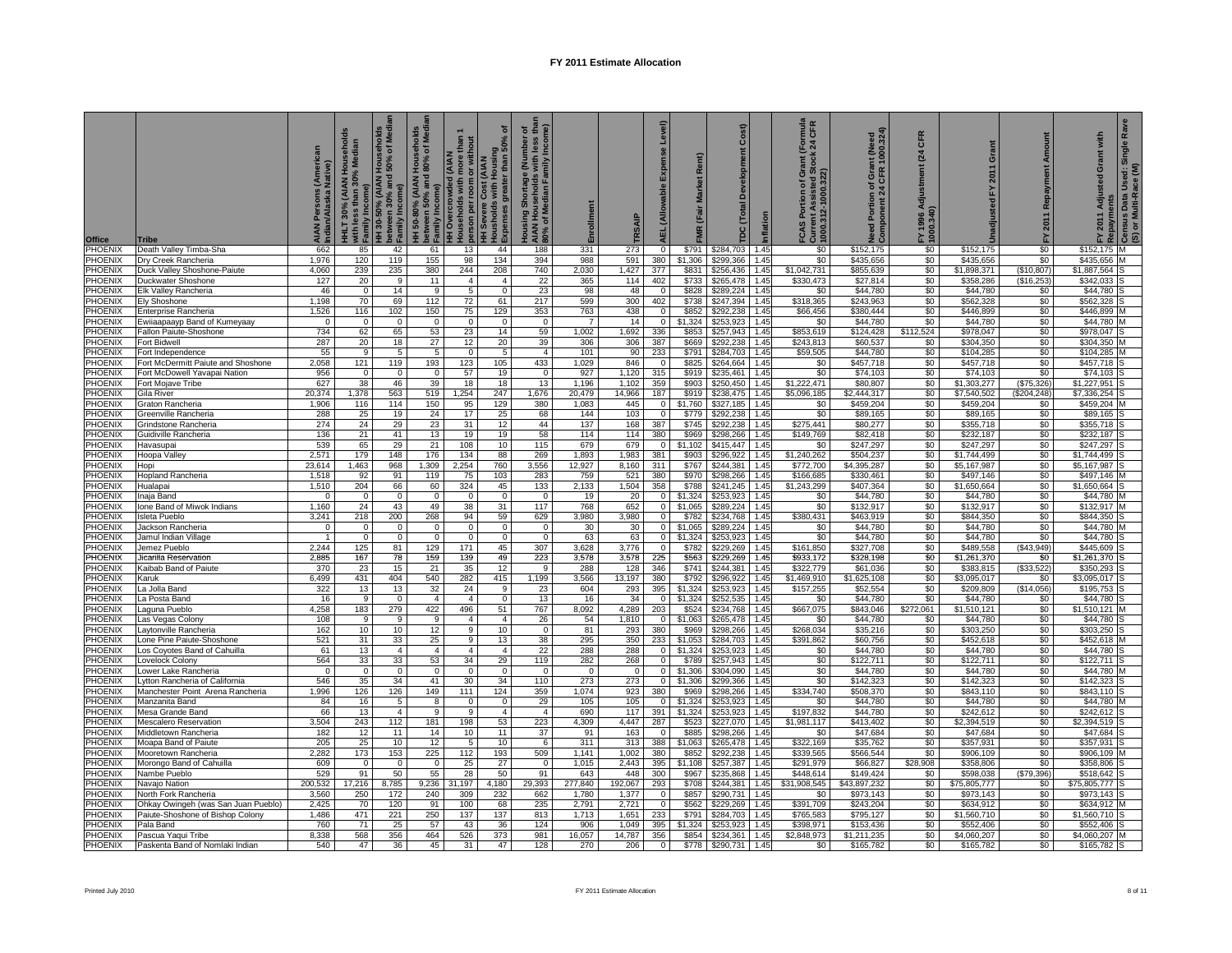| <b>Office</b>             | <b>Tribe</b>                                              | AIAN Persons (Ameri<br>Indian/Alaska Native) | HHLT 30% (AIAN Households<br>with less than 30% Median<br>o Family Income)<br>HH 30-50% (AIAN Households<br>HH 30-50% (AIAN Households<br>o Family Income) |                       | nolds<br>Media<br>HH 50-80% (AIAN Househol<br>between 50% and 80% of M<br>- Family Income) | HH Overcrowded (AIAN<br>Households with more than 1<br>plerson per room or without<br>HH Severe Cost (AIAN<br>HE Sepenses greater than 50% of<br>Expenses greater than 50% of | ৳                     | Housing Shortage (Number of<br>AIAN Households with less tha<br>80% of Median Family Income) | Enrollment      | TRSAIP          | Level)<br>Expense<br><b>AEL</b> (Allowable | (Fair Market Rent)<br><b>FMR</b> | Cost)<br>Development<br>TDC (Total |              | <b>TROP</b><br>$\frac{10}{24}$<br>Grant<br> FCAS Portion of Gra<br> Current Assisted Std<br>  1000.312-1000.322) | Need Portion of Grant (Need<br>Component 24 CFR 1000.324) | CFR<br>(24)<br>FY 1996 Adjustment<br>1000.340) | Grant<br>2011<br>ř       | Repayment Amount<br>2011<br>놊 | with<br>Grant<br>FY 2011 Adjusted<br>Repayments | Ra<br>Single<br>(S) or Multi-Race (M)<br>Census Data Used: S |
|---------------------------|-----------------------------------------------------------|----------------------------------------------|------------------------------------------------------------------------------------------------------------------------------------------------------------|-----------------------|--------------------------------------------------------------------------------------------|-------------------------------------------------------------------------------------------------------------------------------------------------------------------------------|-----------------------|----------------------------------------------------------------------------------------------|-----------------|-----------------|--------------------------------------------|----------------------------------|------------------------------------|--------------|------------------------------------------------------------------------------------------------------------------|-----------------------------------------------------------|------------------------------------------------|--------------------------|-------------------------------|-------------------------------------------------|--------------------------------------------------------------|
| <b>PHOENIX</b>            | Pauma Band                                                | 173                                          | 9                                                                                                                                                          | 9                     | 11                                                                                         | -9                                                                                                                                                                            | $\overline{4}$        | 22                                                                                           | 189             | 132             | 395                                        |                                  | \$1,324 \$253,923                  | 1.45         | \$29,571                                                                                                         | \$44,780                                                  | \$0                                            | \$74,351                 | (\$17,779)                    | \$56,572                                        |                                                              |
| PHOENIX<br>PHOENIX        | Pechanga Band<br>Picayune Rancheria                       | 388<br>2,468                                 | 35<br>173                                                                                                                                                  | 18<br>119             | 16<br>166                                                                                  | 34<br>214                                                                                                                                                                     | 13<br>161             | 68<br>444                                                                                    | 1,342<br>1,234  | 1,032<br>798    | $\mathbf{0}$<br>378                        | \$1,108<br>\$846                 | \$260,025<br>\$290,731             | 1.45<br>1.45 | \$0<br>\$137,448                                                                                                 | \$81,327<br>\$672,350                                     | \$0<br>\$0                                     | \$81,327<br>\$809,798    | \$0<br>\$0                    | \$81,327<br>\$809.798                           |                                                              |
| PHOENIX                   | Picuris Pueblo                                            | 188                                          | 18                                                                                                                                                         | 25                    | 14                                                                                         | 18                                                                                                                                                                            | 9                     | 40                                                                                           | 302             | 309             | $\mathbf 0$                                | \$748                            | \$229.269                          | 1.45         | \$57,177                                                                                                         | \$45,560                                                  | \$0                                            | \$102.737                | \$0                           | \$102.737                                       |                                                              |
| PHOENIX                   | Pinoleville Rancheria                                     | 474                                          | 30                                                                                                                                                         | 30                    | 35                                                                                         | 26                                                                                                                                                                            | 30                    | 90                                                                                           | 237             | 237             | 380                                        | \$969                            | \$298,266                          | 1.45         | \$41,602                                                                                                         | \$122,060                                                 | \$0                                            | \$163,662                | \$0                           | \$163.662                                       |                                                              |
| PHOENIX                   | Pit River Tribe                                           | 4,733                                        | 293                                                                                                                                                        | 294                   | 403                                                                                        | 257                                                                                                                                                                           | 338                   | 990                                                                                          | 2,381           | 5,634           | $\Omega$                                   | \$808                            | \$292,930                          | 1.45         | \$0                                                                                                              | \$1,073,598                                               | \$0                                            | \$1,073,598              | \$0                           | \$1,073,598                                     |                                                              |
| PHOENIX                   | Pojoaque Pueblo                                           | 307                                          | 45                                                                                                                                                         | 31                    | 34                                                                                         | 19                                                                                                                                                                            | 14                    | 75                                                                                           | 367             | 376             | $\Omega$                                   | \$967                            | \$235,868                          | 1.45         | \$127,746                                                                                                        | \$75,192                                                  | \$0                                            | \$202,938                | \$0                           | \$202,938                                       |                                                              |
| PHOENIX                   | Potter Valley Rancheria                                   | 12                                           | $\overline{1}$                                                                                                                                             | $\overline{1}$<br>250 | $\overline{1}$                                                                             | $\overline{1}$                                                                                                                                                                | $\overline{1}$        | $\overline{2}$<br>737                                                                        | - 6             | 6               | $\Omega$<br>379                            | \$969                            | \$298,266                          | 1.45         | \$0                                                                                                              | \$44,780                                                  | \$0                                            | \$44,780                 | \$0<br>\$0                    | \$44,780                                        |                                                              |
| PHOENIX<br>PHOENIX        | Pyramid Lake Paiute<br>Quartz Valley Reservation          | 4,336<br>98                                  | 255                                                                                                                                                        | 6                     | 406<br>9                                                                                   | 260<br>$\overline{4}$                                                                                                                                                         | 222<br>$\overline{7}$ | $\mathbf 0$                                                                                  | 2,263<br>258    | 1,054<br>104    | 387                                        | \$853<br>\$769                   | \$263,442<br>\$298,429             | 1.45<br>1.45 | \$929,640<br>\$201,011                                                                                           | \$929,385<br>\$16,508                                     | \$0<br>\$0                                     | \$1,859,025<br>\$217,519 | \$0                           | \$1,859,025<br>\$217,519                        |                                                              |
| PHOENIX                   | Quechan Tribe                                             | 4,735                                        | 276                                                                                                                                                        | 198                   | 348                                                                                        | 333                                                                                                                                                                           | 191                   | 647                                                                                          | 3,388           | 2,668           | 389                                        | \$822                            | \$253,506                          | 1.45         | \$1,100,277                                                                                                      | \$757,900                                                 | \$0                                            | \$1,858,177              | \$0                           | \$1,858,177                                     |                                                              |
| PHOENIX                   | Ramona Band                                               | $\mathbf 0$                                  | $\Omega$                                                                                                                                                   | $\mathsf 0$           | $\Omega$                                                                                   | $\mathbf 0$                                                                                                                                                                   | $\mathbf 0$           | $\mathbf 0$                                                                                  | $\overline{7}$  | $\overline{7}$  | $\Omega$                                   | \$1,108                          | \$260,025                          | 1.45         | \$0                                                                                                              | \$44,780                                                  | \$0                                            | \$44,780                 | \$0                           | \$44,780                                        |                                                              |
| PHOENIX                   | Redding Rancheria                                         | 466                                          | 32                                                                                                                                                         | 24                    | 34                                                                                         | 28                                                                                                                                                                            | 30                    | 91                                                                                           | 233             | 5,689           | $\mathbf 0$                                | \$827                            | \$292,930                          | 1.45         | \$0                                                                                                              | \$120,642                                                 | \$0                                            | \$120,642                | \$0                           | \$120,642                                       |                                                              |
| PHOENIX                   | Redwood Valley Rancheria                                  | 324                                          | 21                                                                                                                                                         | 20                    | 24                                                                                         | 18                                                                                                                                                                            | 20                    | 55                                                                                           | 162             | 162             | 380                                        | \$972                            | \$298,266                          | 1.45         | \$79,739                                                                                                         | \$82,566                                                  | \$0                                            | \$162,305                | \$0                           | \$162,305                                       |                                                              |
| PHOENIX                   | Reno-Sparks Colony                                        | 979                                          | 50                                                                                                                                                         | 317                   | 26                                                                                         | 42                                                                                                                                                                            | 28                    | 216                                                                                          | 1,005           | 985             | 260<br>$\Omega$                            | \$853                            | \$263,442                          | 1.45         | \$918,227                                                                                                        | \$236,987                                                 | \$0                                            | \$1,155,214              | (\$42,942)                    | \$1,112,272                                     |                                                              |
| PHOENIX<br>PHOENIX        | Resighini Rancheria<br>Rincon Reservation                 | 42<br>451                                    | $\mathbf 0$<br>59                                                                                                                                          | 3<br>21               | 8<br>30                                                                                    | $\mathbf 0$<br>30                                                                                                                                                             | $\mathbf 0$<br>15     | 11<br>61                                                                                     | 111<br>575      | 89<br>574       | 395                                        | \$828<br>\$1,324                 | \$289,224<br>\$253,923             | 1.45<br>1.45 | \$0<br>\$278,366                                                                                                 | \$44,780<br>\$91,691                                      | \$0<br>\$0                                     | \$44,780<br>\$370,058    | \$0<br>\$0                    | \$44,780<br>\$370,058                           |                                                              |
| PHOENIX                   | Robinson Rancheria                                        | 866                                          | 55                                                                                                                                                         | 54                    | 65                                                                                         | 48                                                                                                                                                                            | 54                    | 133                                                                                          | 433             | 433             | 380                                        | \$885                            | \$298,266                          | 1.45         | \$225,728                                                                                                        | \$215,949                                                 | \$0                                            | \$441,676                | \$0                           | \$441,676                                       |                                                              |
| PHOENIX                   | Rohnerville Rancheria (Bear River Bd)                     | 110                                          | 25                                                                                                                                                         | 8                     | 9                                                                                          | 11                                                                                                                                                                            | 10                    | 42                                                                                           | 291             | 231             | $\Omega$                                   | \$903                            | \$296,922                          | 1.45         | \$0                                                                                                              | \$49,365                                                  | \$0                                            | \$49,365                 | \$0                           | \$49,365                                        |                                                              |
| PHOENIX                   | Round Valley Reservation                                  | 7,570                                        | 460                                                                                                                                                        | 455                   | 594                                                                                        | 376                                                                                                                                                                           | 512                   | 1,398                                                                                        | 3,785           | 2,777           | 222                                        | \$970                            | \$298,266                          | 1.45         | \$658,773                                                                                                        | \$1,643,037                                               | \$0                                            | \$2,301,810              | \$0                           | \$2,301,810                                     |                                                              |
| PHOENIX                   | Rumsey Rancheria                                          | 88                                           | -5                                                                                                                                                         | 6                     | -6                                                                                         | $\overline{4}$                                                                                                                                                                |                       | 18                                                                                           | 44              | 44              | 380                                        | \$1,052                          | \$289,224                          | 1.45         | \$0                                                                                                              | \$44,780                                                  | \$0                                            | \$44,780                 | \$0                           | \$44,780                                        |                                                              |
| PHOENIX                   | Salt River Plma-Maricopa                                  | 4,261                                        | 291                                                                                                                                                        | 200                   | 194                                                                                        | 294                                                                                                                                                                           | 76                    | 355                                                                                          | 8.965           | 7,313           | 333                                        | \$919                            | \$238.475                          | 1.45<br>1.45 | \$1,796,198                                                                                                      | \$596.077<br>\$1.947.009                                  | \$0<br>\$0                                     | \$2,392,275              | \$0                           | \$2.392.275<br>\$5.905.601                      |                                                              |
| PHOENIX<br>PHOENIX        | San Carlos Apache<br>San Felipe Pueblo                    | 11,736<br>2,850                              | 858<br>177                                                                                                                                                 | 458<br>113            | 578<br>68                                                                                  | 1,141<br>260                                                                                                                                                                  | 326<br>55             | 1,222<br>358                                                                                 | 13,246<br>3,377 | 10,709<br>3,377 | 368<br>$\mathbf 0$                         | \$782<br>\$782                   | \$229,433<br>\$229,269             | 1.45         | \$4,027,456<br>\$15,993                                                                                          | \$423,256                                                 | \$0                                            | \$5,974,464<br>\$439,250 | ( \$68, 863)<br>\$0           | \$439,250                                       |                                                              |
| PHOENIX                   | San Ildefonso Pueblo                                      | 613                                          | 64                                                                                                                                                         | 49                    | 55                                                                                         | 19                                                                                                                                                                            | 14                    | 106                                                                                          | 672             | 773             | $\mathbf 0$                                | \$967                            | \$229,269                          | 1.45         | \$287,962                                                                                                        | \$98,261                                                  | \$0                                            | \$386,223                | \$0                           | \$386,223                                       |                                                              |
| PHOENIX                   | San Juan Southern Paiute Tribe                            | 416                                          | 26                                                                                                                                                         | 17                    | 23                                                                                         | 40                                                                                                                                                                            | 13                    | 66                                                                                           | 208             | 208             | $\Omega$                                   | \$1,102                          | \$244,381                          | 1.45         | \$0                                                                                                              | \$78,480                                                  | \$0                                            | \$78,480                 | \$0                           | \$78,480                                        |                                                              |
| PHOENIX                   | San Manuel Band                                           | 44                                           | $\overline{4}$                                                                                                                                             | $\overline{4}$        | $\overline{4}$                                                                             | $\mathbf 0$                                                                                                                                                                   | $\overline{4}$        | 13                                                                                           | 178             | 156             | $\mathbf 0$                                | \$1,108                          | \$257,251                          | 1.45         | \$0                                                                                                              | \$44.780                                                  | \$0                                            | \$44,780                 | \$0                           | \$44,780                                        |                                                              |
| PHOENIX                   | San Pasqual Band                                          | 374                                          | 34                                                                                                                                                         | 15                    | 37                                                                                         | 13                                                                                                                                                                            | 11                    | 17                                                                                           | 429             | 294             | 395                                        | \$1,324                          | \$253,923                          | 1.45         | \$393,954                                                                                                        | \$56,387                                                  | \$0                                            | \$450,341                | \$0                           | \$450.341                                       |                                                              |
| PHOENIX<br>PHOENIX        | San Rosa Band of Cahuilla<br>Sandia Pueblo                | 59<br>579                                    | $\overline{4}$<br>36                                                                                                                                       | $\overline{4}$<br>32  | $\overline{4}$<br>60                                                                       | 9<br>19                                                                                                                                                                       | $\Omega$<br>27        | 9<br>106                                                                                     | 141<br>487      | 141<br>413      | 395<br>$\Omega$                            | \$1,108<br>\$782                 | \$260,025<br>\$234,768             | 1.45<br>1.45 | \$16,391<br>\$151,382                                                                                            | \$44,780<br>\$100,707                                     | \$0<br>\$0                                     | \$61,171<br>\$252,089    | (\$4,357)<br>\$0              | \$56.814<br>\$252,089                           |                                                              |
| PHOENIX                   | Santa Ana Pueblo                                          | 547                                          | 18                                                                                                                                                         | 16                    | 38                                                                                         | 43                                                                                                                                                                            | 9                     | 67                                                                                           | 765             | 681             | $\Omega$                                   | \$782                            | \$229,269                          | 1.45         | \$104,546                                                                                                        | \$74,346                                                  | \$0                                            | \$178,891                | \$0                           | \$178,891                                       |                                                              |
| PHOENIX                   | Santa Clara Pueblo                                        | 1,549                                        | 119                                                                                                                                                        | 87                    | 119                                                                                        | 72                                                                                                                                                                            | 57                    | 221                                                                                          | 2,200           | 2,764           | 300                                        | \$583                            | \$229,269                          | 1.45         | \$549,449                                                                                                        | \$250,538                                                 | \$0                                            | \$799,987                | \$0                           | \$799,987                                       |                                                              |
| PHOENIX                   | Santa Rosa Rancheria                                      | 505                                          | 33                                                                                                                                                         | 17                    | 23                                                                                         | 43                                                                                                                                                                            | 9                     | 27                                                                                           | 738             | 701             | 378                                        | \$790                            | \$275,498                          | 1.45         | \$354,924                                                                                                        | \$82,534                                                  | \$0                                            | \$437,458                | \$0                           | \$437,458                                       |                                                              |
| PHOENIX                   | Santa Ynez Band of Chumash                                | 88                                           | $\Omega$                                                                                                                                                   | $\mathbf 0$           | $\Omega$                                                                                   | $\mathbf 0$                                                                                                                                                                   | $\mathbf{A}$          | $\mathsf 0$                                                                                  | 154             | 400             | 395                                        | \$1,259                          | \$294,030                          | 1.45         | \$24,265                                                                                                         | \$235,232                                                 | \$210,098                                      | \$259,497                | \$0                           | \$259,497                                       |                                                              |
| PHOENIX                   | Santa Ysabel Reservation                                  | 247                                          | 24                                                                                                                                                         | 20                    | 31                                                                                         | 29                                                                                                                                                                            | $^{\circ}$            | 75                                                                                           | 768             | 768             | $\mathbf{0}$                               | \$1,324                          | \$253,923                          | 1.45         | \$0                                                                                                              | \$58,755                                                  | \$0                                            | \$58,755                 | \$0                           | \$58,755                                        |                                                              |
| PHOENIX<br>PHOENIX        | Santo Domingo Pueblo                                      | 3,567<br>456                                 | 190<br>29                                                                                                                                                  | 149<br>29             | 168<br>34                                                                                  | 320<br>25                                                                                                                                                                     | 22<br>28              | 433<br>92                                                                                    | 4,492<br>228    | 4,807<br>294    | $\mathbf 0$<br>$\mathbf{0}$                | \$782<br>\$1,308                 | \$229,269<br>\$298,266             | 1.45<br>1.45 | \$335,294<br>\$0                                                                                                 | \$482,408<br>\$118,531                                    | \$0<br>\$0                                     | \$817,702<br>\$118,531   | \$0<br>\$0                    | \$817,702<br>\$118,531                          |                                                              |
| PHOENIX                   | Scotts Valley (Pomo)<br>Sherwood Valley Rancheria         | 918                                          | 58                                                                                                                                                         | 58                    | 68                                                                                         | 51                                                                                                                                                                            | 57                    | 160                                                                                          | 459             | 644             | 380                                        | \$970                            | \$298,266                          | 1.45         | \$177,007                                                                                                        | \$233,286                                                 | \$0                                            | \$410,293                | \$0                           | \$410,293                                       |                                                              |
| PHOENIX                   | Shingle Springs Rancheria                                 | 898                                          | 63                                                                                                                                                         | 60                    | 91                                                                                         | 36                                                                                                                                                                            | 118                   | 213                                                                                          | 449             | 1,688           | $\mathbf{0}$                               | \$1,039                          | \$289,224                          | 1.45         | \$0                                                                                                              | \$310,246                                                 | \$0                                            | \$310,246                | \$0                           | \$310,246                                       |                                                              |
| PHOENIX                   | Smith River Rancheria                                     | 2,814                                        | 192                                                                                                                                                        | 180                   | 268                                                                                        | 117                                                                                                                                                                           | 197                   | 640                                                                                          | 1,407           | 3,191           | $\mathbf 0$                                | \$821                            | \$289,224                          | 1.45         | \$0                                                                                                              | \$622,917                                                 | \$0                                            | \$622,917                | \$0                           | \$622,917                                       |                                                              |
| PHOENIX                   | Soboba Band                                               | 486                                          | 20                                                                                                                                                         | 13                    | 17                                                                                         | 16                                                                                                                                                                            | 25                    | 17                                                                                           | 963             | 963             | 395                                        | \$1,108                          | \$260,025                          | 1.45         | \$234,014                                                                                                        | \$85,363                                                  | \$62,867                                       | \$319,377                | (\$101,309)                   | \$218,068                                       |                                                              |
| PHOENIX<br>PHOENIX        | Stewarts Point Rancheria                                  | 1,478<br>238                                 | 90<br>15                                                                                                                                                   | 89<br>15              | 116<br>18                                                                                  | 73<br>13                                                                                                                                                                      | 100<br>15             | 295<br>48                                                                                    | 739<br>119      | 565<br>246      | 380<br>$\Omega$                            | \$1,306<br>\$885                 | \$299,366<br>\$298,266             | 1.45<br>1.45 | \$0<br>\$0                                                                                                       | \$326,018<br>\$62,164                                     | \$0<br>\$0                                     | \$326,018<br>\$62,164    | \$0<br>\$0                    | \$326,018<br>\$62,164                           |                                                              |
| PHOENIX                   | Sulphur Bank Rancheria<br>Summit Lake Paiute Tribe        | 12                                           | $\Omega$                                                                                                                                                   | $\mathbf 0$           | $\mathbf 0$                                                                                | $\mathbf{0}$                                                                                                                                                                  | $\mathbf{0}$          | $\overline{0}$                                                                               | 106             | 133             | $\Omega$                                   | \$824                            | \$257,943                          | 1.45         | \$0                                                                                                              | \$44,780                                                  | \$0                                            | \$44,780                 | \$0                           | \$44,780                                        |                                                              |
| PHOENIX                   | Susanville Rancheria                                      | 1,362                                        | 66                                                                                                                                                         | 178                   | 105                                                                                        | 49                                                                                                                                                                            | 62                    | 294                                                                                          | 681             | 1,757           | 387                                        | \$867                            | \$292,238                          | 1.45         | \$471,188                                                                                                        | \$272,018                                                 | \$0                                            | \$743,205                | (\$36,337)                    | \$706,868                                       |                                                              |
| <b>PHOENIX</b>            | Sycuan Band of Kumeyaay Nation                            | 23                                           | $\overline{4}$                                                                                                                                             | $\overline{4}$        | $\Omega$                                                                                   | $\overline{0}$                                                                                                                                                                | $\overline{4}$        | 9                                                                                            | 73              | 153             | 395                                        | \$1,324                          | \$253,923                          | 1.45         | \$0                                                                                                              | \$44,780                                                  | \$0                                            | \$44,780                 | \$0                           | \$44,780                                        |                                                              |
| PHOENIX                   | <b>Table Bluff Rancheria, Wiyot Tribe</b>                 | 80                                           | 14                                                                                                                                                         | 9                     | 5                                                                                          | 9                                                                                                                                                                             | 5                     | 28                                                                                           | 526             | 96              | $\mathbf 0$                                | \$903                            | \$296,922                          | 1.45         | \$0                                                                                                              | \$44,780                                                  | \$0                                            | \$44,780                 | \$0                           | \$44,780                                        |                                                              |
| PHOENIX                   | able Mountain Rancheria                                   | $\overline{1}$                               | $\Omega$                                                                                                                                                   | $\overline{0}$        | $\Omega$                                                                                   | $\overline{0}$                                                                                                                                                                | $\mathbf 0$           | $\overline{0}$                                                                               | 115             | 115             | $\overline{0}$                             | \$840                            | \$291,831                          | 1.45         | \$0                                                                                                              | \$44,780                                                  | \$0                                            | \$44,780                 | \$0                           | \$44,780                                        |                                                              |
| PHOENIX<br><b>PHOENIX</b> | Taos Pueblo<br>Te-Moak                                    | 1,508<br>992                                 | 129<br>102                                                                                                                                                 | 88<br>80              | 104<br>99                                                                                  | 120<br>22                                                                                                                                                                     | 37<br>36              | 213<br>82                                                                                    | 2,481<br>2,597  | 2,410<br>2,597  | $\mathbf{0}$<br>418                        | \$748<br>\$852                   | \$229,269<br>\$256,436             | 1.45<br>1.45 | \$366,479<br>\$1,193,731                                                                                         | \$258,427<br>\$171,467                                    | \$0<br>\$0                                     | \$624,906<br>\$1,365,198 | (\$38,744)<br>\$0             | \$586,162<br>\$1,365,198                        |                                                              |
| PHOENIX                   | Tesuque Pueblo                                            | 412                                          | 31                                                                                                                                                         | 27                    | 41                                                                                         | 26                                                                                                                                                                            | -5                    | 77                                                                                           | 481             | 435             | $\mathbf{0}$                               | \$967                            | \$235,868                          | 1.45         | \$80,441                                                                                                         | \$67,664                                                  | \$0                                            | \$148,106                | \$0                           | \$148,106                                       |                                                              |
| PHOENIX                   | <b>Tohono O'Odham Nation</b>                              | 14,396                                       | 1,184                                                                                                                                                      | 539                   | 454                                                                                        | 1,456                                                                                                                                                                         | 298                   | 1,612                                                                                        | 26,673          | 26,673          | 170                                        | \$826                            | \$238,475                          | 1.45         | \$2,356,008                                                                                                      | \$2,417,849                                               | \$0                                            | \$4,773,857              | ( \$456, 188)                 | \$4,317,669                                     |                                                              |
| PHOENIX                   | Tonto Apache of Arizona                                   | 141                                          | 10                                                                                                                                                         | 5                     | 15                                                                                         | 20                                                                                                                                                                            | $\Omega$              | 29                                                                                           | 125             | 131             | $\mathbf 0$                                | \$854                            | \$233.832                          | 1.45         | \$0                                                                                                              | \$44,780                                                  | \$0                                            | \$44,780                 | \$0                           | \$44,780                                        |                                                              |
| PHOENIX                   | orres-Martinez Band of Cahuilla                           | 219                                          | 29                                                                                                                                                         | 13                    | 33                                                                                         | 34                                                                                                                                                                            | 11                    | 42                                                                                           | 573             | 321             | 395                                        | \$1,106                          | \$257,387                          | 1.45         | \$178,097                                                                                                        | \$69,895                                                  | \$0                                            | \$247,991                | \$0                           | \$247,991                                       |                                                              |
| PHOENIX                   | Frinidad Rancheria                                        | 68                                           | 5                                                                                                                                                          | 5                     | 9                                                                                          | 5                                                                                                                                                                             | 14                    | 18                                                                                           | 214             | 186             | $\Omega$                                   | \$903                            | \$296,922                          | 1.45         | \$0                                                                                                              | \$44,780                                                  | \$0                                            | \$44,780                 | \$0                           | \$44,780                                        |                                                              |
| PHOENIX<br>PHOENIX        | Tule River Indian Tribe<br>uolumne Band of Me-Wuk Indians | 3,202<br>752                                 | 193<br>49                                                                                                                                                  | 158<br>78             | 204<br>56                                                                                  | 232<br>42                                                                                                                                                                     | 205<br>45             | 464<br>150                                                                                   | 1,601<br>376    | 1,205<br>2,812  | 373<br>378                                 | \$672<br>\$959                   | \$284,296<br>\$289.224             | 1.45<br>1.45 | \$622,810<br>\$182.011                                                                                           | \$778,799<br>\$196,923                                    | \$0<br>\$0                                     | \$1,401,609<br>\$378,934 | \$0<br>\$0                    | \$1,401,609<br>\$378.934                        |                                                              |
| PHOENIX                   | <b>Twenty Nine Palms Band</b>                             | $\Omega$                                     | $\Omega$                                                                                                                                                   | $\mathbf{0}$          | $\Omega$                                                                                   | $\mathbf{0}$                                                                                                                                                                  | $\Omega$              | $\Omega$                                                                                     | 13              | 13              |                                            | \$1.108                          | \$257.251                          | 1.45         | \$0                                                                                                              | \$44,780                                                  | \$0                                            | \$44,780                 | \$0                           | \$44,780                                        |                                                              |
| PHOENIX                   | Upper Lake Rancheria (Habematolel Pon                     | 392                                          | 24                                                                                                                                                         | 24                    | 31                                                                                         | 19                                                                                                                                                                            | 26                    | 78                                                                                           | 196             | 151             | $\mathbf{0}$                               | \$885                            | \$298,266                          | 1.45         | \$0                                                                                                              | \$86,609                                                  | \$0                                            | \$86,609                 | \$0                           | \$86,609                                        |                                                              |
|                           |                                                           |                                              |                                                                                                                                                            |                       |                                                                                            |                                                                                                                                                                               |                       |                                                                                              |                 |                 |                                            |                                  |                                    |              |                                                                                                                  |                                                           |                                                |                          |                               |                                                 |                                                              |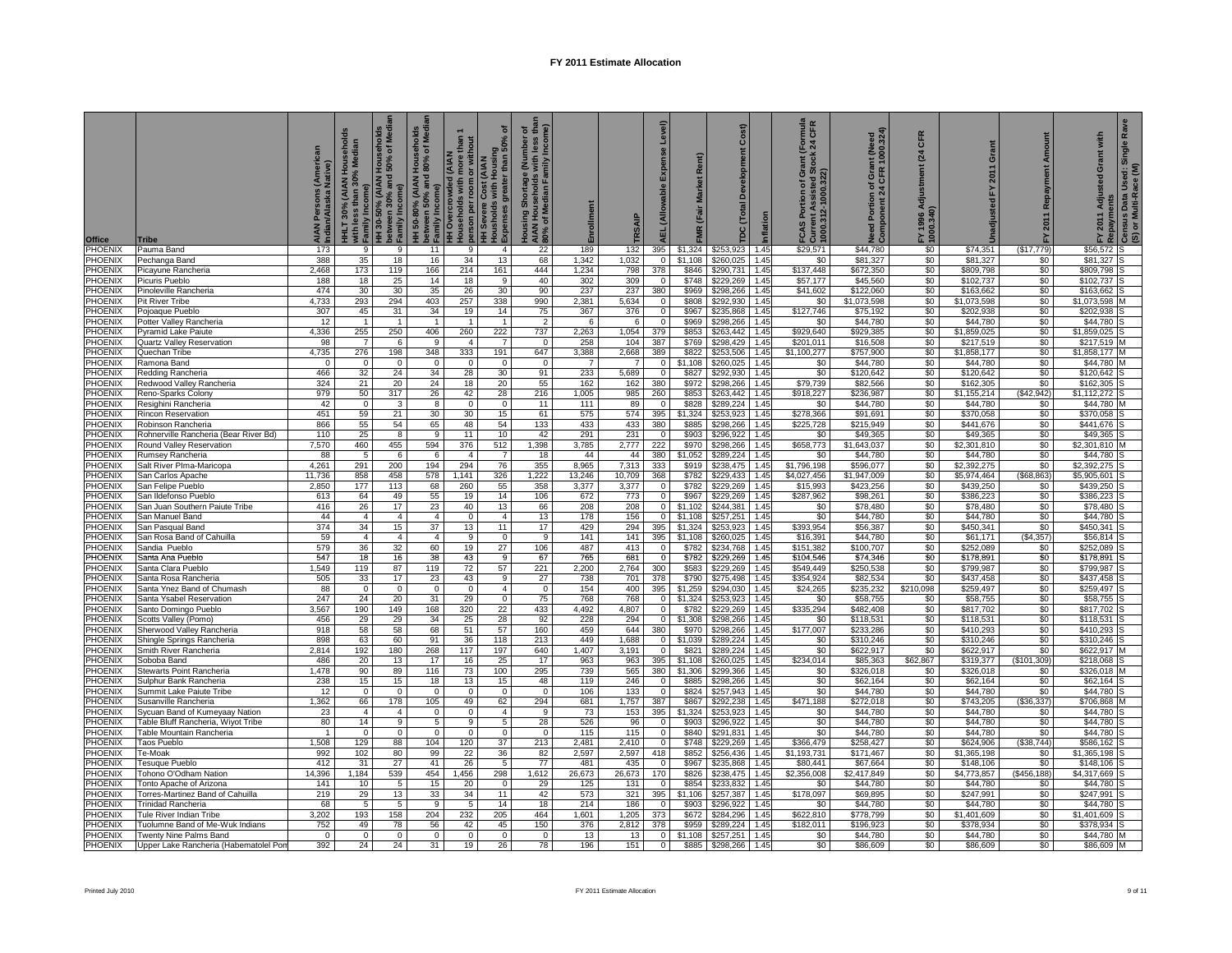| <b>Office</b>                    | <b>Tribe</b>                                                  | Indian/Alaska Native) | HHLT 30% (AIAN Households<br>with less than 30% Median<br>Incor<br>with les<br>Family I | HH 30-50% (AIAN Households<br>between 30% and 50% of Media<br>Family Income) | holds<br><b>Media</b><br>HH 50-80% (AIAN Househol<br>between 50% and 80% of M<br>- Family Income) | HH Overcrowded (AIAN<br>pleuseholds with more than 1<br>plerson per room or without<br>HH Severe Cost (AIAN<br>HH Severses greater than 50% of<br>h Expenses greater than 50% of | ৽                                | Housing Shortage (Number of<br>AIAN Households with less tha<br>80% of Median Family Income) |                 | TRSAIP           | Level)<br>Expense<br><b>AEL</b> (Allowable | Market Rent)<br>(Fair | Cost)<br><b>TDC (Total Development</b> |              | rnula<br>CFR<br>$\frac{10}{24}$<br>FCAS Portion of Gra<br>Current Assisted Stc<br>1000.312-1000.322) | Need Portion of Grant (Need<br>Component 24 CFR 1000.324) | CFR<br>(24)<br>FY 1996 Adjustment (<br>1000.340) | rant<br>ō<br>2011<br>놊     | Repayment Amount<br>2011 | with<br>ō<br>Isted         | Ra<br>Single<br>Used: S<br>tace (M)<br>j FY 2011 Adjus<br><sup>9</sup> Repayments<br><sup>1</sup> Census Data l<br>(S) or Multi-Ra |
|----------------------------------|---------------------------------------------------------------|-----------------------|-----------------------------------------------------------------------------------------|------------------------------------------------------------------------------|---------------------------------------------------------------------------------------------------|----------------------------------------------------------------------------------------------------------------------------------------------------------------------------------|----------------------------------|----------------------------------------------------------------------------------------------|-----------------|------------------|--------------------------------------------|-----------------------|----------------------------------------|--------------|------------------------------------------------------------------------------------------------------|-----------------------------------------------------------|--------------------------------------------------|----------------------------|--------------------------|----------------------------|------------------------------------------------------------------------------------------------------------------------------------|
| PHOENIX<br>PHOENIX               | Utu Utu Gwaiti Paiute                                         | 42<br>160             | 13<br>13                                                                                | -9<br>9                                                                      | $\mathbf{A}$<br>20                                                                                | -9<br>24                                                                                                                                                                         | $\overline{4}$<br>$\overline{2}$ | 26<br>28                                                                                     | 136<br>268      | 67<br>224        | $\overline{0}$<br>395                      | \$1,163               | \$284,703<br>\$253,923                 | 1.45         | \$0                                                                                                  | \$44,780<br>\$57,287                                      | \$0                                              | \$44,780<br>\$187,844      | \$0                      | \$44,780<br>\$96,408       |                                                                                                                                    |
| PHOENIX                          | Viejas Group of Capitan Grande<br>Walker River Paiute Tribe   | 6,016                 | 354                                                                                     | 348                                                                          | 563                                                                                               | 361                                                                                                                                                                              | 307                              | 1,109                                                                                        | 3,008           | 1,740            | 349                                        | \$1,324<br>\$783      | \$257,943                              | 1.45<br>1.45 | \$130,557<br>\$853,546                                                                               | \$1,277,184                                               | \$41,011<br>-SO                                  | \$2,130,730                | (\$91,436)<br>\$0        | \$2,130,730                |                                                                                                                                    |
| PHOENIX                          | Washoe Tribe                                                  | 3.164                 | 186                                                                                     | 183                                                                          | 296                                                                                               | 190                                                                                                                                                                              | 162                              | 475                                                                                          | 1.582           | 1.580            | 385                                        | \$988                 | \$257.943                              | 1.45         | \$1.077.483                                                                                          | \$649.955                                                 | \$0                                              | \$1,727,437                | \$0                      | \$1.727.437                |                                                                                                                                    |
| PHOENIX                          | White Mountain Apache (Fort Apache)                           | 13,636                | 1,114                                                                                   | 569                                                                          | 626                                                                                               | 1,532                                                                                                                                                                            | 325                              | 1,265                                                                                        | 13,230          | 12,213           | 163                                        | \$742                 | \$230,940                              | 1.45         | \$4,955,092                                                                                          | \$2,356,204                                               | \$0                                              | \$7,311,296                | (\$217, 112)             | \$7.094.184                |                                                                                                                                    |
| PHOENIX                          | Wilton Rancheria                                              | $\Omega$              | $\Omega$                                                                                | $\overline{0}$                                                               | $\Omega$                                                                                          | $\mathbf 0$                                                                                                                                                                      | - 0                              | $\overline{0}$                                                                               | $\Omega$        | $\Omega$         | $\Omega$                                   | \$1,039               |                                        | 1.45         | \$0                                                                                                  | \$44,780                                                  | \$0                                              | \$44,780                   | \$0                      | \$44,780                   |                                                                                                                                    |
| PHOENIX                          | Winnemucca Colony                                             | 48                    | 9                                                                                       | $\overline{4}$                                                               | $\Omega$                                                                                          | 9                                                                                                                                                                                | $\overline{4}$                   | 13                                                                                           | 77              | 66               | $\Omega$                                   | \$824                 | \$257,943                              | 1.45         | \$0                                                                                                  | \$44,780                                                  | \$0                                              | \$44,780                   | \$0                      | \$44,780                   |                                                                                                                                    |
| PHOENIX                          | Yavapai-Apache (Camp Verde)                                   | 834                   | 98                                                                                      | 42                                                                           | 45                                                                                                | 180                                                                                                                                                                              | 42                               | 87                                                                                           | 2,134           | 2,011            | 356                                        | \$891                 | \$241,245                              | 1.45         | \$976,984                                                                                            | \$245,384                                                 | \$0                                              | \$1,222,368                | \$0                      | \$1,222,368                |                                                                                                                                    |
| PHOENIX<br>PHOENIX               | Yavapai-Prescott                                              | 136<br>1,921          | $\overline{0}$<br>113                                                                   | $\overline{0}$<br>111                                                        | $\mathbf{0}$<br>180                                                                               | 5<br>115                                                                                                                                                                         | 5<br>98                          | $\overline{0}$<br>346                                                                        | 167<br>1,026    | 272<br>467       | $\mathbf{0}$<br>335                        | \$891<br>\$831        | \$241,245<br>\$257,943                 | 1.45<br>1.45 | \$0<br>\$324,288                                                                                     | \$44,780<br>\$406,973                                     | \$0<br>\$0                                       | \$44,780<br>\$731,261      | \$0<br>\$0               | \$44,780<br>\$731,261      |                                                                                                                                    |
| PHOENIX                          | Yerington Paiute Tribe<br>Yomba Shoshone Tribe                | 378                   | 22                                                                                      | 22                                                                           | 35                                                                                                | 23                                                                                                                                                                               | 19                               | 57                                                                                           | 189             | 116              | 382                                        | \$747                 | \$265,478                              | 1.45         | \$175,760                                                                                            | \$80,650                                                  | \$0                                              | \$256,410                  | \$0                      | \$256,410                  |                                                                                                                                    |
| PHOENIX                          | 'sleta Del Sur                                                | 3,288                 | 195                                                                                     | 134                                                                          | 221                                                                                               | 239                                                                                                                                                                              | 137                              | 522                                                                                          | 1,644           | 901              | $\Omega$                                   | \$598                 | \$212,000                              | 1.45         | \$450,056                                                                                            | \$526,930                                                 | \$0                                              | \$976,986                  | \$0                      | \$976,986                  |                                                                                                                                    |
| PHOENIX                          | Yurok Tribe                                                   | 2,672                 | 182                                                                                     | 171                                                                          | 254                                                                                               | 111                                                                                                                                                                              | 187                              | 533                                                                                          | 5,531           | 2,847            | 380                                        | \$892                 | \$296,922                              | 1.45         | \$502,709                                                                                            | \$593,472                                                 | \$0                                              | \$1,096,181                | \$0                      | \$1,096,181                |                                                                                                                                    |
| PHOENIX                          | Zia Pueblo                                                    | 746                   | 23                                                                                      | 35                                                                           | 38                                                                                                | 46                                                                                                                                                                               | 5                                | 63                                                                                           | 832             | 865              | $\mathbf 0$                                | \$782                 | \$229,269                              | 1.45         | \$128,369                                                                                            | \$80,782                                                  | \$0                                              | \$209,151                  | \$0                      | \$209,151                  |                                                                                                                                    |
| PHOENIX                          | Zuni Tribe                                                    | 8,447                 | 432                                                                                     | 375                                                                          | 438                                                                                               | 518                                                                                                                                                                              | 204                              | 974                                                                                          | 10,258          | 10,369           | 278                                        | \$638                 | \$245,765                              | 1.45         | \$1,535,205                                                                                          | \$1,241,590                                               | \$0                                              | \$2,776,795                | (\$61,904)               | \$2,714,891                |                                                                                                                                    |
| <b>PHOENIX</b>                   | TOTAL                                                         | 462,670               | 35,087                                                                                  | 21,954                                                                       | 25,710                                                                                            | 50,007                                                                                                                                                                           | 4,395                            | 66,844                                                                                       | 541,836         | 446,923          |                                            |                       |                                        |              | \$94,182,595                                                                                         | \$94,772,777                                              | \$1,123,446                                      | \$188,955,373              | (\$1,647,184)            | \$187,308,189              |                                                                                                                                    |
| <b>SEATTLE</b><br><b>SEATTLE</b> | Burns-Paiute Colony<br><b>Chehalis Confederated Tribes</b>    | 441<br>1,462          | 56<br>101                                                                               | 45<br>71                                                                     | 65<br>121                                                                                         | 47<br>69                                                                                                                                                                         | 38<br>84                         | 149<br>231                                                                                   | 341<br>731      | 241<br>3,453     | $\mathbf 0$<br>241                         | \$615<br>\$679        | \$268,492<br>\$270,570                 | 1.45<br>1.45 | \$65,713<br>\$542,493                                                                                | \$142,262<br>\$315,681                                    | \$0<br>\$0                                       | \$207,975<br>\$858,174     | \$0<br>\$0               | \$207,975<br>\$858,174     |                                                                                                                                    |
| SEATTLE                          | Coeur D'Alene Tribe                                           | 1,253                 | 63                                                                                      | 72                                                                           | 75                                                                                                | 56                                                                                                                                                                               | 36                               | 11                                                                                           | 1,968           | 1,251            | 277                                        | \$718                 | \$248,331                              | 1.45         | \$960,630                                                                                            | \$159,743                                                 | \$0                                              | \$1,120,373                | \$0                      | \$1,120,373                |                                                                                                                                    |
| <b>SEATTLE</b>                   | Colville Confederated Tribes                                  | 8,365                 | 629                                                                                     | 495                                                                          | 643                                                                                               | 364                                                                                                                                                                              | 367                              | 1,448                                                                                        | 9,353           | 5,052            | 219                                        | \$657                 | \$257,414                              | 1.45         | \$1,797,539                                                                                          | \$1,374,043                                               | \$0                                              | \$3,171,582                | \$0                      | \$3,171,582                |                                                                                                                                    |
| <b>SEATTLE</b>                   | Coos Bay Confederated Tribes                                  | 1,866                 | 124                                                                                     | 116                                                                          | 155                                                                                               | 81                                                                                                                                                                               | 119                              | 380                                                                                          | 933             | 4,266            | $\Omega$                                   | \$759                 | \$268,778                              | 1.45         | \$251,370                                                                                            | \$429,166                                                 | \$0                                              | \$680,535                  | \$0                      | \$680,535                  |                                                                                                                                    |
| <b>SEATTLE</b>                   | Coquille Indian Tribe                                         | 1,810                 | 120                                                                                     | 112                                                                          | 150                                                                                               | 79                                                                                                                                                                               | 116                              | 315                                                                                          | 905             | 5,186            | $\Omega$                                   | \$733                 | \$268,778                              | 1.45         | \$481,358                                                                                            | \$405,459                                                 | \$0                                              | \$886,817                  | \$0                      | \$886,817                  |                                                                                                                                    |
| <b>SEATTLE</b>                   | <b>Cow Creek Tribes</b>                                       | 3,048                 | 202                                                                                     | 189                                                                          | 253                                                                                               | 132                                                                                                                                                                              | 195                              | 645                                                                                          | 1,524           | 8,137            | $\Omega$                                   | \$691                 | \$268,778                              | 1.45         | \$0                                                                                                  | \$705,593                                                 | \$0                                              | \$705,593                  | \$0                      | \$705,593                  |                                                                                                                                    |
| SEATTLE                          | Cowlitz Tribe                                                 | 7,362                 | 446                                                                                     | 541                                                                          | 692                                                                                               | 299                                                                                                                                                                              | 559                              | 1,680                                                                                        | 3,681           | $\Omega$         | $\overline{0}$                             | \$779                 | \$262,750                              | 1.45         | \$0                                                                                                  | \$1,513,840                                               | \$0                                              | \$1,513,840                | \$0                      | \$1,513,840                |                                                                                                                                    |
| <b>SEATTLE</b><br>SEATTLE        | Fort Hall Shoshone-Bannock<br>Grand Ronde Confederated Tribes | 3,712<br>10,356       | 231<br>707                                                                              | 134<br>662                                                                   | 255<br>985                                                                                        | 181<br>430                                                                                                                                                                       | 77<br>724                        | 448<br>2,335                                                                                 | 4,796<br>5,178  | 13,547<br>18,503 | 159<br>$\Omega$                            | \$600<br>\$691        | \$236,682<br>\$273,584                 | 1.45<br>1.45 | \$793,785<br>\$124,917                                                                               | \$504,744<br>\$2,163,546                                  | \$0<br>\$0                                       | \$1,298,529<br>\$2,288,462 | \$0<br>\$0               | \$1,298,529<br>\$2,288,462 |                                                                                                                                    |
| SEATTLE                          | Hoh Indian Tribe                                              | 291                   | 19                                                                                      | 16                                                                           | 25                                                                                                | 12                                                                                                                                                                               | 18                               | 54                                                                                           | 167             | 172              | 241                                        | \$806                 | \$277,291                              | 1.45         | \$39,291                                                                                             | \$57,123                                                  | \$0                                              | \$96,414                   | \$0                      | \$96,414                   |                                                                                                                                    |
| SEATTLE                          | Jamestown S'Klallam Tribe                                     | 1,094                 | 76                                                                                      | 53                                                                           | 91                                                                                                | 52                                                                                                                                                                               | 63                               | 220                                                                                          | 577             | 1,192            | $\Omega$                                   | \$768                 | \$269,470                              | 1.45         | \$0                                                                                                  | \$243.179                                                 | \$0                                              | \$243,179                  | \$0                      | \$243.179                  |                                                                                                                                    |
| <b>SEATTLE</b>                   | Kalispel Indian Community                                     | 168                   | 11                                                                                      | 11                                                                           | 18                                                                                                | 19                                                                                                                                                                               | $\overline{7}$                   | 21                                                                                           | 377             | 185              | 269                                        | \$637                 | \$269.470                              | 1.45         | \$84,172                                                                                             | \$44.780                                                  | \$0                                              | \$128.952                  | \$0                      | \$128.952                  |                                                                                                                                    |
| SEATTLE                          | Klamath Tribes                                                | 2,508                 | 171                                                                                     | 160                                                                          | 239                                                                                               | 104                                                                                                                                                                              | 175                              | 559                                                                                          | 3,670           | 2,672            | 220                                        | \$625                 | \$263,971                              | 1.45         | \$265,309                                                                                            | \$504,957                                                 | \$0                                              | \$770.266                  | \$0                      | \$770,266                  |                                                                                                                                    |
| <b>SEATTLE</b>                   | Kootenai Tribe                                                | 75                    | $\Omega$                                                                                | $\bf{0}$                                                                     | $\Omega$                                                                                          | $\overline{4}$                                                                                                                                                                   | $\overline{4}$                   | $\overline{0}$                                                                               | 135             | 649              | 277                                        | \$708                 | \$248,331                              | 1.45         | \$34,676                                                                                             | \$44,780                                                  | \$0                                              | \$79,456                   | (\$7,789)                | \$71,667                   |                                                                                                                                    |
| SEATTLE                          | Lower Elwha Tribal Community                                  | 1,968                 | 131                                                                                     | 109                                                                          | 170                                                                                               | 80                                                                                                                                                                               | 124                              | 339                                                                                          | 984             | 1,216            | $\Omega$                                   | \$757                 | \$269,470                              | 1.45         | \$287,388                                                                                            | \$366,387                                                 | \$0                                              | \$653,775                  | \$0                      | \$653,775                  |                                                                                                                                    |
| <b>SEATTLE</b><br>SEATTLE        | Lummi Tribe<br>Makah Indian Tribe                             | 8,407<br>1,068        | 560<br>107                                                                              | 466<br>53                                                                    | 727<br>66                                                                                         | 344<br>26                                                                                                                                                                        | 531<br>33                        | 1,557<br>175                                                                                 | 4,406<br>2,534  | 4,976<br>1,304   | 238<br>198                                 | \$814<br>\$757        | \$274,398<br>\$277,291                 | 1.45<br>1.45 | \$1,047,709<br>\$565,904                                                                             | \$1,610,876<br>\$208,415                                  | \$0<br>\$58,200                                  | \$2,658,585<br>\$774,319   | \$0<br>\$0               | \$2,658,585<br>\$774,319   |                                                                                                                                    |
| <b>SEATTLE</b>                   | Muckleshoot Indian Tribe                                      | 1,014                 | 66                                                                                      | 51                                                                           | 64                                                                                                | 43                                                                                                                                                                               | 24                               | 77                                                                                           | 1,929           | 4,211            | 239                                        | \$1,056               | \$276,476                              | 1.45         | \$828,126                                                                                            | \$153,621                                                 | \$0                                              | \$981,746                  | \$0                      | \$981,746                  |                                                                                                                                    |
| <b>SEATTLE</b>                   | Nez Perce Tribe                                               | 2,472                 | 181                                                                                     | 166                                                                          | 158                                                                                               | 118                                                                                                                                                                              | 81                               | 363                                                                                          | 3,338           | 1,978            | 193                                        | \$645                 | \$254,359                              | 1.45         | \$710,258                                                                                            | \$371,230                                                 | \$0                                              | \$1,081,488                | \$0                      | \$1,081,488                |                                                                                                                                    |
| <b>SEATTLE</b>                   | Nisqually Indian Community                                    | 1,150                 | 80                                                                                      | 56                                                                           | 95                                                                                                | 54                                                                                                                                                                               | 66                               | 169                                                                                          | 575             | 6,165            | 241                                        | \$874                 | \$277,291                              | 1.45         | \$280,963                                                                                            | \$251,316                                                 | \$0                                              | \$532,279                  | \$0                      | \$532,279                  |                                                                                                                                    |
| <b>SEATTLE</b>                   | Nooksack Tribe                                                | 1,691                 | 113                                                                                     | 94                                                                           | 146                                                                                               | 69                                                                                                                                                                               | 107                              | 286                                                                                          | 1,820           | 1,001            | 238                                        | \$814                 | \$274,398                              | 1.45         | \$335,218                                                                                            | \$350,707                                                 | \$54,695                                         | \$685,925                  | (\$49,060)               | \$636,865                  |                                                                                                                                    |
| SEATTLE                          | Port Gamble Indian Community                                  | 2,120                 | 141                                                                                     | 118                                                                          | 183                                                                                               | 87                                                                                                                                                                               | 134                              | 372                                                                                          | 1,070           | 1,255            | 215                                        | \$894                 | \$269,470                              | 1.45         | \$408,390                                                                                            | \$397,775                                                 | \$0                                              | \$806,165                  | \$0                      | \$806,165                  |                                                                                                                                    |
| SEATTLE                          | Puyallup Tribe                                                | 7,094                 | 491                                                                                     | 346                                                                          | 587                                                                                               | 335                                                                                                                                                                              | 406                              | 1,374<br>54                                                                                  | 3,547           | 24,016           | 263<br>$\Omega$                            | \$968<br>\$757        | \$276,476<br>\$277,291                 | 1.45         | \$297,895<br>\$499,979                                                                               | \$1,605,248                                               | \$0<br>\$277,106                                 | \$1,903,143                | \$0<br>\$0               | \$1,903,143                |                                                                                                                                    |
| <b>SEATTLE</b><br>SEATTLE        | Quileute Tribe<br>Quinault Tribe                              | 303<br>5,411          | 30<br>361                                                                               | 32<br>300                                                                    | 31<br>468                                                                                         | 24<br>221                                                                                                                                                                        | 18<br>342                        | 1,044                                                                                        | 706<br>2,713    | 1,513<br>3,203   | 216                                        | \$672                 | \$276,068                              | 1.45<br>1.45 | \$512,779                                                                                            | \$149,343<br>\$1,050,342                                  | \$0                                              | \$649,322<br>\$1,563,120   | (\$7,101)                | \$649,322<br>\$1,556,019   |                                                                                                                                    |
| <b>SEATTLE</b>                   | Samish Nation                                                 | 456                   | 30                                                                                      | 25                                                                           | 39                                                                                                | 19                                                                                                                                                                               | 29                               | 95                                                                                           | 1,312           | 270              | $\mathbf{0}$                               | \$856                 | \$274,398                              | 1.45         | \$0                                                                                                  | \$89,731                                                  | \$0                                              | \$89,731                   | \$0                      | \$89,731                   |                                                                                                                                    |
| SEATTLE                          | Sauk-Suiattle Indian Tribe                                    | 370                   | 25                                                                                      | 21                                                                           | 32                                                                                                | 15                                                                                                                                                                               | 23                               | 63                                                                                           | 211             | 219              | $\circ$                                    | \$1,056               | \$269,877                              | 1.45         | \$306,132                                                                                            | \$69,756                                                  | \$0                                              | \$375,888                  | \$0                      | \$375,888                  |                                                                                                                                    |
| SEATTLE                          | Shoalwater Bay Tribe                                          | 654                   | 38                                                                                      | 63                                                                           | 71                                                                                                | 32                                                                                                                                                                               | 54                               | 158                                                                                          | 327             | 1,294            | 241                                        | \$645                 | \$276,068                              | 1.45         | \$67,086                                                                                             | \$156,756                                                 | \$0                                              | \$223,842                  | \$0                      | \$223,842                  |                                                                                                                                    |
| SEATTLE                          | Siletz Confederated Tribes                                    | 9,330                 | 618                                                                                     | 580                                                                          | 776                                                                                               | 405                                                                                                                                                                              | 596                              | 1,848                                                                                        | 4,665           | 50,860           | 242                                        | \$794                 | \$273,584                              | 1.45         | \$1,053,324                                                                                          | \$2,171,477                                               | \$0                                              | \$3,224,801                | \$0                      | \$3,224,801                |                                                                                                                                    |
| <b>SEATTLE</b>                   | Skokomish Indian Tribe                                        | 1,500                 | 100                                                                                     | 83                                                                           | 130                                                                                               | 61                                                                                                                                                                               | 95                               | 265                                                                                          | 750             | 1,393            | 241                                        | \$739                 | \$276,068                              | 1.45         | \$223,156                                                                                            | \$288,577                                                 | \$0                                              | \$511,732                  | (\$10,443)               | \$501,289                  |                                                                                                                                    |
| <b>SEATTLE</b>                   | Snoqualmie                                                    | 796                   | 53                                                                                      | 44                                                                           | 69                                                                                                | 33                                                                                                                                                                               | 50                               | 166                                                                                          | 597             | 471              | $\Omega$                                   | \$1,056               | \$274,398                              | 1.45         | \$0                                                                                                  | \$156,066                                                 | \$0                                              | \$156,066                  | \$0                      | \$156,066                  |                                                                                                                                    |
| SEATTLE<br>SEATTLE               | Spokane Tribe<br>Squaxin Island Tribe                         | 5,242<br>2,032        | 384<br>141                                                                              | 348<br>99                                                                    | 482<br>168                                                                                        | 120<br>96                                                                                                                                                                        | 292<br>116                       | 1,041<br>358                                                                                 | 2,621<br>1,016  | 12,201<br>2,591  | 269<br>241                                 | \$684<br>\$739        | \$269,470<br>\$276,068                 | 1.45<br>1.45 | \$965,771<br>\$249,100                                                                               | \$1,108,767<br>\$453,214                                  | \$0<br>\$0                                       | \$2,074,539<br>\$702,314   | (\$25,583)<br>\$0        | \$2,048,956<br>\$702,314   |                                                                                                                                    |
| <b>SEATTLE</b>                   | Stillaguamish Tribe                                           | 307                   | 20                                                                                      | 17                                                                           | 27                                                                                                | 13                                                                                                                                                                               | 19                               | 64                                                                                           | 200             | 182              | $\Omega$                                   | \$1,056               | \$274,398                              | 1.45         | \$126,143                                                                                            | \$61,268                                                  | \$0                                              | \$187,412                  | \$0                      | \$187,412                  |                                                                                                                                    |
| SEATTLE                          | Suquamish Tribal Council                                      | 1,726                 | 119                                                                                     | 84                                                                           | 143                                                                                               | 81                                                                                                                                                                               | 99                               | 284                                                                                          | 863             | 3,783            | 241                                        | \$894                 | \$277,291                              | 1.45         | \$283,156                                                                                            | \$382.363                                                 | \$0                                              | \$665,519                  | \$0                      | \$665,519                  |                                                                                                                                    |
| SEATTLE                          | Swinomish Indians                                             | 1,401                 | 93                                                                                      | 78                                                                           | 121                                                                                               | 57                                                                                                                                                                               | 88                               | 207                                                                                          | 837             | 829              | 263                                        | \$906                 | \$274,398                              | 1.45         | \$746,947                                                                                            | \$260.246                                                 | \$0                                              | \$1,007,193                | \$0                      | \$1.007.193                |                                                                                                                                    |
| <b>SEATTLE</b>                   | Tulalin Tribes                                                | 4,847                 | 323                                                                                     | 269                                                                          | 419                                                                                               | 198                                                                                                                                                                              | 306                              | 772                                                                                          | 3.731           | 2,869            | 240                                        | \$1,056               | \$280.997                              | 1.45         | \$1,515,351                                                                                          | \$931.390                                                 | \$0                                              | \$2.446.741                | \$0                      | \$2.446.741                |                                                                                                                                    |
| <b>SEATTLE</b>                   | Umatilla Confederated Tribes                                  | 3,946                 | 221                                                                                     | 252                                                                          | 298                                                                                               | 153                                                                                                                                                                              | 159                              | 639                                                                                          | 2,774           | 2,674            | 217                                        | \$637                 | \$266,171                              | 1.45         | \$1,039,834                                                                                          | \$617,116                                                 | \$0                                              | \$1,656,950                | $(*33,304)$              | \$1.623.646                |                                                                                                                                    |
| SEATTLE                          | Upper Skagit Tribe                                            | 458                   | 31                                                                                      | 25                                                                           | 40                                                                                                | 19                                                                                                                                                                               | 29                               | 39                                                                                           | 928             | 271              | $\Omega$                                   | \$906                 | \$274,398                              | 1.45         | \$1,108,747                                                                                          | \$80,756                                                  | \$0                                              | \$1,189,503                | \$0                      | \$1,189,503                |                                                                                                                                    |
| SEATTLE<br><b>SEATTLE</b>        | Warm Springs Confederated Tribes                              | 3,661<br>16,006       | 147<br>961                                                                              | 116<br>697                                                                   | 181<br>1,055                                                                                      | 204<br>1,044                                                                                                                                                                     | 92<br>718                        | 253<br>2,149                                                                                 | 4,412<br>10,167 | 4,079<br>16,815  | 220<br>213                                 | \$638<br>\$737        | \$270,692                              | 1.45         | \$931,682<br>\$2,872,120                                                                             | \$514,403                                                 | \$0<br>\$0                                       | \$1,446,085<br>\$5,576,838 | \$0<br>\$0               | \$1,446,085<br>\$5,576,838 |                                                                                                                                    |
| <b>SEATTLE</b>                   | Yakama Indian Nation<br><b>TOTAL</b>                          | 129,240               | 8,523                                                                                   | 7,273                                                                        | 10,517                                                                                            | 5,880                                                                                                                                                                            | 7,213                            | 22,706                                                                                       | 93,369          | 216,145          |                                            |                       | \$267,790                              | 1.45         | \$22,704,411                                                                                         | \$2,704,718<br>\$25,170,758                               | \$390,001                                        | \$47,875,168               | ( \$133, 280)            | \$47,741,888               |                                                                                                                                    |
|                                  |                                                               |                       |                                                                                         |                                                                              |                                                                                                   |                                                                                                                                                                                  |                                  |                                                                                              |                 |                  |                                            |                       |                                        |              |                                                                                                      |                                                           |                                                  |                            |                          |                            |                                                                                                                                    |